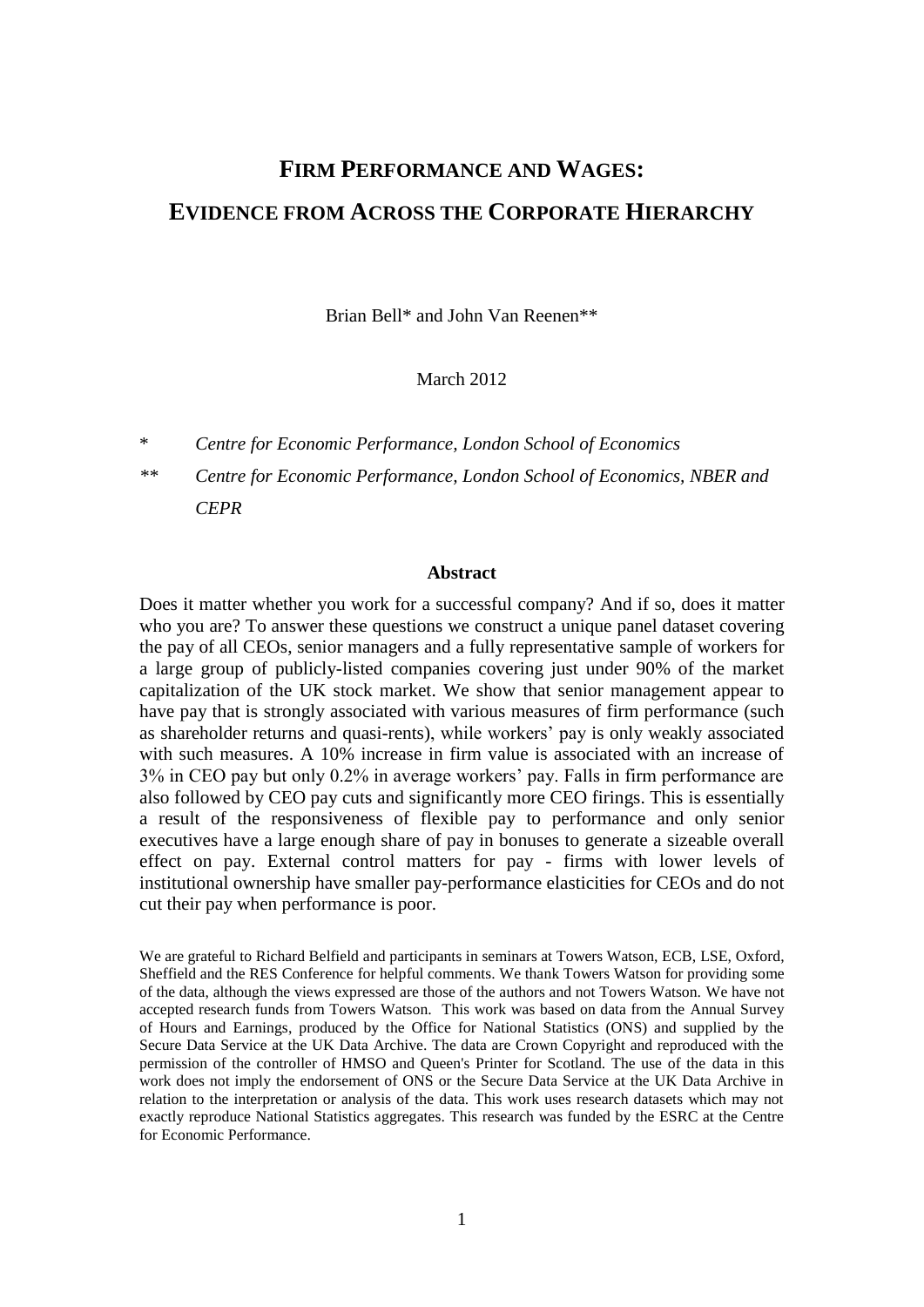#### **I. INTRODUCTION**

In the wake of the financial crisis the pay of CEOs is high on the agenda of policymakers all over the world. Two linked factors seem to be responsible for this. First, the pay of CEOs and other senior executives has risen much faster than that of ordinary workers. Second, there is growing concern that this pay is unrelated to the actual contribution of the CEO to the business they run. Corporate scandals from Enron to Worldcom to Merrill Lynch seem to suggest that executives are more concerned with extracting value from the business than improving the long-run performance of the firm. At the same time worker's wages are hardly rising in real terms and they seem to benefit from none of the "performance" used to justify CEO pay.

That CEO pay has risen substantially relative to workers over the last few decades is beyond dispute. An oft-quoted number is the ratio of CEO pay to the pay of an ordinary worker. Indeed this ratio acquired legislative recognition in the Dodd-Frank Act. The size of this ratio has unambiguously been rising in both the UK and US. For the US, Bertrand (2009) shows that the median corporate executive officer earned 110 times the average workers earnings in 2005, compared with less than 30 times in the early 1970s. More dramatic still, Conyon et al (2010) find that for S&P500 CEOs, the average CEO made 31 times the wage of the average production worker in 1970 (26 times for the median CEO) but this ratio was 325 by 2008 (240 times for the median). Less consistent figures exist for the UK. However, Conyon, Gregg and Machin (1995) show that the median pay of the highest paid directors in FTSE-100 companies was £63,000 in 1980<sup>1</sup>, compared to median wages of £5,400. By 2010, the median pay of this set of directors was £2.99m, while median wages had risen to £25,900. Thus the ratio went from 11 to  $116^2$ . This rise in CEO pay has been mirrored in a substantial rise in the share of income going to the very top earners – only a small minority of whom are CEOs (see Atkinson, Piketty and Saez (2011) and Kaplan and Rauh  $(2010)$ ).

 $1$  This covers only salary and bonus. However in 1980 very few UK firms had equity-linked remuneration.

<sup>&</sup>lt;sup>2</sup> Of course this ratio is focused on CEOs of FTSE 100 companies rather than the broader cross-section of listed firms. Such CEOs tend to earn substantially more than the average. For the sample that we use in this paper (the largest 300 firms each year), the median pay of CEOs in 2010 was £1.32m, producing a median pay ratio of 51 (and a mean pay ratio of 60).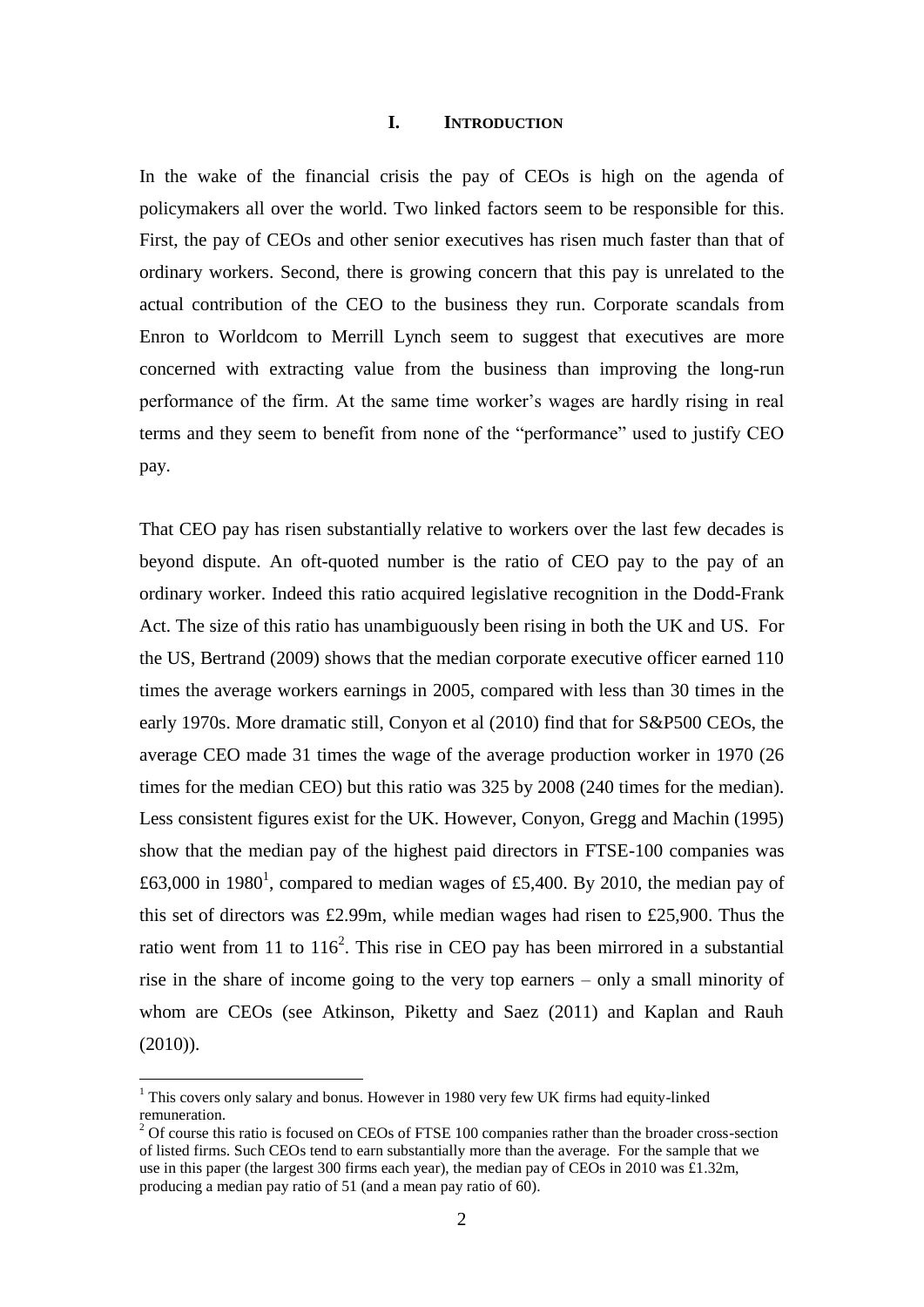But is it true that pay does not respond to firm performance – and exactly who's pay responds? There is in fact pervasive evidence across many countries that the pay of CEOs is correlated with measures of corporate performance (e.g. Bertrand, 2009).<sup>3</sup> This is most commonly measured using shareholder returns (the so-called "payperformance elasticity") but is also observed using accounting measures of performance such as profitability and sales growth. But what about more junior managers and ordinary workers? Do they reap some of the rewards of improved corporate performance? Surprisingly little is known about the responsiveness of wages outside the Boardroom to shareholder returns. Bronars and Famulari (2001) provide some evidence that white-collar workers have pay-performance elasticities of perhaps two-thirds the size of CEOs, but this is from a reasonably small sample and is cross-sectional.

There is a more extensive empirical literature on the importance of "rent-sharing" for average worker wages. In general, the evidence seems to suggest that workers are paid more in firms that are more profitable. However the majority of this evidence relates to manufacturing in the 1970s and 1980s and is rarely able to control for match quality between workers and firms. There remains a concern that much of the observed relationship is simply a result of more profitable firms employing better quality workers<sup>4</sup>.

In this paper we explore the responsiveness of wages across the corporate hierarchy to firm performance. We are able to link the pay of CEOs, senior executives and a large sample of workers for over 400 large publicly-listed companies in the UK over the period 2001-2010. This sample of companies accounts for just under 90% of the market capitalization of all UK-domiciled companies. For a sub-sample of firms we have access to a confidential annual remuneration survey conducted by a leading executive compensation consultancy that provides very detailed data on pay for the top layers of management within the firm. Thus we are able to identify a large group

 $3$  This does not rule out the possibility that CEOs are also, and perhaps substantially, rewarded for luck (Bertrand and Mullainathan, 2001). Nor does it imply that the pay-performance elasticity is optimal.

<sup>&</sup>lt;sup>4</sup> For example, in Nickell, Vainiomaki and Wadhwani (1994) the coefficient on firm performance in a panel wage regression using just the average wage in the firm drops by two-thirds when the panel is rerun using the average wage of a group of workers of the same skill level.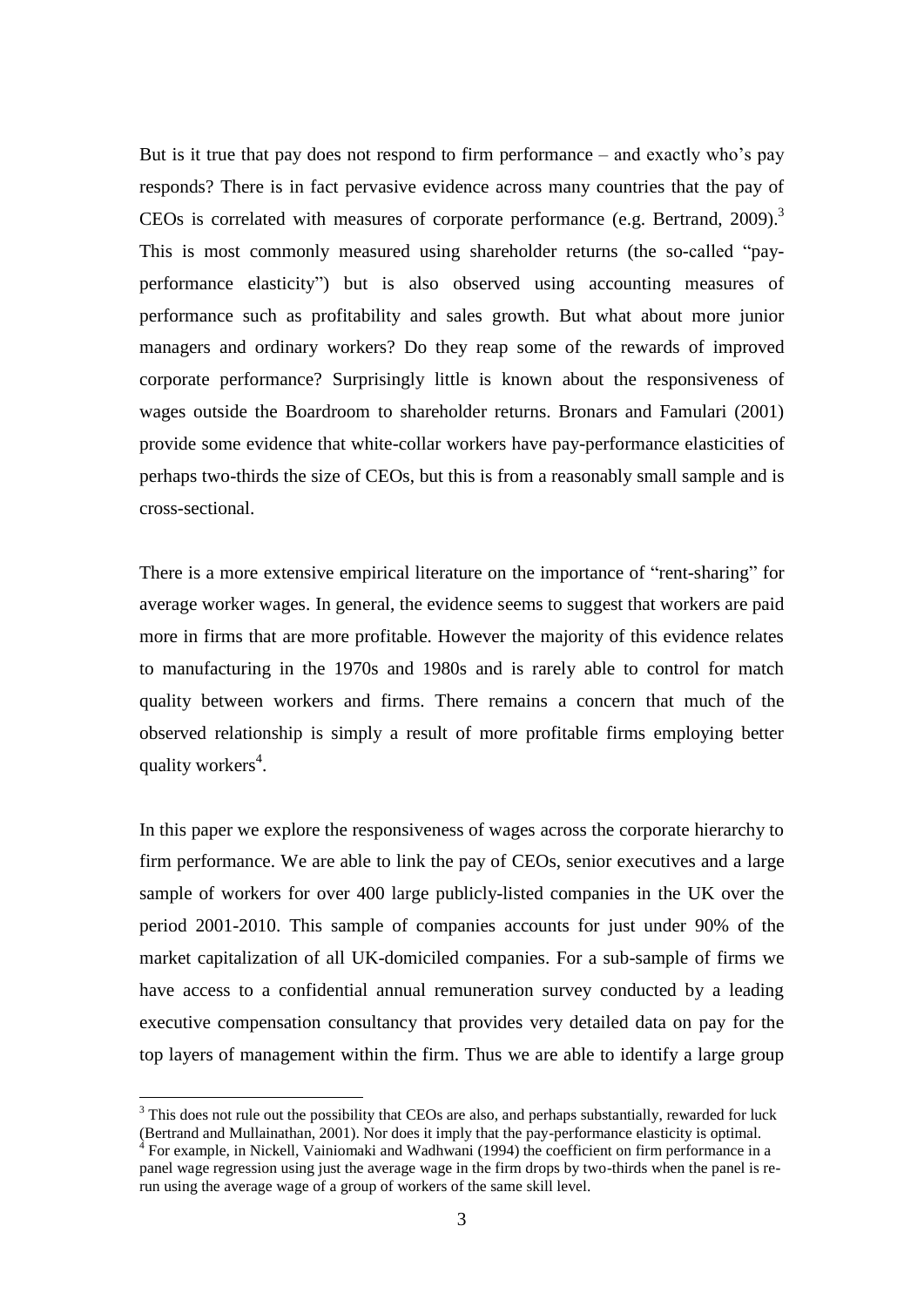of executives whose pay is not reported in annual remuneration reports but who are very senior within the company.

To motivate our work we first replicate the classic rent-sharing study of Blanchflower, Oswald and Sanfey (1996). They used an unbalanced panel from US manufacturing over the period 1964-85 to show that a rise in a sector's profitability was followed by an increase in the level of wages. They control for worker characteristics such as education and experience by matching the CPS at the industry level and including industry fixed effects. The estimated long-run elasticity between pay and performance is  $0.068<sup>5</sup>$ . Following the same procedures as Blanchflower et al (1996) we put together data between 1964-2005 that allows us to split the sample period into 1964-85 (their estimation period) and  $1986-2005^6$ .

In Table A1 we report estimates for annual log earnings regressions. Column 1 reports the estimates from Table IV of Blanchflower et al (1996), Column 2 reports the same specification over the first half of the sample and column 3 estimates the same model over the latter half of the sample. Although our replication in column 2 finds broadly similar and significant rent-sharing effects as Blanchflower et al (1996) over the 1964-1985 period, there are no such effects over the later period 1986-2005. This suggests, for the average worker the "rent sharing" parameter has essentially disappeared. We also estimated the model using data on hourly log earnings for production workers from the NBER Productivity Database.<sup>7</sup> The long-run elasticity for the first half of the sample (0.054) is remarkably close to the estimate in column 1, but again, any rent-sharing seems to have vanished since then, with a long-run elasticity of precisely zero.

These findings suggest that rent-sharing may be a thing of the past. When unions were stronger or markets in manufacturing less competitive, workers may have been able to

<sup>&</sup>lt;sup>5</sup> This is calculated from the estimated semi-elasticity and the mean of profits per head.

<sup>6</sup> Data on wages, hours and worker characteristics come from the CPS March Annual Demographic file and profits per worker come from the NBER productivity database.

<sup>&</sup>lt;sup>7</sup> This has the advantage of allowing us to identify 459 consistent 4-digit industries rather than the 16 2digit industries. The disadvantage is that we cannot control for worker characteristics that change over time across industries. The last three columns of Table A1 report the results for this alternative and show similar results to the first three columns (although the wider industrial cross-section improves the precision). Unemployment is these regressions is measured at the 2-digit industry level.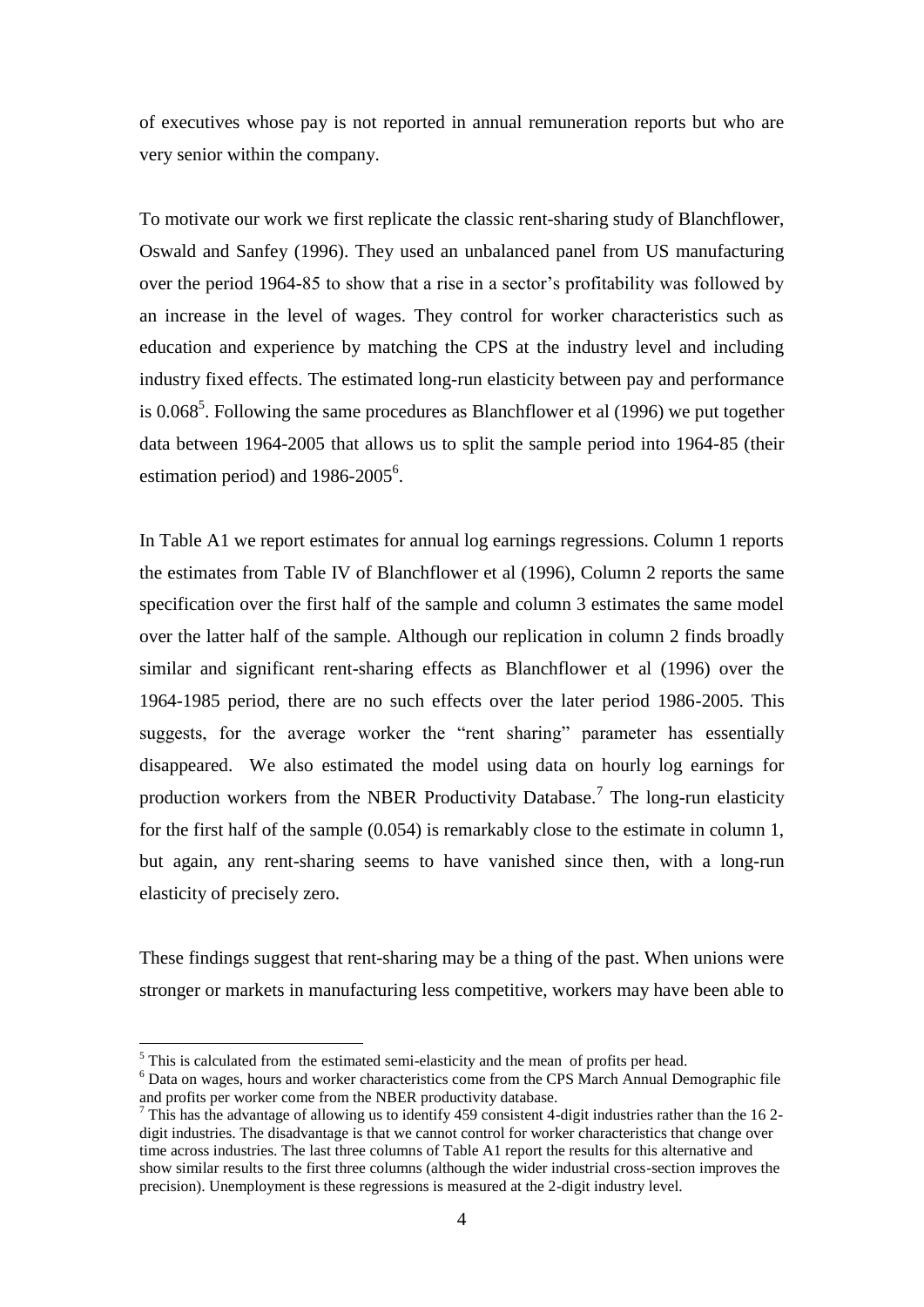share in the rents from firms. But maybe this is no longer true today? In fact, we will show that rent sharing appears alive and well – at least for employees high enough up the corporate hierarchy. We find that the pay of CEOs and senior executives within the firm are strongly correlated with corporate performance measures – both shareholder returns and quasi-rents. Lower-level managers (essentially white-collar non-executives) have a positive pay-performance elasticity but only around one-fifth of the magnitude for senior executives. In contrast, ordinary workers have pay that appears relatively unresponsive to firm performance.

We then show that these results are easily understood by examining the responsiveness of individual pay components to performance. For all levels of worker, salary is not strongly related to performance while bonuses, and to a lesser extent other forms of incentive pay, are very strongly related. This is true for ordinary workers as well as CEOs, though the elasticity is larger in the latter case. But since bonuses account for a small share of total pay for lower-level workers, the overall effect is negligible. For CEOs and senior executives, bonuses are a large share of pay, so the overall pay-performance elasticity is large and significant. Finally, we show that the link between pay and performance is stronger and more symmetric in those firms that have higher levels of institutional ownership – external control matters for pay determination, at least at the top.

The paper is structured as follows. In the next section we briefly discuss the related theoretical and empirical literature on the links between firm performance and wages. In Section III we provide details of the various datasets used in the paper and present some summary statistics on pay across the corporate hierarchy. Our results are presented in Section IV and we conclude in Section V.

## **II. THEORETICAL CONSIDERATIONS AND EXISTING EMPIRICAL EVIDENCE**

The standard competitive model predicts that long-run wages should depend on worker's skills, both observed and unobserved, but not on the performance of the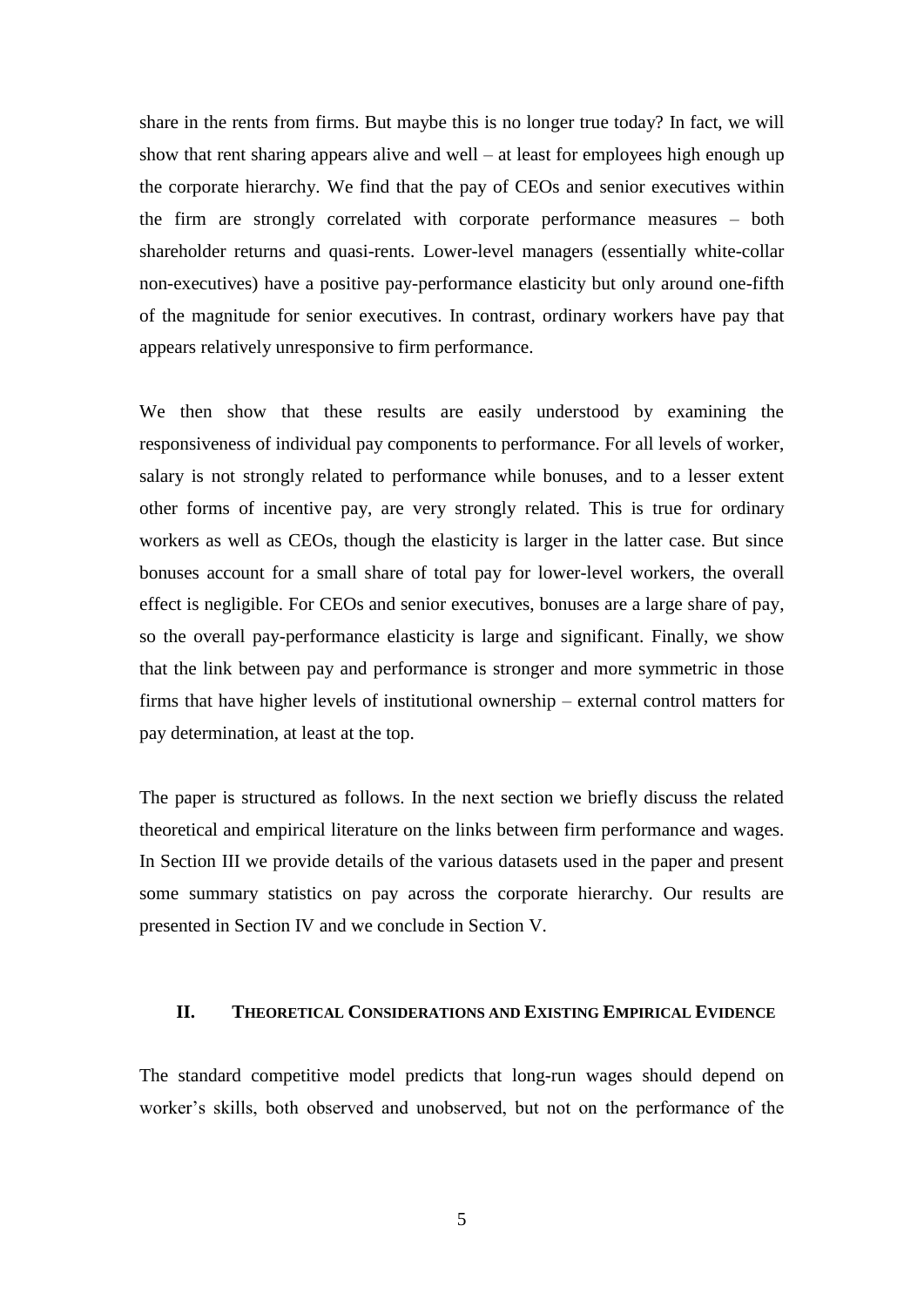$firm<sup>8</sup>$ . However in more realistic settings, we might expect to observe a positive correlation between wages and firm performance – e.g. standard bargaining models predict such a link. Another example is the recent work on firm heterogeneity, trade and wages, in which more productive firms screen more intensively, hire more able workers and pay higher wages. The differences in firm characteristics are systematically related to export performance, as exporters are larger and more productive (e.g. Helpman, Itskhoki and Redding, 2010).

To be more concrete, consider two models of wage determination that generate links between firm performance and wages. First, suppose we have a model in which wages are determined by a Nash problem, with  $\theta$  measuring the bargaining power of employees. This has traditionally been associated with union-bargaining. Note that  $\theta$ can vary across employees so that some employees e.g. senior managers may have more bargaining power. The maximisation problem is simply:

$$
\max \theta \log([u(w) - u(\overline{w})]n] + (1 - \theta) \log \pi
$$

where  $u(w)$  is the worker's utility from wage w,  $\overline{w}$  is the outside wage in the event of a breakdown in bargaining, *n* is employment and  $\pi$  is profits. Profits are zero if bargaining breaks down. It is easily shown that at an interior optimum, the first-order conditions imply that:

$$
w \cong \overline{w} + \left(\frac{\theta}{1-\theta}\right)\frac{\pi}{n}
$$

The equilibrium wage is determined by the outside wage, the relative bargaining strength of the two sides and the level of profits-per-worker.

As an alternative, the standard agency model has risk-neutral shareholders trying to induce risk-averse employees (typically senior executives) to maximise shareholder value. With imperfect observability, shareholders cannot contract on actions. Thus they offer a contract that makes pay dependent on the firm's performance. Let *p* denote firm performance and *a* the employee's actions. Firm performance depends on

 $8$  Firm characteristics should only matter if they affect compensating differentials for workers (e.g. Rosen, 1986).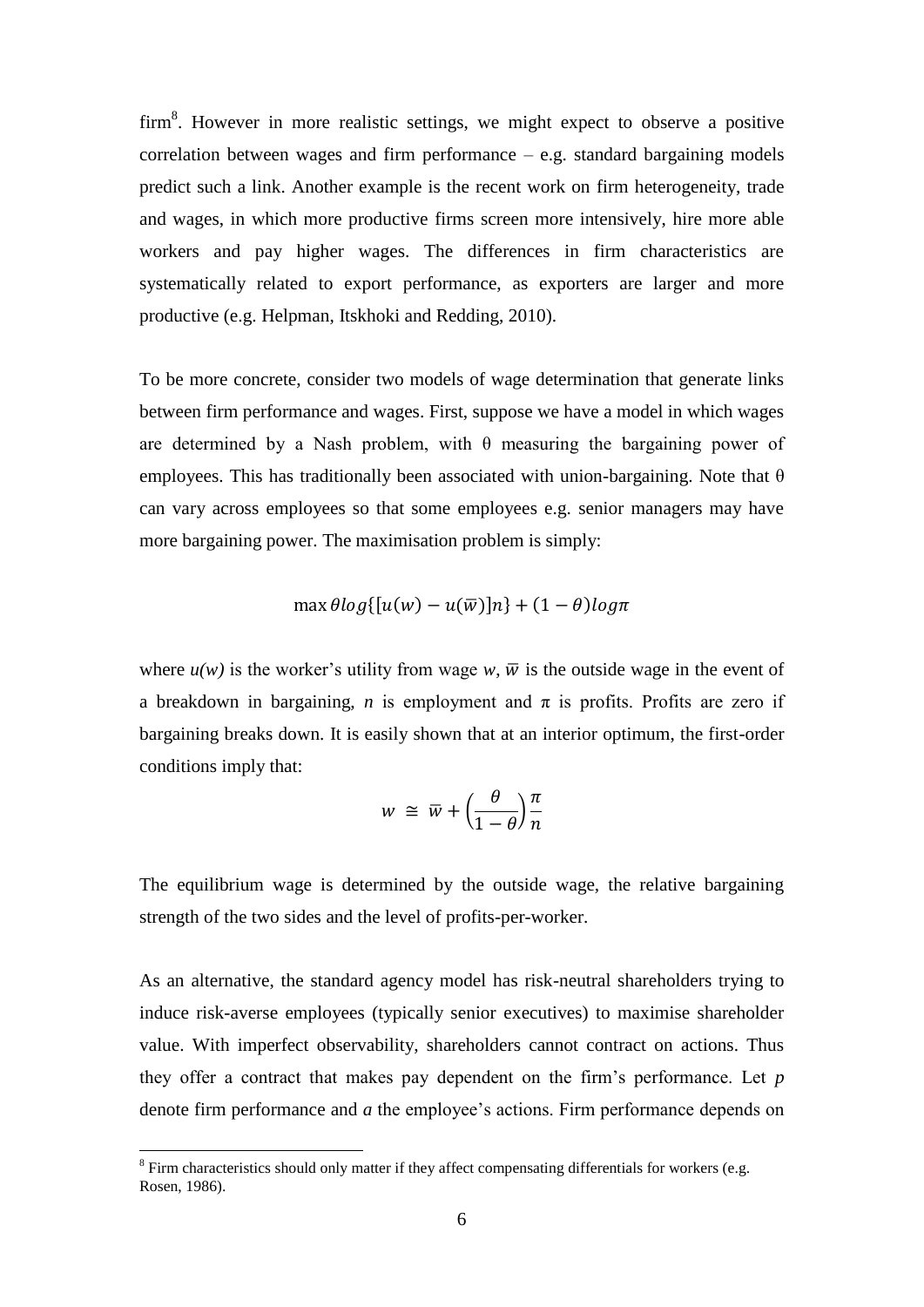the actions of the employee and on random factors, *u*. Holmstrom and Milgrom (1987) derive the optimal incentive scheme, *w*, for this model. Since shareholders can only observe *p*, this is all the incentive scheme can depend on. So,

$$
w=\alpha+\beta p
$$

If we assume that the worker has exponential utility,  $U(p) = exp[r(Wc(e))]$ , where *r* is absolute risk aversion and *c(e)* is the convex disutility of effort, the optimal sharing rate is simply (see Murphy (1999)):

$$
\beta = \frac{1}{1 + r \sigma^2 c^{\prime \prime}}
$$

From our perspective, the important implications of this sharing rule are that  $\beta$  is declining for more risk-averse workers  $\left(\frac{\partial \beta}{\partial r}\right)$  and where there is more noise in the relationship between worker effort and firm performance  $\left(\frac{\partial \beta}{\partial \sigma^2} < 0\right)$ . Both of these effects seem likely to be more important for more junior employees. Thus we expect  $\beta$  to be larger for CEOs than more junior workers.

There is an extensive empirical literature showing that firm characteristics matter for wages. For example, Abowd, Kramarz and Margolis (1999) show that while worker- "quality" is most important in explaining overall individual wage variation, firmspecific effects are also significant and the two are not highly correlated. What are these firm-specific effects? There is evidence that part of the effect is related to the profitability of the firm. Firms that have more profits appear to pay higher wages than otherwise identical firms. Manning (2011) reviews this literature. There are two key difficulties with this body of evidence. First, most studies use data on the average wage in a firm, so the panel is at the firm-level rather than the individual-level. This then raises the concern that more profitable firms hire more-able workers and that the positive correlation is capturing this effect. Firm fixed-effects mitigate this problem but do not solve it since the average unobserved worker quality may vary over time within a firm. Second, profits are potentially endogenous. Suppose, for example, that efficiency wages are important so that firms who pay workers more experience a rise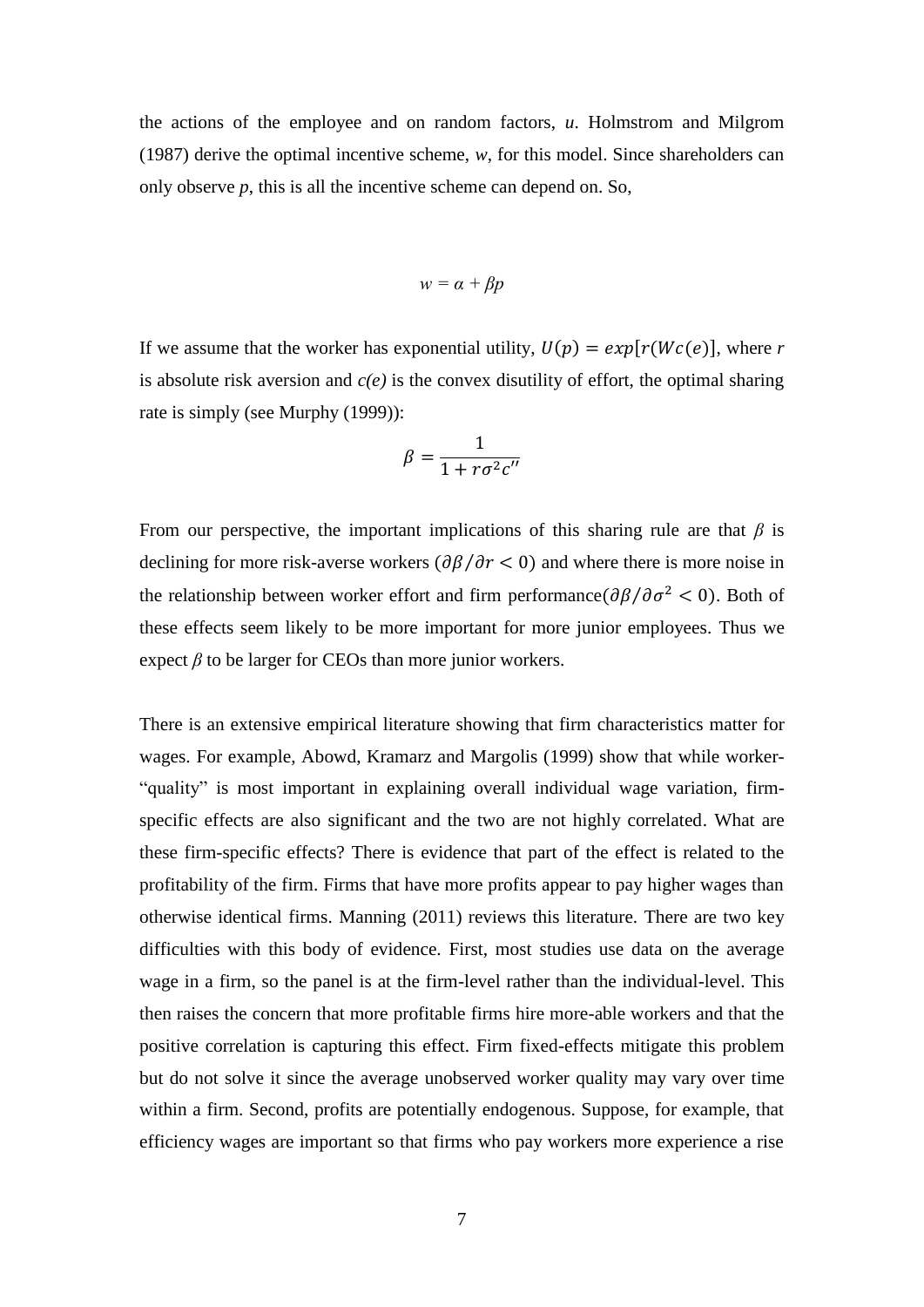in profits. It has generally proved difficult to identify a strong instrument that also satisfies the exclusion restrictions.

In a recent contribution to this literature, Card, Devicienti and Maida (2010) examine the prevalence of rent-sharing in a large panel of individual workers employed in a region of Italy. Pooled OLS estimates that control for worker and firm characteristics but not worker-firm match quality generate wage-rent elasticities of the order of 0.07. Controlling for the worker-firm match reduces this estimate to 0.008. Finally, instrumenting the rents measure using rents in the same 4-digit industry in other parts of Italy generates an elasticity of 0.029. These results point to three important conclusions. First, worker-firm matches matter enormously and ignoring them potentially generates a large upward bias in the rent-sharing estimate. Second, instrumenting rents also seems to matter and ignoring this generates a downward bias in the rent-sharing estimate.<sup>9</sup> Third, the magnitude of the pay-performance link for ordinary workers does not seem to be that large – since moving from the least to the most profitable firm generates no more than a 10% increase in wages.

Since the seminal work of Jensen and Murphy (1990), there have been hundreds of estimates of the link between CEO pay and firm performance. The key performance metric used tends to be shareholder returns since this is the obvious objective in a principal-agent model with shareholders as the principals. The extensive literature has recently been reviewed by Frydman and Jenter (2010). The overall conclusion is that there is a positive, statistically significant relationship between CEO pay and shareholder returns. This link exists for most time periods and across most countries, and there appears to have been an increase in the sensitivity of pay to performance in more recent times' as CEO compensation has tilted toward a more incentive-based structure (see Hall and Liebman (1998)). However, the interpretation of a positive pay-performance link for CEOs remains a more open question. It may be the outcome of an optimal contract between principal and agent or it could reflect the exercise of managerial power in an executive rent-sharing setting.

 $9<sup>9</sup>$  It should also be noted that Card et al find that the wage-rents elasticity is much larger in manufacturing firms than in non-manufacturing. Indeed even after instrumenting, the coefficient is not significantly different from zero for non-manufacturing. This is important since most of the prior empirical literature focused exclusively on manufacturing firms.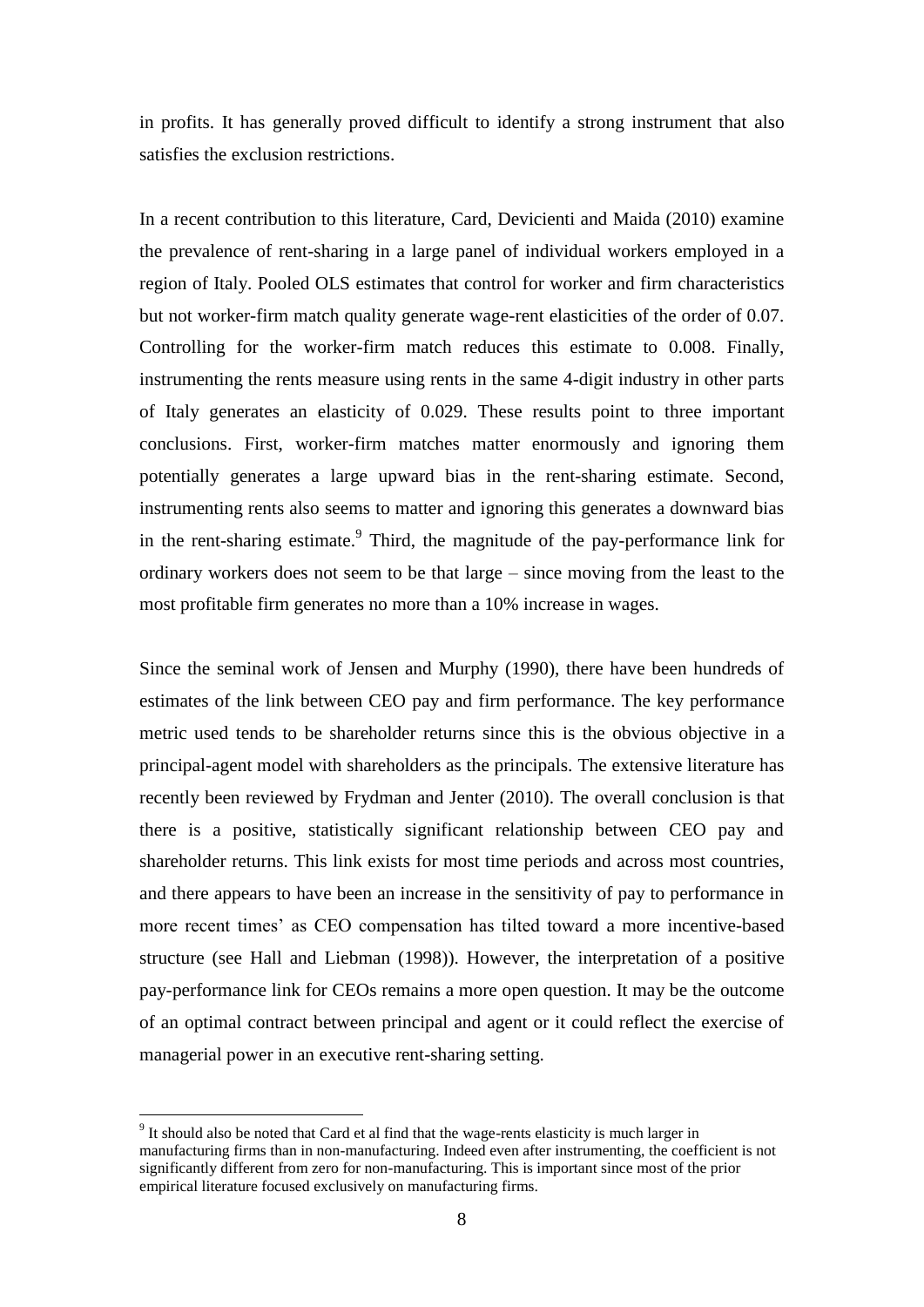There is very little work examining the link between shareholder returns and the pay of either executives below the Boardroom or ordinary workers. This is principally a result of the lack of data on individual wages in publicly-listed companies. While the pay of the five most senior executives is recorded annually in the remuneration report, no other wage data is revealed (other than the total firm wage bill). Standard US wage data sources such as the Current Population Survey do not easily link to firm-level identifiers that would allow for the wage-shareholder return relationship to be estimated. Bronars and Famulari (2001) provide some evidence from a specially conducted survey of the Bureau of Labor Statistics. This survey collected data on the pay of white-collar workers that was then linked to firm identifiers. This produced a small sample of 807 workers who worked for 92 different publicly listed companies. They find that equity returns in the firm three to six years prior are positively correlated with individual wages, controlling for individual characteristics. The size of the effect for white-collar workers is roughly one-third smaller than that of the matched CEO pay-performance elasticity. Unfortunately, the analysis is cross sectional so the result could be due to unobserved worker or firm fixed effects.<sup>10</sup>

## **III. DATA**

#### *IIIA. Remuneration Data*

 $\overline{a}$ 

Our main data on pay comes from three sources: Boardex, Towers Watson (TW) and ASHE (Annual Survey of Hours and Earnings). The Boardex database provides annual data from the Remuneration report of all listed-UK companies. This database is essentially the UK version of US ExecuComp. The data cover up to the five highest-paid executives within the firm and report base salary, cash bonuses, stock options (valued via the Black-Scholes formula) and the face value of all Long-Term Incentive Plan (LTIP) awards. These awards can take the form of options, restricted and performance-related shares, matching plans, deferred cash etc. We measure total expected compensation as the sum of all these components. We separately identify the CEO and the remaining subordinate executives. Our sample is the 300 largest and publicly listed UK-domiciled firms each year from 2000-2010, representing on average 94% of the market capitalization of the UK stock market. This gives a total

 $10$  For a small sub-sample, the authors have data on the starting wage of the worker's, which allows them to condition on this to attempt to control for worker-firm match quality. This is unlikely to be satisfactory in any model in which firms and workers learn about the match-quality over time. Their results are the same as in the cross-section.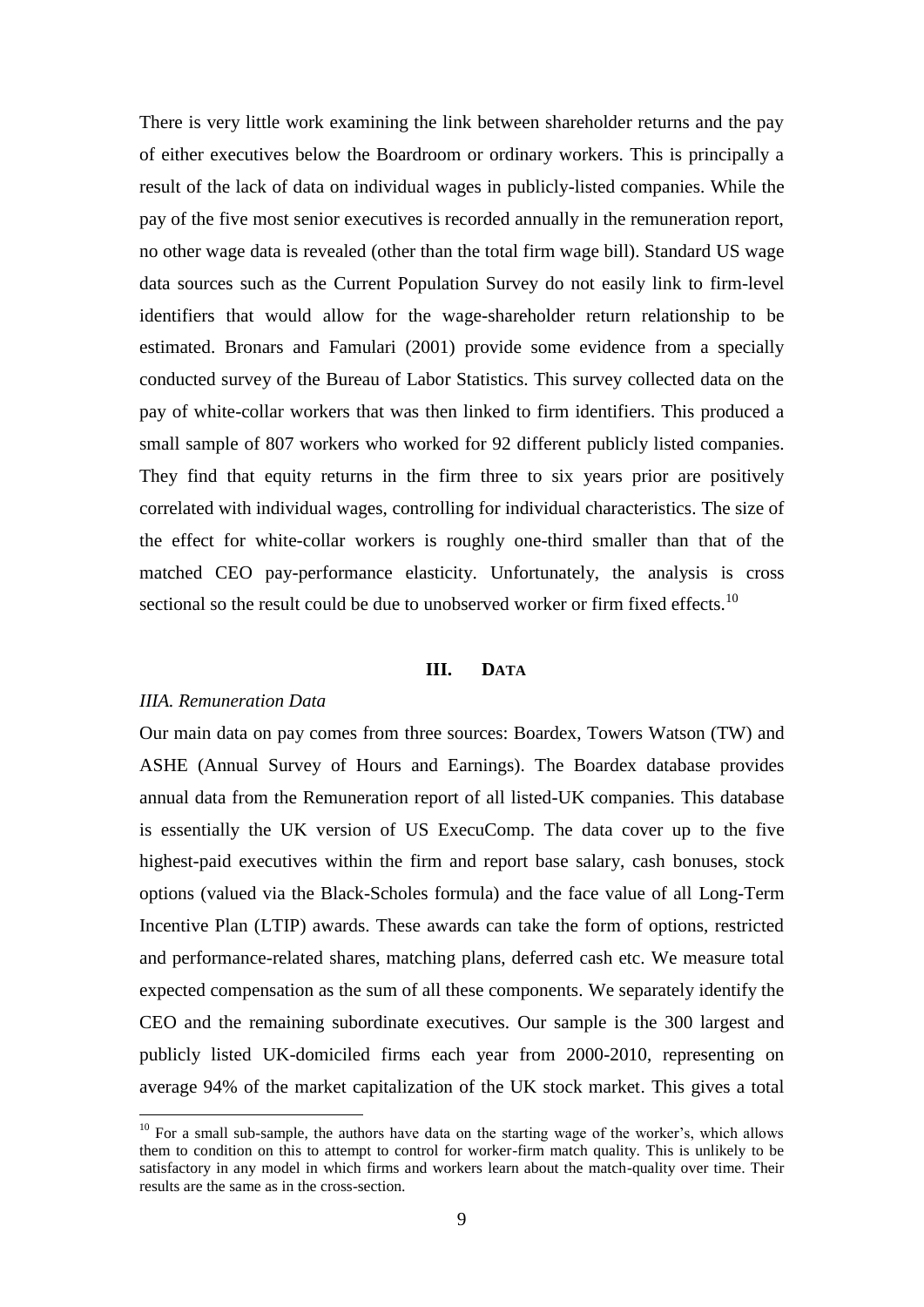sample of 498 firms. We then match these 498 firms to the Boardex database and obtain 439 matches with pay data, representing around 85% of total market capitalization.<sup>11</sup> We have a final Boardex sample of 900 CEOs and 2,342 non-CEO executives.

Second, we have access to a proprietary remuneration survey conducted annually by Towers Watson, one of the world's leading human resources consultants. TW survey a sample of large UK companies. The survey covers between 100-150 firms each year over the period 2001-2010. There are two key advantages of the TW data over the published Boardex data. First, the TW survey provides us with extensive data on the pay of senior executives below the Board level. Reporting lines within the firm are used to generate management levels depending on the distance between the executive and the CEO. So "Level 1" are CEOs, "Level 2" are executives reporting directly to the CEO, and so on. Firms choose how many levels down to report and the percentage of executives within a level to report. Discussions with TW confirm that coverage of Levels 1 and 2 within a firm is almost complete and Level 3 is also well represented. We combine all executives at Level 3 and below into one level since their average annual remuneration are broadly similar. For the sample used for which we have at least two years of data, we have 163 CEOs, 918 Level 2 executives, and 2,193 Level 3 and below executives.

The second advantage of the TW data is that the valuation of all the components of pay is performed consistently by analysts at TW. Crucially, firms provide information on the exact structure of the LTIP share awards (e.g. comparator measure, comparator group, vesting triggers and percentages etc.) which allows for the construction of an ex ante valuation of these important components of pay. To our knowledge this is the first paper that has been able to use expected values for these types of awards. On average, the TW sample places a 40% ex-ante valuation on the face value of such LTIP awards (which is what we use in the Boardex sample where we do not know the details of LTIPs).

 $11$  We fully match every firm to a Boardex identifier. The 59 firms without pay data are generally those that delisted at some point in 2001 or 2002 and appear not to have had their remuneration reports entered or archived by Boardex – see Data Appendix for more details.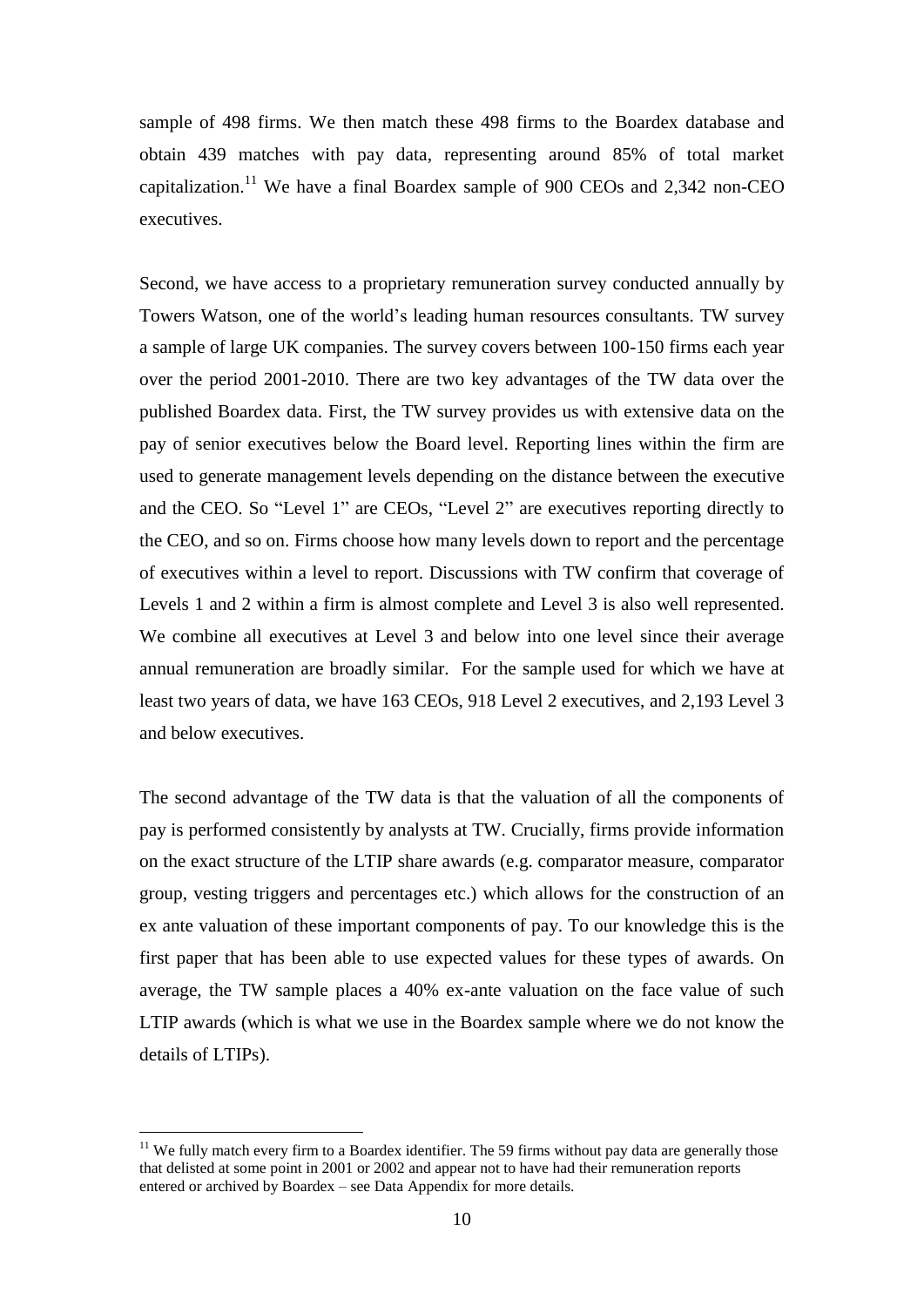Finally, our sample of workers' wages comes from ASHE. This is a sample of 1% of all employees in the UK based on the final two-digits of an individual's national insurance number (the same as a US Social Security number). As a consequence of this sampling frame, the data provide a panel of workers over time. The survey is conducted in the first week of April in each year and data is provided by employers. Compliance is a legal requirement and the data is very accurate. The data we use run from 2002-2009 and cover annual pay, including all cash-based forms of incentive and bonus pay. Importantly, from 2002 ASHE started to distinguish between base salary and bonuses, so we can decompose the effects of firm performance on these two types of remuneration (see also Bell and Van Reenen, 2010). There is no data on share-based incentive plans but this is unlikely to be a serious omission as ordinary UK workers have virtually none of their pay in shares.

#### *III.B Company Data*

Our various sources on wages are all matched together using firm-level identifiers (further explanation of the matching process is contained in the Data Appendix). Our final core sample contains 439 companies that have data from Boardex on the pay of CEOs and Level 2 executives. Of these 439 companies, we are able to match to 376 in ASHE and therefore have data on the pay of other workers in the same firm. This gives us a sample of 5,108 managers and 23,738 workers who are below the executive level. Finally, we have a subset of 126 firms for which we also have data from TW on the pay of a broader range of executives.

For all these firms we also have annual company account data and stock price data merged in from Thompson Datastream. These relate to the worldwide consolidated activity of the firm and enable us to construct standard measures of firm performance such as shareholders' return, quasi-rents, profitability and revenues per worker. It is also possible to extract information from the confidential ARD, which are the confidential but mandatory reports to the UK equivalent of the Census Bureau (the ONS). We use this to construct other measures of performance based on the domestic activity of our firms.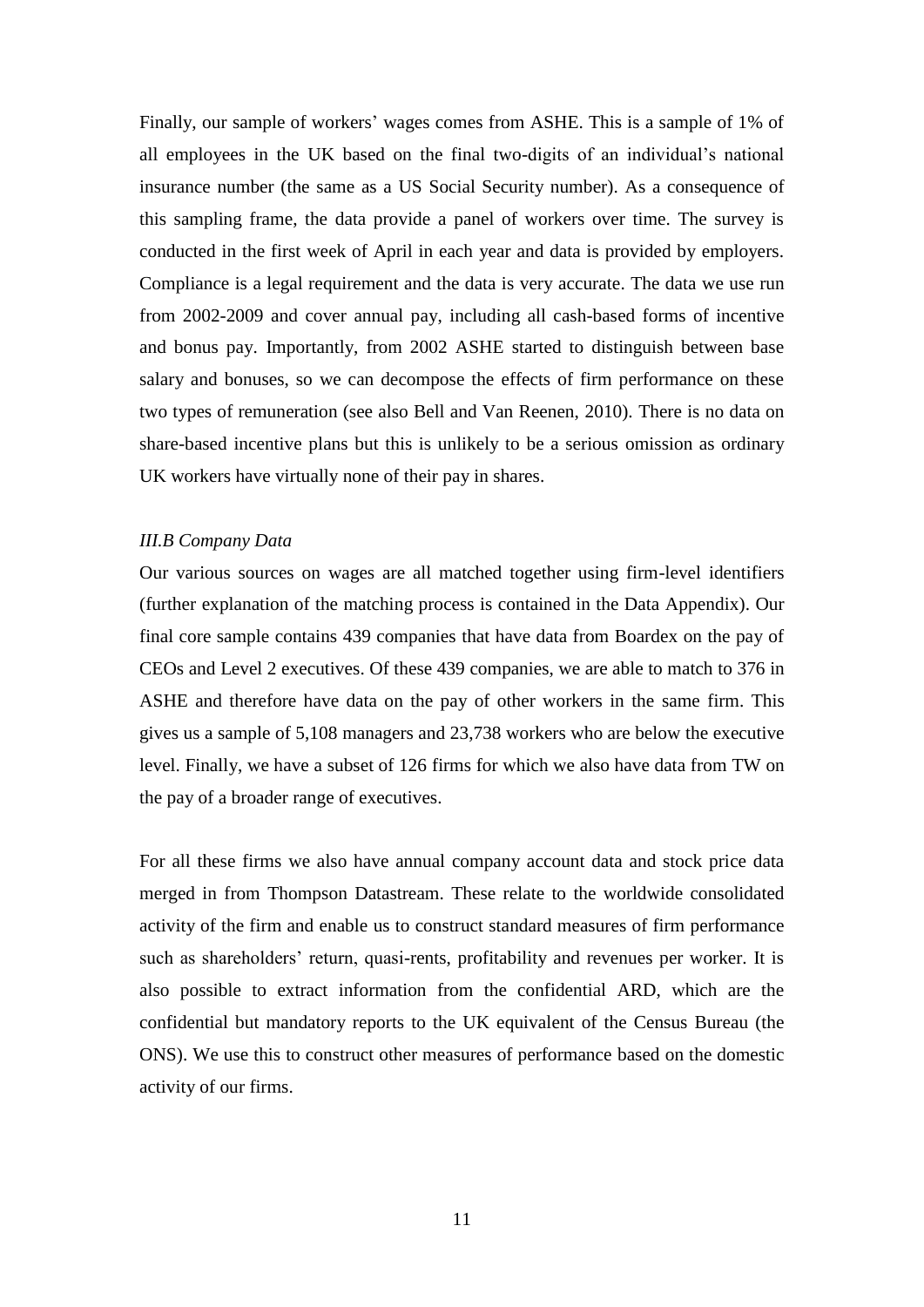## *IIIC Data Description*

 $\overline{a}$ 

Table 1 reports some summary statistics for the wage data. We report the mean level of total pay for each type of worker and break this total into the component parts. The Towers Watson data shows that the average total package for CEOs over the sample period was £2.05m. Over the course of the decade, the average package rose from £1.38m in 2001 to £2.61m in 2009/10. Base salary accounts for 34% of remuneration, cash bonuses for another 31% and long-term incentive plans for the remaining 35%. As we move down the corporate hierarchy, the ratio of total pay from one level to the next drops significantly. So CEOs (Level 1) earn 207% more than the next rung on the ladder (Level 2), and they in turn earn  $151\%$  more than the next rung (Level 3).<sup>12</sup> In addition, the structure of pay changes as we move down the hierarchy. LTIPs account for 35% of CEO pay, but only 19% of those in Level 3+ jobs. In contrast, cash bonuses account for around 30% of total pay for all levels of management.

The Boardex data show broadly the same pattern as TW. The level of CEO pay is lower than in the TW sample (since the Boardex sample includes more mid-cap firms), with total expected pay of £1.26m. However the composition of pay is very close to that in the TW sample, with base salary accounting for 35% of remuneration, cash bonuses for another 25% and long-term incentive plans for the remaining 40%. Level 2 executives have higher pay than might be expected (since CEOs earn 79% more rather than the 209% observed in the TW data), but it should be recalled that the Level 2 executives reported in Boardex are up to the next four-highest paid executives rather than the full cross-section of executives reporting to the CEO. Again however the similarity with the TW sample in terms of level and composition is clear.

The data from ASHE show the large gaps that exist between pay at the top of a company and that of the average worker. For those workers not in managerial positions average annual pay is around £21,000, of which of only 5% is bonus pay<sup>13</sup>. This compares with average cash remuneration of £707,000 for the matched CEOs,

 $12$  These figures can be compared to those reported in Main et al (1993) who have similar data on US executives over the period 1980-4. They estimate a ratio of 141% for CEOs and 75% for the next rung. It should be noted that they only have cash remuneration data. If we recalculate using this measure, our equivalent ratios are 139% and 115%.

<sup>&</sup>lt;sup>13</sup> The worker sample is restricted to those in the same job as 12 months ago earning at least £4,000 per year.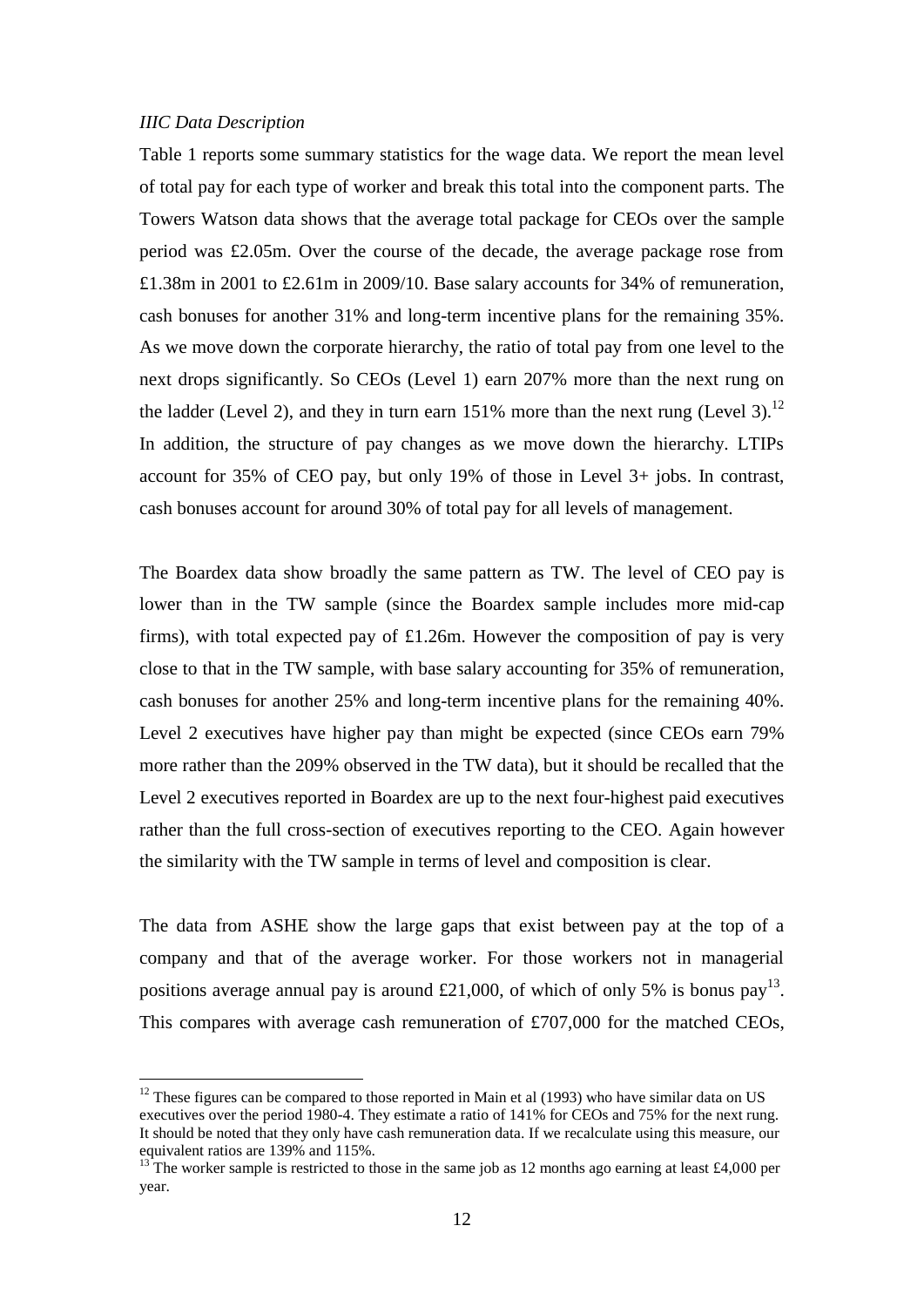giving a pay ratio of 34. If instead we compare with total expected remuneration, this ratio rises to 57.

## **IV. MAIN RESULTS**

In this section we report estimates of pay-performance elasticities across the corporate hierarchy, using both shareholder returns and quasi-rents as measures of performance. We also reconcile our results with the previous literature on both CEO and worker pay. Finally, we examine which components of pay are key to understanding the payperformance links we observe.

#### *IVA. Firm-Level Pay-Performance Regressions*

We estimate standard panel regressions of the form:

$$
ln(pay)_{ijt} = \alpha_{ij} + \sum_{k=0}^{K} \beta_k X_{jt-k} + \tau_t + \varepsilon_{ijt}
$$
 (1)

where  $\ln(pay)_{\text{lit}}$  is the total remuneration of employee *i* at firm *j* at time *t*,  $\alpha_{ij}$  is an individual worker-firm match fixed effect,  $\tau_t$  are time dummies and X is the measure of firm performance – either shareholder returns or proxies for quasi-rents. We allow both for the contemporaneous effect of performance on pay and lagged effects (our baseline is  $K=2$ , but we also experimented with alternative dynamic forms). The model is estimated as a fixed-effect panel, with robust standards errors clustered at the firm level.

Table 2 contains estimates using total shareholder returns (TSR) as the measure of performance. These results are therefore identical to the standard pay-performance regressions in the CEO literature but now applied across the corporate hierarchy. We use our three different datasets and various corporate reporting levels.

The pay-performance elasticity for the CEOs in the Towers Watson sample is estimated at 0.248 in the short-run and 0.295 in the long-run, which is certainly on the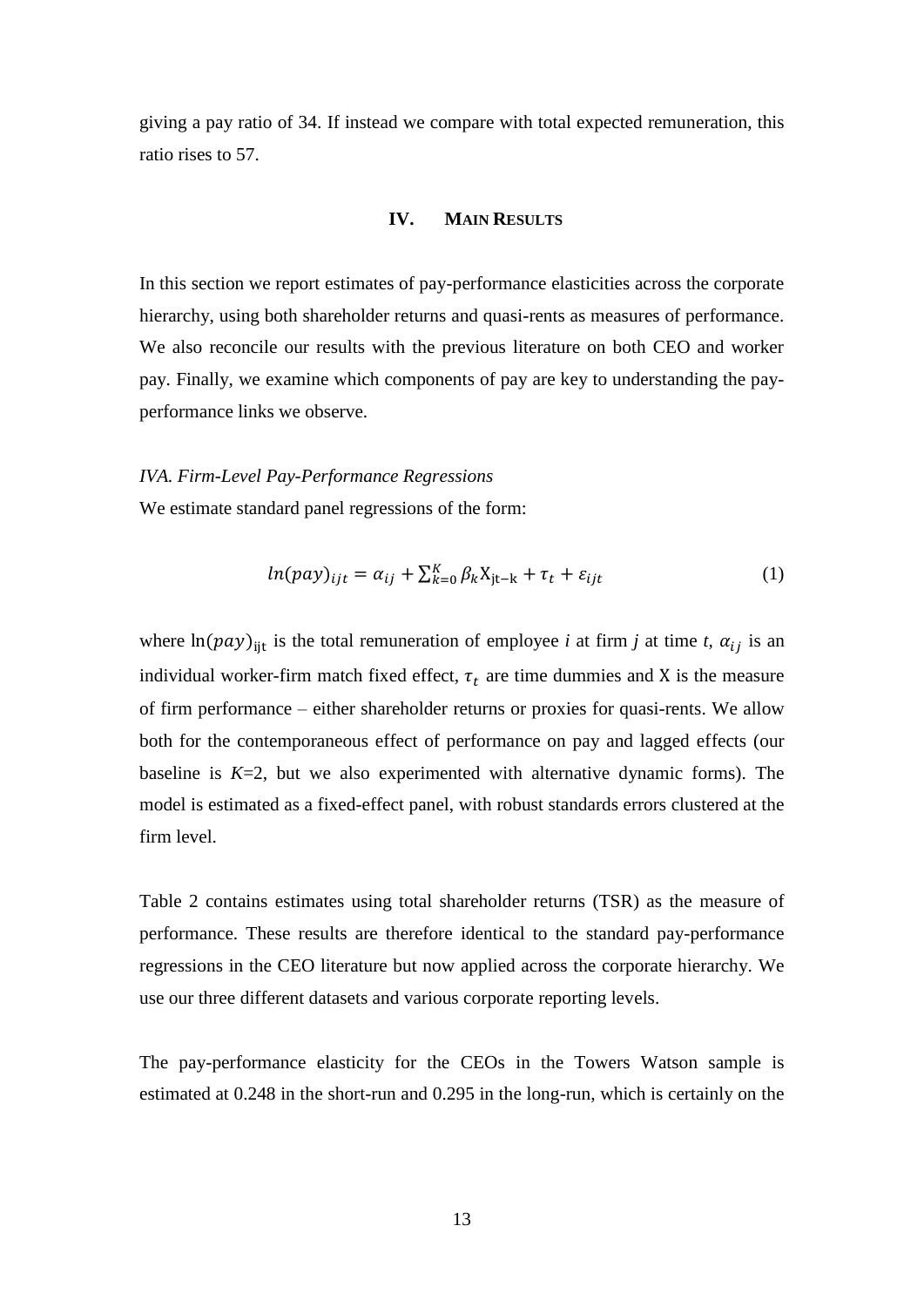high side of estimates for the UK.<sup>14</sup> The elasticity declines as we move down the corporate hierarchy with those in the next reporting level (Level 2) having an elasticity of 0.173, about two-thirds as big as CEOs, with a similar reduction as we move to the next level (0.121). However the effect is significant for all the executives in this sample. If we allow for a dynamic effect, the results are broadly similar, though the CEO elasticity now rises to 0.295 and those of the lower levels falls slightly.

Turning to the broader Boardex sample, we estimate TSR elasticities of around 0.2 for both CEOs and those in Level 2. Thus the broader group of senior executives shows very similar elasticities. These fall somewhat when we allow for lagged shareholder returns effects, but the overall elasticities remain sizeable and significant.

So we know that pay appears closely linked to TSR performance for most executives, with those at the top of the hierarchy having the most responsive pay. What about lower-level workers? Focusing on the ASHE sample in the lower panel of Table 2, we can see that there is a significant estimated elasticity of pay with respect to shareholder returns for non-managerial workers, but the magnitude of the coefficient is tiny: an order of magnitude smaller than that observed for senior executives. For managers there is a somewhat larger positive effect on pay – though still around five times smaller than that for CEOs.

Table 3 uses quasi-rents, the difference between sales per head and the average outside wage, as an alternative measure of firm performance. We assume here that the outside wage for all executives is captured by the aggregate time dummies (i.e. a common pool for talent), while for managers we control for the two-digit industry average wage and for workers both the two-digit industry and two-digit occupation average wage. We have also experimented with (i) adjusting sales for industry-level intermediate cost shares and (ii) using more disaggregated industries, but this has little effect on our estimates. This model is similar to that estimated by Card et al (2010), though they specify the rents variable in levels rather than logs and include capital per head.

 $14$  Convon et al (2011) have an estimate of 0.096 over the period 2003-08 and Ozkan (2009) reports an estimate of 0.093 over the period 1999-2005. However the sample in both papers covers much smaller companies on average than the TW sample. Indeed the summary statistics on pay levels in Ozkan are much closer to the Level 2 executives in the TW data.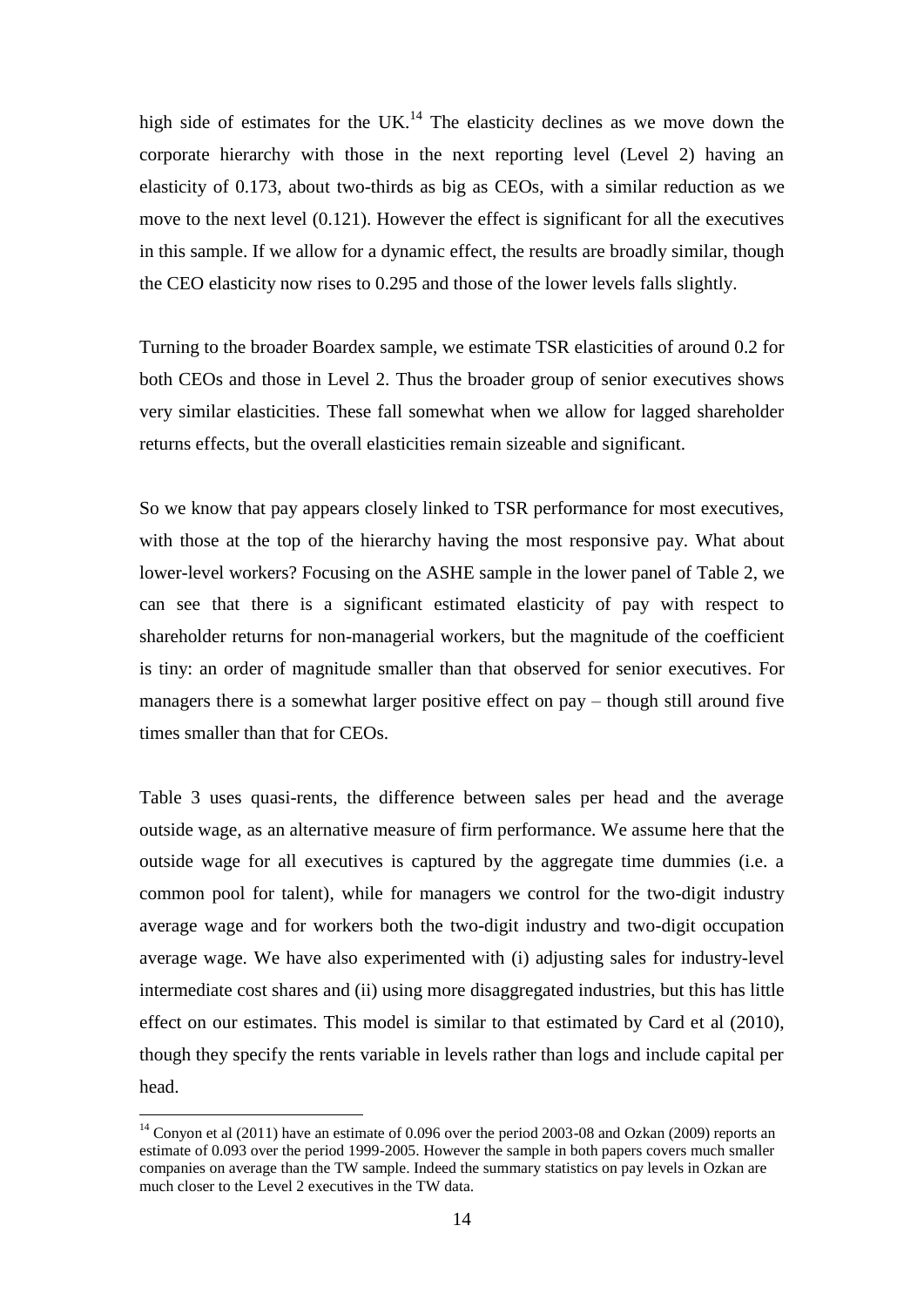Once again, we find a strong positive correlation between executive pay and firm performance. For both CEOs and the immediate level below, the elasticity is estimated to be around 0.2. The effect is roughly half the size for the lower level of executives. As with the TSR results, we find elasticities approximately one-tenth the size for workers and about one-fifth the size for managers.

Are the small pay-performance elasticity we observe for workers merely a result of focusing on a select group of large, quoted companies? To assess this, we estimate quasi-rent sharing models across all workers. The Annual Respondent Database (ARD) provides annual sales and employment data for every UK company, whether quoted or private. This data can be linked to ASHE for the period 2002-2008. Compared to our Boardex/ASHE sample, this increases the number of observations by a factor of five. It should be noted that the measurement of quasi-rents is not identical to that in Table 3. The ARD only measures sales and employment in the UK, while the sales and employment data used in Table 3 comes from the firm's annual accounts and therefore covers the firms' global totals. We might expect this difference to matter more for our quoted companies since they generally have extensive overseas operations.

The results of this exercise are shown in the first column of Appendix Table A2. For the full sample of workers, we estimate an elasticity of 0.007, which is actually smaller than that reported in Table 3. Interestingly this elasticity is almost identical to the OLS estimate for Italian workers using a very similar estimating model reported by Card et al (2010) who obtain an elasticity of 0.008 for value-added per worker. If we examine the rent-sharing elasticity for various sub-groups it is clear that the effect is much larger for very small companies and somewhat larger for manufacturing than non-manufacturing. This second result is also found by Card et al. Thus the small elasticity we find with respect to quasi-rents for workers appears a general phenomenon for all those working for medium and large-size companies, rather than a result of our particular sampling frame.

The final panel of Table A2 compares the results for our Boardex/ASHE sample of companies that have both global accounts measures of quasi-rents and UK-only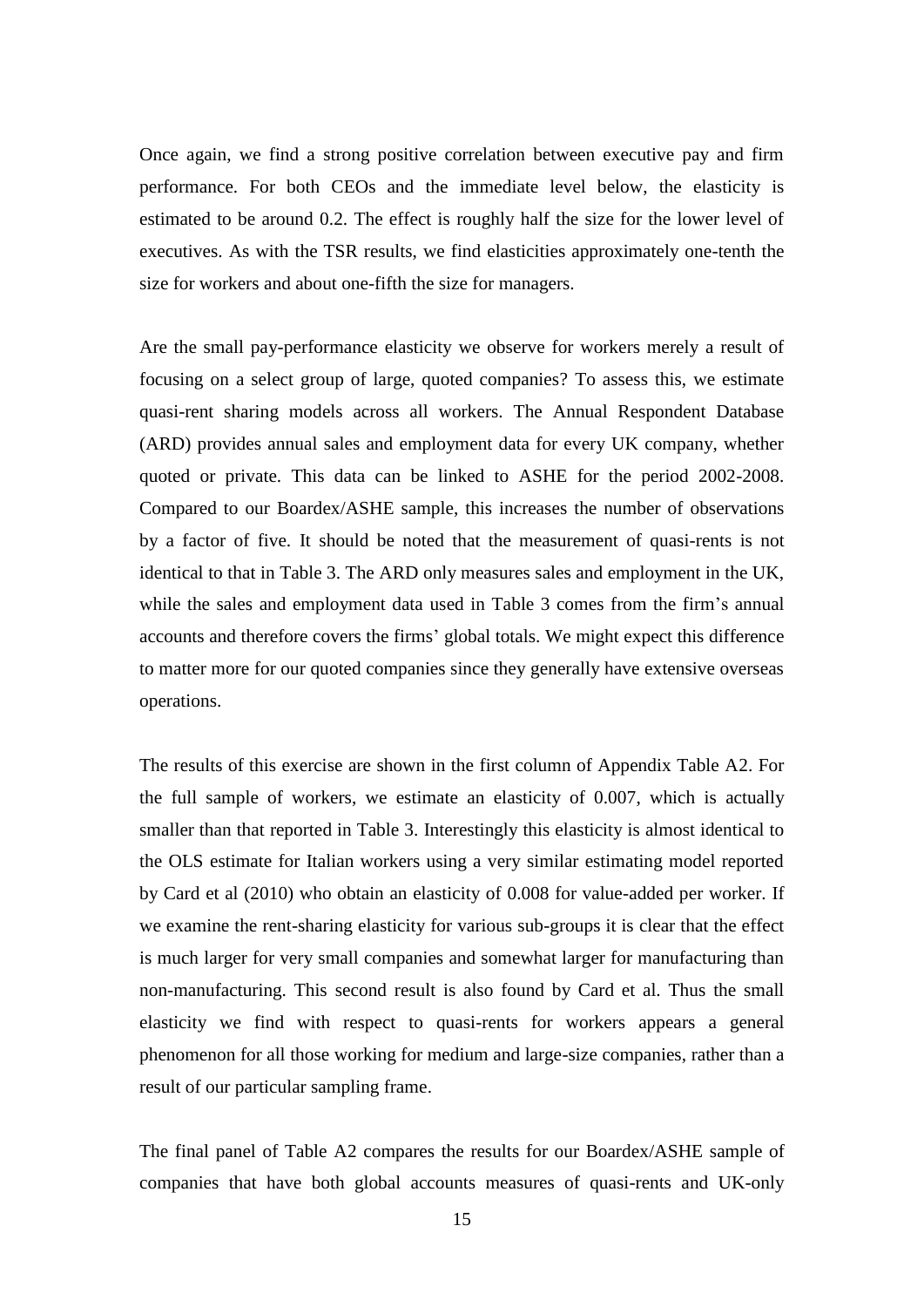measures from the ARD. The results show that there is no substantial difference between the two measures in terms of the estimated rent-sharing parameter<sup>15</sup>.

Equation (1) assumes that pay is symmetric with respect to performance. This may not be a realistic assumption. For example, Bertrand and Mullainathan (2001) highlight the fact that large falls in the oil price do not seem to correlate well with declines in the pay of oil company CEOs, while oil price rises do seem to be associated with pay gains. So perhaps CEOs are rewarded for good outcomes (whether or not the outcome is due to their input) but not punished for bad outcomes. To explore this question in detail, we estimate (1) in first-differences and allow for a differential impact on pay growth from positive and negative shareholder returns. Table 4 reports the results of this exercise. The first column shows the pay elasticity for all returns, while the second column reports the additional pay elasticity associated with positive returns only. If CEOs were rewarded for good outcomes and not punished for bad outcomes, the first coefficient would be zero and the second positive. If instead, pay was symmetric with respect to performance, the first coefficient would be positive and the second zero. For both the TW and ASHE data, we cannot reject this second hypothesis. In contrast, the Boardex data does provide support for the idea that senior executives gain more from good outcomes than they lose from bad outcomes. But even then, we find no evidence to support the idea that CEOs are only exposed to the upside.

## *IV.B Firm Performance and Components of Pay*

 $\overline{a}$ 

In Tables 5 and 6 we break total remuneration into three components: base salary, cash bonus and long-term incentive plans (LTIP). We then re-run equation (1) separately for each component of pay. Note that because both bonuses and incentive pay are zero for some workers we add £1 to the dependent variable to allow us to take logs (recall also that we only observe the first two components of pay in the ASHE data).

 $15$  It should be noted that the rent-sharing parameter is estimated to be 0.009 compared to 0.019 in Table 3. The key reason for this is that Table 3 includes data for 2009 while we only have ARD data up to 2008. If we re-estimate the model in Table 3 without 2009 data, the coefficient drops to 0.012. The remainder of the difference is caused by firms that do not have recorded sales or employment data in the ARD.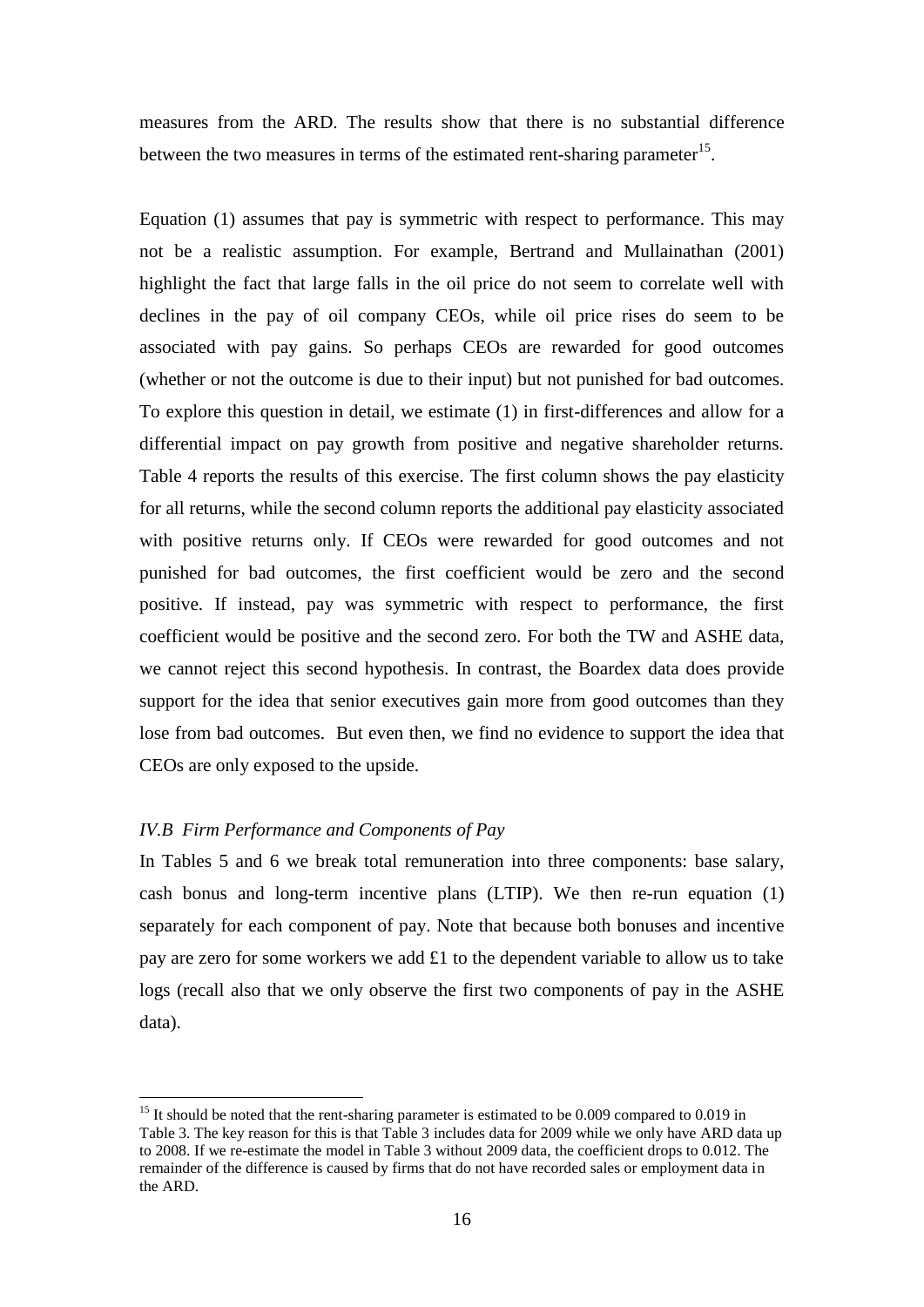The results in Table 5 show that the pay-performance link is driven by the responsiveness of incentive pay to current shareholder returns. In the TW sample, there is a small positive effect on base salaries for CEOs, but the coefficient implies that a 10% increase in shareholder returns generates only a 0.3% increase in base salary. In contrast, the same increase in returns generates a 38% increase in the cash bonus. The responsiveness of bonuses to performance declines monotonically across the corporate hierarchy. The effect on LTIPs is substantially smaller. This is consistent with the view that firms set target incentive awards primarily as a multiple of base salary and do not explicitly allow current performance to influence the level of such awards. In contrast, cash bonuses are often explicitly justified in terms of contemporaneous performance. The results for the Boardex sample of executives are the same. Interestingly when we break the annual pay of managers and workers into base salary and cash bonus the same pattern we observed in the executives data occurs. Salary across both types of worker is unrelated to TSR, while bonuses are positively related for all workers. So workers bonuses rise by 7.5% for every 10% improvement in shareholder returns, and managers bonuses rise by 14%.

The results for quasi-rents given in Table 6 are broadly similar, though the results for the TW sample are all measured with considerable imprecision. But as with the TSR results, we find that rent-sharing occurs primarily through its effects on the incentive elements of pay. Indeed in both the Boardex and ASHE samples it is striking how strong the links are between quasi-rents and bonuses.

Why do we find no effect on workers' total pay from firm performance if we observe strong effects on bonuses? The simple answer is that workers do not receive a substantial fraction of their pay in bonuses. For the average worker, only 5% of pay is accounted for by bonuses. So a 10% rise in shareholder returns translates into only about a 0.4% rise in total pay. Appendix Tables A3 and A4 present similar regressions where the dependent variable is the proportion of total remuneration in bonus or incentive pay showing qualitatively similar results: increases in firm performance are associated with a significant increase of bonuses in total pay.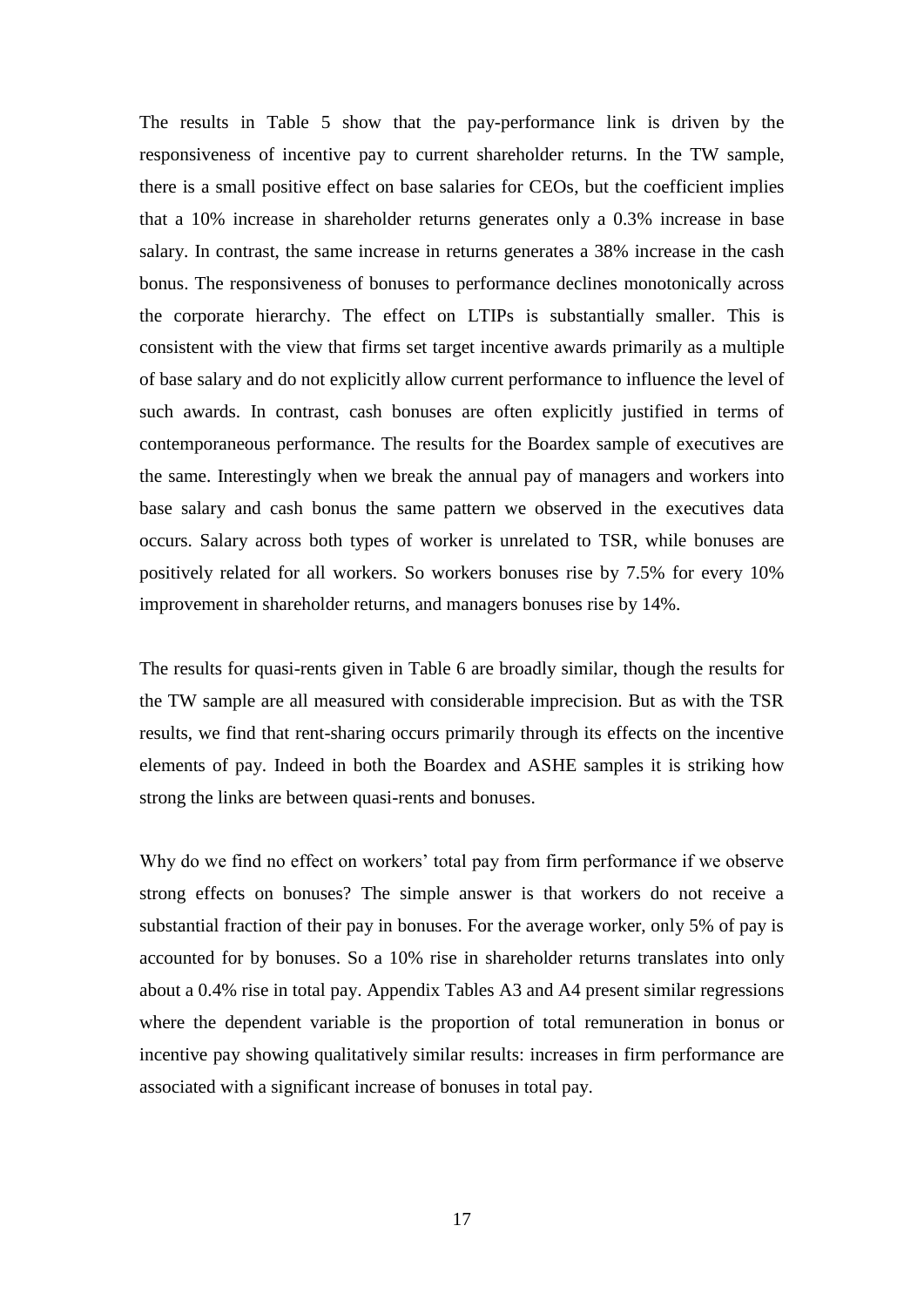#### *IV.C. Firm Performance and Job Exit*

Our estimates implicitly assume that the executive or worker remains with the firm and so is in a position to have their pay respond to changes in firm performance. It is plausible however that poor performance may lead not only to lower wages but also to an increased probability of a job separation (e.g. Huson et al, 2001). Thus we may be underestimating the impact of firm performance. To examine this issue, we estimate job-exit probabilities for executives and workers. Since the TW sample varies from year to year it is difficult to identify the exact year of departure for any executive $16$ . As a result we only present results for the Boardex data which covers all years and the ASHE data for workers. We define a job-exit as occurring subsequent to the last observed pay year for an individual with a particular firm, provided we observe the same firm in the following year but without the individual employed.

Table 7 reports the marginal probabilities of job-exit for CEO's, Level 2 executives and all other workers. The key independent variable is the change in shareholder returns. In addition, we include time dummies to control for macroeconomic conditions affecting job-separation rates. For senior executives we find strong negative effects from shareholder returns. In other words, poor firm performance is associated with an increased risk of job-exit. For workers, the effect is much small and no longer significant.

We also experimented with allowing for an asymmetry in the job-exit probability with respect to shareholder returns. However we found no significant difference between the impact of positive or negative returns on job-exits. This may be a result of the fact that our data cannot distinguish between voluntary and involuntary job-exits. Gregory-Smith et al (2009) show that for a broadly similar group of UK CEOs over the period 1996-2005, there is a strong effect on job-exits from shareholder returns. Furthermore, they conducted a news search of reasons for exit to identify exits due to dismissal. Unsurprisingly, the effect of poor shareholder returns is observed most strongly for those CEOs who are forced to leave. In contrast, exit for retirement is most common after good returns.

<sup>&</sup>lt;sup>16</sup> The problem is that a firm may, for example, be in the TW data in 2001 and 2003 but not 2002. If the executive is in the 2001 survey but not the 2003 survey we cannot date the final pay year since we do not know whether he was still with the firm in 2002. The Boardex data does not have this attrition problem as we observe every consecutive year.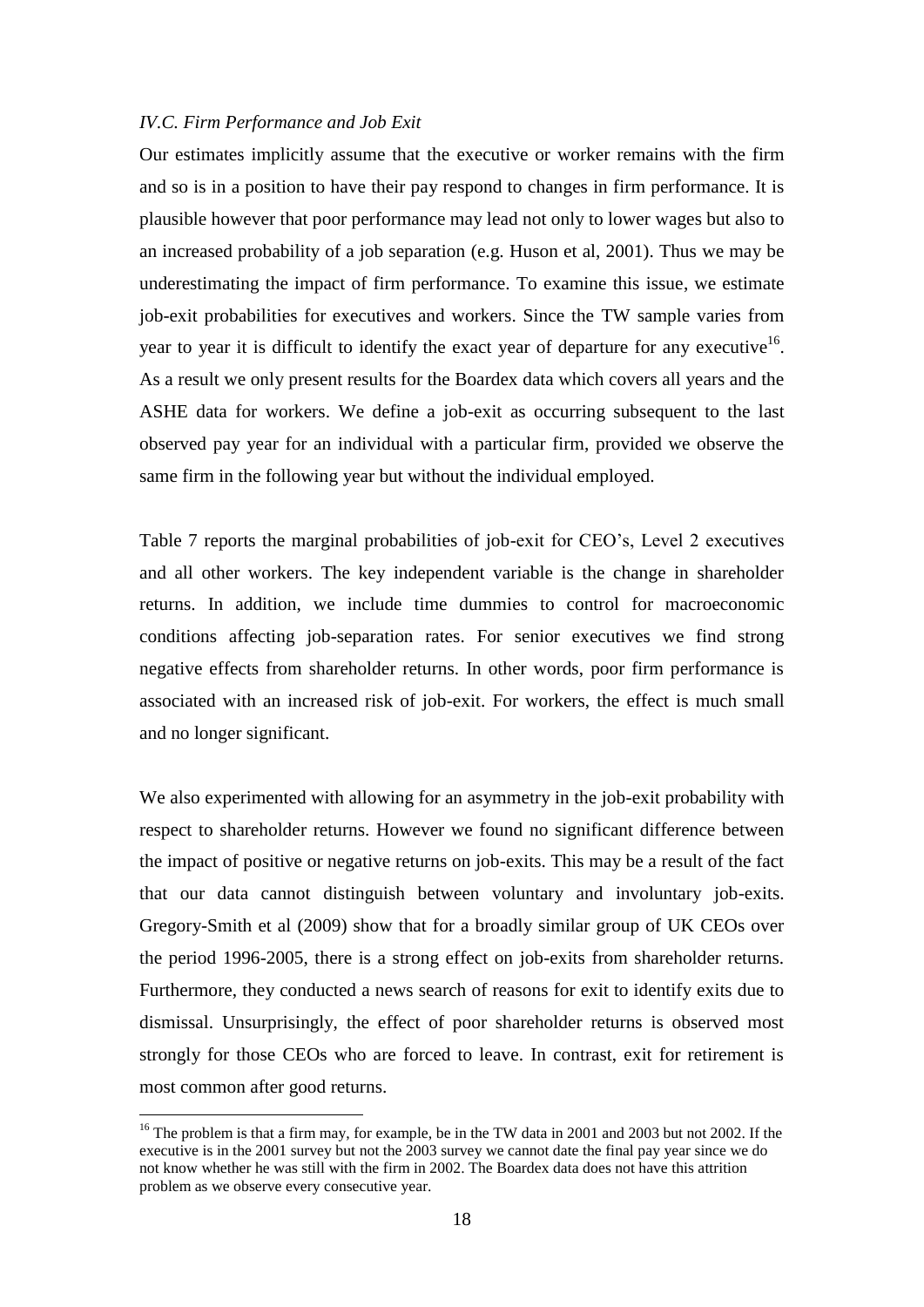## *IV.D Institutional Ownership*

 $\overline{a}$ 

There is an extensive literature on the impact of external shareholder control on both executive pay and firm performance. Numerous studies have argued that pay in the boardroom is related to measures of corporate governance such as the proportion of independent directors, the existence of a remuneration committee etc. Focusing on economic outcomes, Aghion, Van Reenen and Zingales (2009) find that higher institutional ownership in U.S. companies is associated with more innovation. Their suggested mechanism is that institutional investors reduce the career risk of risky projects.

Our data on institutional ownership comes from Thomson Reuters Global Ownership files. We are able to match all but 14 companies in the Boardex data. The data we use relates to December of each year from 1997 and records the percentage of outstanding shares owned by all those with a shareholding larger than 0.015%. For each shareholder, the data records the type of investor (e.g. individual, investment manager, hedge fund etc.), the geographic location of the investor and whether the investor is active or passive. In what follows, we simply calculate for each year the percentage of outstanding shares held by institutional investors. Across the sample as a whole, institutional investors account for 60% of share ownership – roughly the same as observed for the U.S. in the 2000s (Aghion et al, 2009). There is significant variation across companies, with a standard deviation of 19 percentage points. We split the sample into quartiles based on average institutional ownership and focus on the difference between the lowest quartile of ownership (less than 48%) and the other three quartiles. $17$ 

First, we examine whether the estimated pay-performance link differs depending on institutional ownership. Column (1) of Table 8 repeats the basic CEO fixed-effect TSR regression from Table 2 for the slightly reduced sample for which we also have institutional ownership data. The estimated coefficient is 0.243, which is reassuringly

 $17$  Nothing hangs on using quartiles or combining the highest three quartiles into one category. Results available on request show that the remaining three quartiles have very similar estimated coefficients and one cannot reject equality. When comparing the lowest quartile with the other category, there is no evidence of significant differences across observables such as sales, employment, market capitalisation or executive pay levels or growth rates.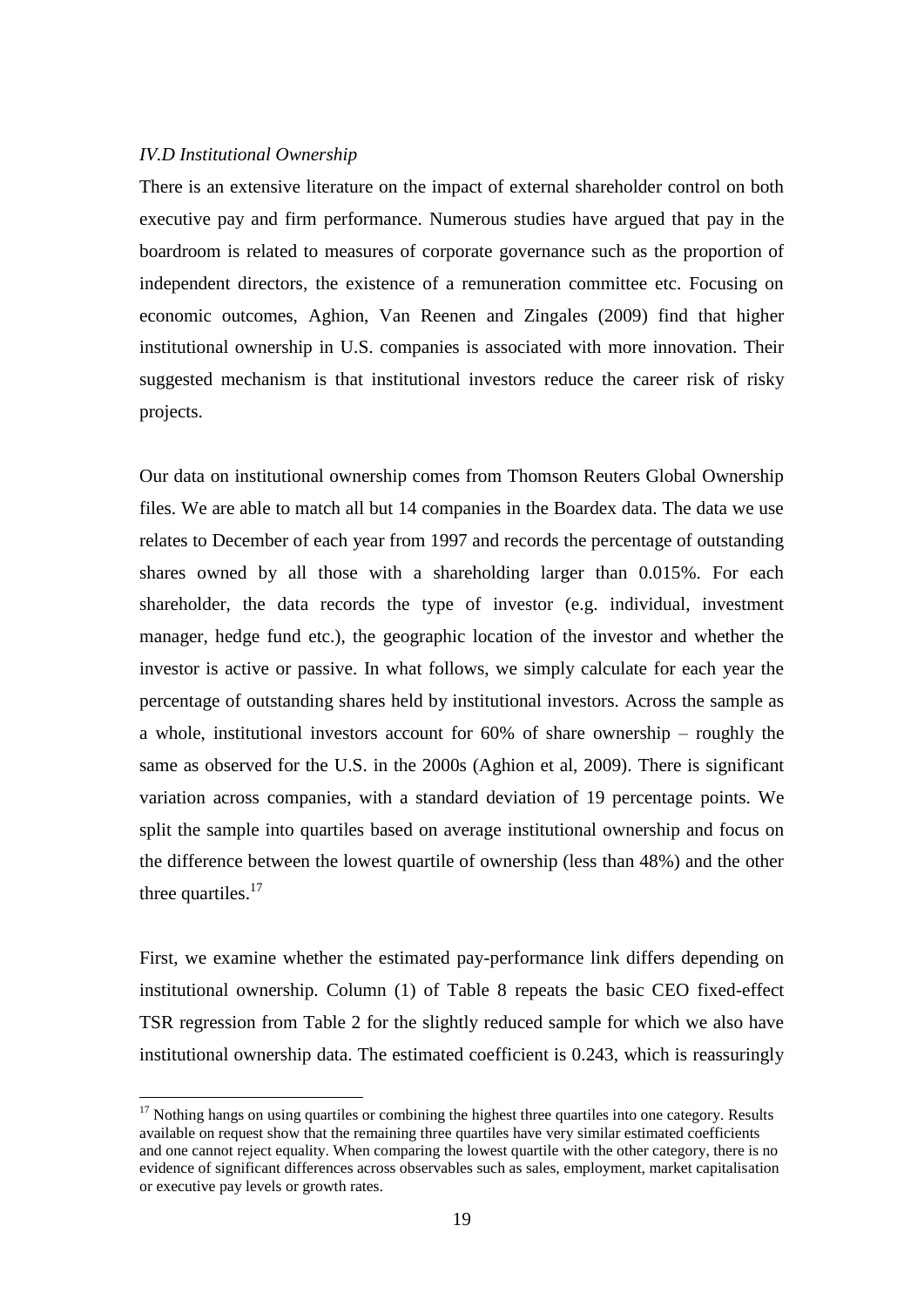similar to that reported earlier. In the second column, we include an additional interaction between TSR and a dummy for the lowest quartile of ownership.<sup>18</sup> This is significantly negative and we cannot reject at the 5% level that the overall payperformance elasticity for low ownership firms is equal to zero. The pay-performance elasticity for the remaining three-quarters of firms rises to 0.325. So, firms with lower levels of institutional ownership do not seem to link pay and performance for their CEO.

In the remaining three columns of the Table we investigate whether the asymmetry we observed earlier is related to institutional ownership. We again estimate firstdifference regressions allowing for a different pay-performance elasticity between positive and negative shareholder returns. Column (4) reproduces the results of Table 4 showing that there appears to be a marginal propensity to reward positive returns more favourably than negative returns are penalised. However when we allow for interactions with low institutional ownership, the differences are stark. Low ownership firms strongly reward positive returns with higher pay but require no pay penalty for negative returns. In contrast, the higher ownership firms appear to reward performance perfectly symmetrically.

#### *IV.E Instrumental Variable estimates*

 $\overline{a}$ 

The endogeneity of shareholder returns is rarely discussed in the CEO payperformance literature. This is somewhat surprising since it seems reasonable to suppose that shocks to CEO pay can lead to contemporaneous changes in shareholder returns that would bias downward the rent-sharing parameter. Similarly, Abowd (1989) finds effects of shocks to bargained labour costs on the common stock value of firms. The problems of endogeneity have a longer history in the rent-sharing literature. In addition to exploiting the lag structure of the panels that Blanchflower et al (1996) focused on, potential external instruments have included firm-specific technological innovation (Van Reenen , 1996), import/export price shocks (Abowd and Lemieux , 1993, and Bertrand, 2004) and oil price shocks (Bertrand and Mullainathan, 2001). More recently, Card et al (2010) instruments the value-added per worker of each firm (their measure of rents) by the value-added per worker of all

 $<sup>18</sup>$  All regressions with institutional ownership effects also include a full-set of interactions between the</sup> ownership dummy and the time dummies and total employment.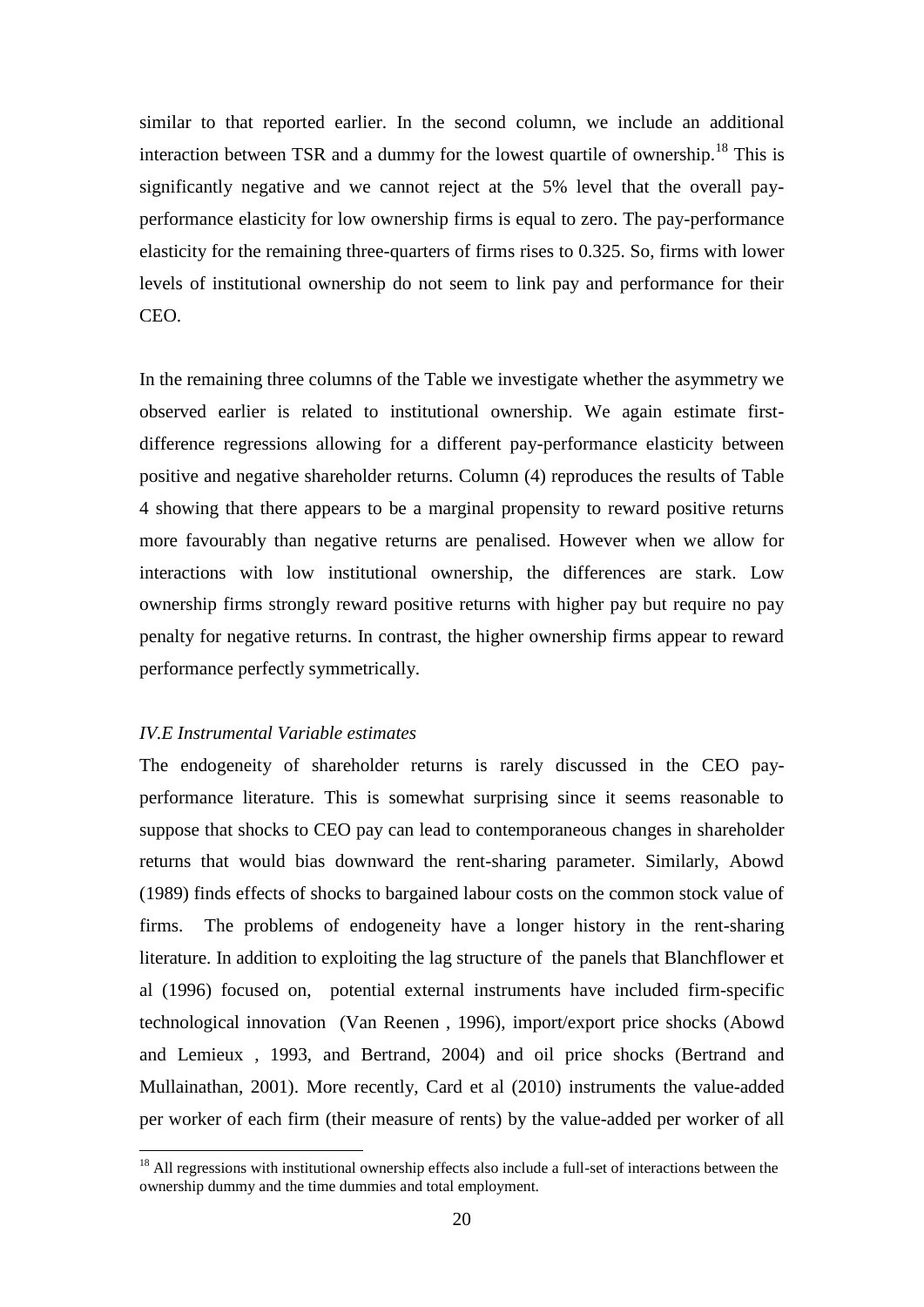firms in the same four-digit industry outside the region of Italy on which their analysis is conducted. The identifying assumption is that industry demand shocks affect firmlevel profitability but have no direct effect on local labour supply<sup>19</sup>.

We consider instrumenting firm-level shareholder returns with the returns in the global industry, but dropping the UK firms from this index to avoid a mechanical relationship (the Datastream Industrial Sub-Sector Global-ex-UK Index). For our 439 firms we have 93 such sub-sectors. For the quasi-rents measure we follow Card et al (2010) using and instrument firm-level quasi-rents by quasi-rents at the three-digit industry level in all other listed firms in the  $UK^{20}$ .

In Table 9A we begin by reporting the IV estimates for the shareholder return results. We repeat the OLS results from Table 2 in the first column, while the second column reports the IV results. The first-stage F-Statistics are reported in the third column (these are generally large suggesting that the instrument has power). In almost all cases the IV estimates are close to the OLS estimates and remain significantly positive. The only exception is for workers, where the IV estimate is lower than the OLS and insignificantly different from zero. At face value, the IV results imply that workers receive no benefit whatsoever from higher shareholder returns, while senior management continue to reap substantial rewards for performance.

Turning to the quasi-rent results in Table 9B, we note immediately that the instruments have generally less power than those for shareholder returns, particularly in the ASHE data. However, as with the TSR results, we again find sizeable rentsharing elasticities for senior executives – with elasticities in the range of  $0.3$  to  $0.5$ , though measured with considerable uncertainty. For junior managers we find larger

 $19$  Manning (2011) points out that what we are striving to identify is the effect of a change in rents in a single firm on wages in that firm. Using industry-level instruments may not identify this effect. If human capital has an industry-specific component, then a positive shock to industry profits would be expected to raise the demand for labour in a competitive market and hence raise the general level of wages. In an ideal world we would use firm-specific shocks to profits that are uncorrelated with firmspecific wages.

 $2^{0}$  We also experimented with using information on the energy-share of costs at the 3 and 4-digit level combined with energy price moves over the sample period. In no specification was such an instrument strong enough to provide convincing identification. In addition we considered instruments based on export/import shares interacted with movements in the effective exchange rate. Unfortunately over most of our sample period, sterling was quite stable against the currencies of major trading partners.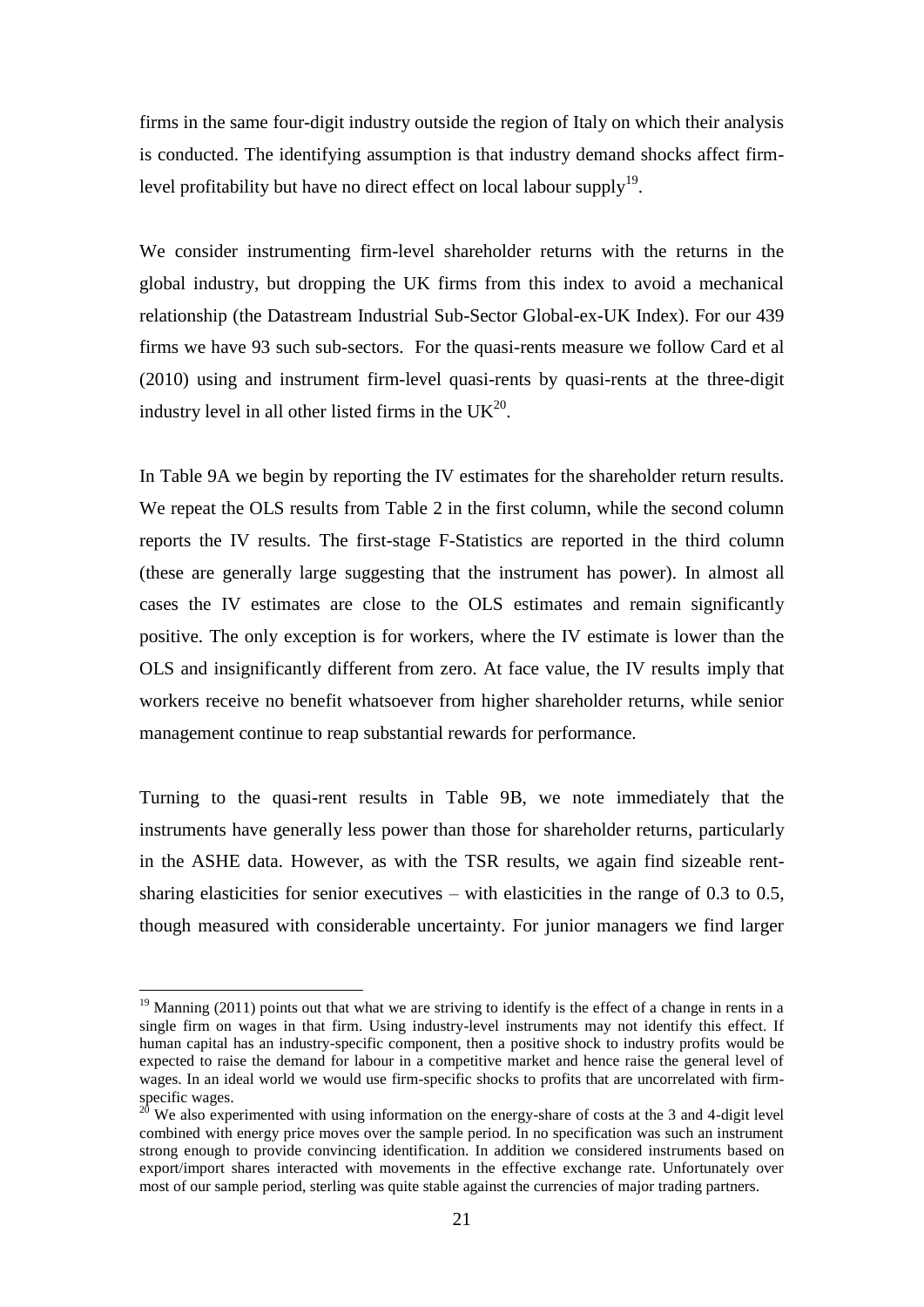rent-sharing than was the case for shareholder returns. Finally, for workers the elasticity is estimated to be only around  $0.025^{21}$ .

We also report IV estimates of the rent-sharing parameter for the full sample of all workers in Table A2. The advantage of exploiting the full sample is that we have many more workers across many companies which help to identify a more powerful first-stage regression. The results clearly suggest that the OLS estimates are biased downwards and for the overall sample the elasticity rises from 0.007 to 0.032. Interestingly this increase is almost identical to that reported by Card et al when moving from OLS to IV (their estimated elasticity rises from 0.008 to 0.029). It is also very close to the estimated worker elasticity in our Boardex/ASHE sub-sample of workers.

With the important caveat that we have no natural experiment to generate external instruments, the qualitative findings from Table 9A and 9B support our earlier overall conclusion from OLS. In all the exercises we have conducted, the elasticity of worker's pay with respect to either shareholder returns or quasi-rents is small and often insignificantly different from zero. In contrast, senior executives see substantial elasticities that are robust to alternative estimation strategies and, if anything, tend to be larger in IV estimates. Non-executive managers lay in between these extremes, with pay elasticities perhaps around one-fifth of the size of CEO elasticities.

#### *IV.F The CEO-Worker Pay Gap over the Decade*

 $\overline{a}$ 

Our results talk to the pay-performance link across firms and workers, but do not directly address the issue of relative pay growth over time. By construction, our empirical work abstracts from aggregate trends in pay growth across different workers by including time dummies in all specifications. But as we highlighted in the introduction, there has been a tremendous out-performance of CEO pay relative to workers over the course of the last decade. Average CEO pay across our full sample

<sup>&</sup>lt;sup>21</sup> Note that the first stage F-statistic is weak for this specification  $(2.7)$ . This is surprising as it is the same instrument that gives an F-statistics of 12-15 in the Boardex data. The reason is that we have many employees in firms where the instrument is not strong. If we keep only one worker from each firm/year that we match the F is 10.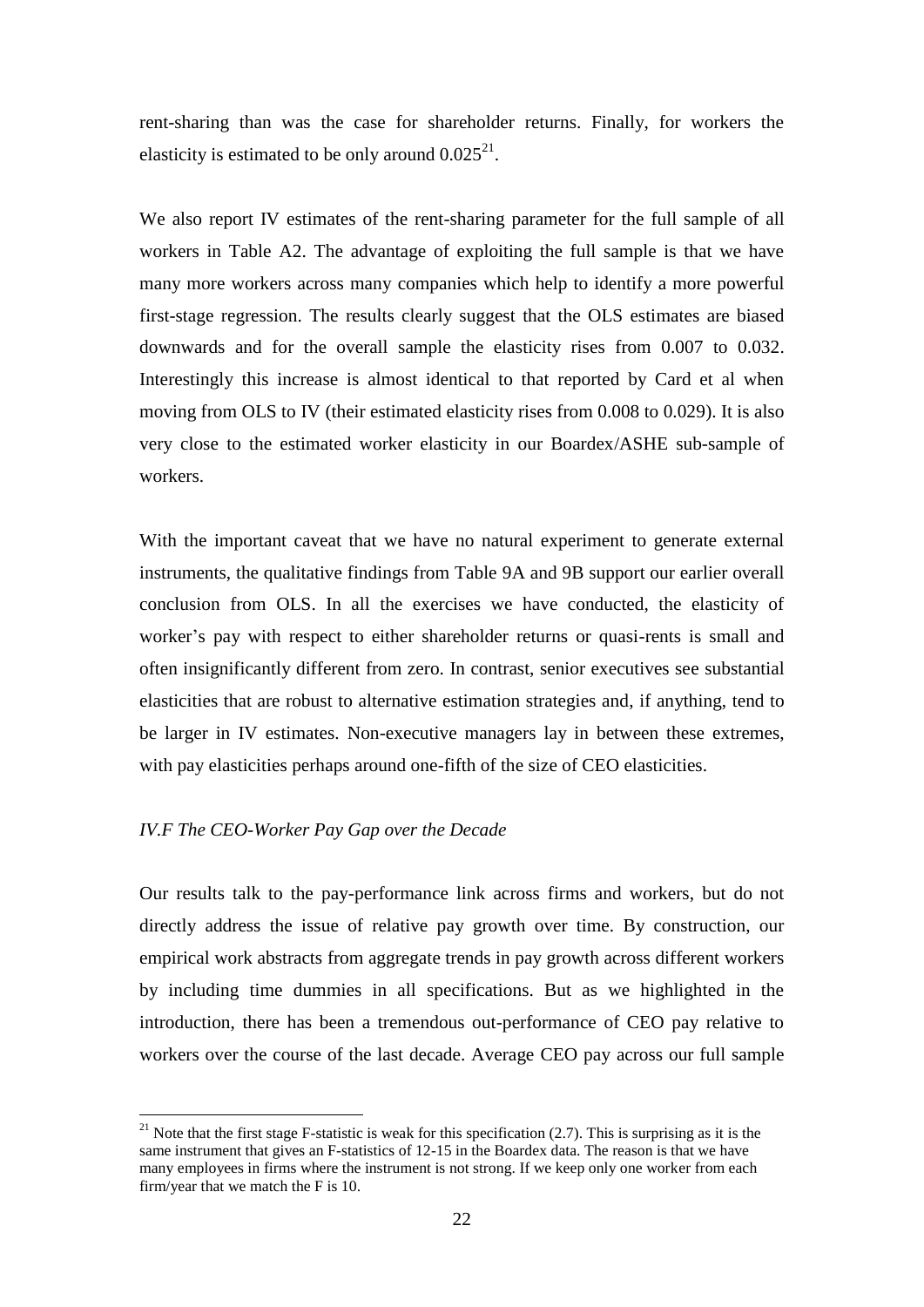rose from £911,000 to £1.92m.<sup>22</sup> Over the same period, the average wage of a fulltime worker rose from £23,925 to £32,178. In other words, CEOs witnessed a 110% increase in their pay, while workers received only 35% more. So the ratio of CEO to worker pay rose from 38 to 60. But what of shareholder returns? The total return on the FTSE350 over the same period was 46.1% - mainly driven by dividends. If we assume that performance is measured as the real return and using a 0.3 payperformance elasticity for CEOs (from the IV estimates), this would imply an average increase in relative pay over the period of 7.4% as a result of performance. So, we can account for only around one-tenth of the relative gain of CEO pay over the period as a result of shareholder return performance.

So what can account for the growth in CEO pay? We would make the following simple point. Wage inequality over the last decade has been driven by substantial gains in pay for those at the very extreme of the wage distribution (see Bell and Van Reenen, 2010). Whilst CEOs and other senior executives of publicly-listed companies are members of this extreme, they are not a substantial component. Suppose we focus on the top 1% of earners. In 2010, tax data show that the total earned income of taxpayers in the economy was £776bn<sup>23</sup>. The same tax data show that the top 1% of earners take around 13% of this total i.e. £101bn. In our data, the average CEO in 2010 received total pay of £1.92m. Thus for the top 300 firms who between them account for 94% of the total UK stock market, we get a total CEO pay bill of around £0.6bn. So even if we make generous assumptions regarding the pay of all the other senior executives on the Board of these firms, it is hard to see how we could surpass a total of more than  $\pounds 3bn^{24}$ . So corporate executives perhaps account for around 3% of the top 1% of earners<sup>25</sup>. As we show in Bell and Van Reenen (2010), over 40% of

<sup>&</sup>lt;sup>22</sup> The median increase for the CEO sample was from £617,000 to £1.32m

 $23$  This figure is derived from HMRC statistics. They report an estimated total income of all taxpayers in the UK for 2010 of £857bn. Using 2008 data, we know that 90.6% of total income is income from employment (or pensions deriving from previous employment) while the remained is investment income. Applying this percentage split to the 2010 data gives the figure of £776bn.

<sup>&</sup>lt;sup>24</sup> In 2010, our data show that Level 2 executives received average total pay of £1.10m. If we assume that there are five non-CEO executive directors for each of the 300 companies, this adds an additional £1.65bn to the wage bill.

<sup>&</sup>lt;sup>25</sup> Of course almost all the CEOs and a fraction of other senior executives are actually in the top  $0.1\%$ of the distribution. This group take around 5% of the total income share i.e. £39bn. But even amongst this group, corporate executives are still clearly a small minority.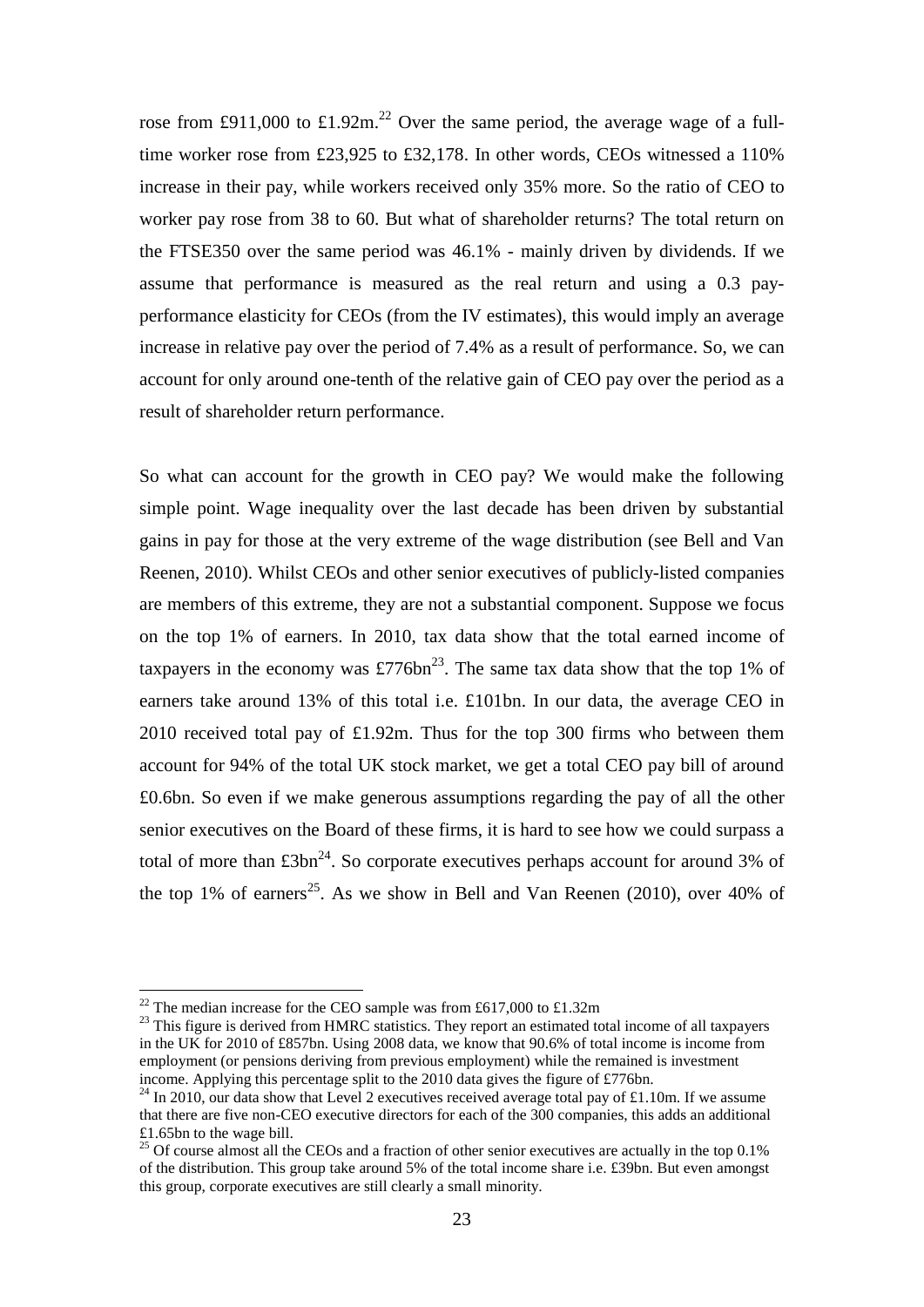workers in the top percentile are in the financial sector<sup>26</sup>, while lawyers, accountants and management consultants are also all important contributors. This accounting point has been made for the U.S. by Kaplan and Rauh (2010). They calculate that nonfinancial corporate executives can account for no more than 4% of the top 0.1% of earners in the United States.

Trends in CEO pay over the last decade closely match trends in the pay of other highly-paid workers. In Figure 1, we plot the growth in CEO pay (obtained as the change in the estimated time dummies from the fixed-effect regressions in Table 2), together with the growth in pay of the top 1% and top 0.1% of workers from ASHE (having excluded all senior corporate executives from the data set). While the ASHE data is noisy for the top 0.1%, the similarity in trends is very clear. Indeed between 1999 and 2010, we estimate that overall CEO pay growth was essentially identical to that of non-executives in the top 0.1% of workers. So CEOs are a small fraction of the top earners in the UK and the trend in CEO pay has been the same as the trend in nonexecutive pay among top earners. Explanations for CEO pay growth are thus likely to be found in a more general account of pay evolutions at the top of the income distribution.

#### **V. CONCLUSIONS**

At the beginning of this paper we asked whether there was any advantage in working for a successful, profitable company. We are now in a position to answer that question. All the evidence we have examined suggests that senior executives reap the rewards of success while more junior managers and workers have wages that are much more weakly correlated with firm success. It matters not whether we measure this success by shareholder returns or quasi-rents – the results are consistent across the measures of firm performance.

<sup>&</sup>lt;sup>26</sup> Another way of noting the relative importance of finance workers and corporate executives in the extreme of the income distribution is to examine the pay report of Barclays Bank for 2010. As part of enhanced disclosure requirements in the UK, Barclays revealed that their 231 most senior staff received total remuneration of £554m. This is the about the same total as we estimate for all the CEOs in our sample.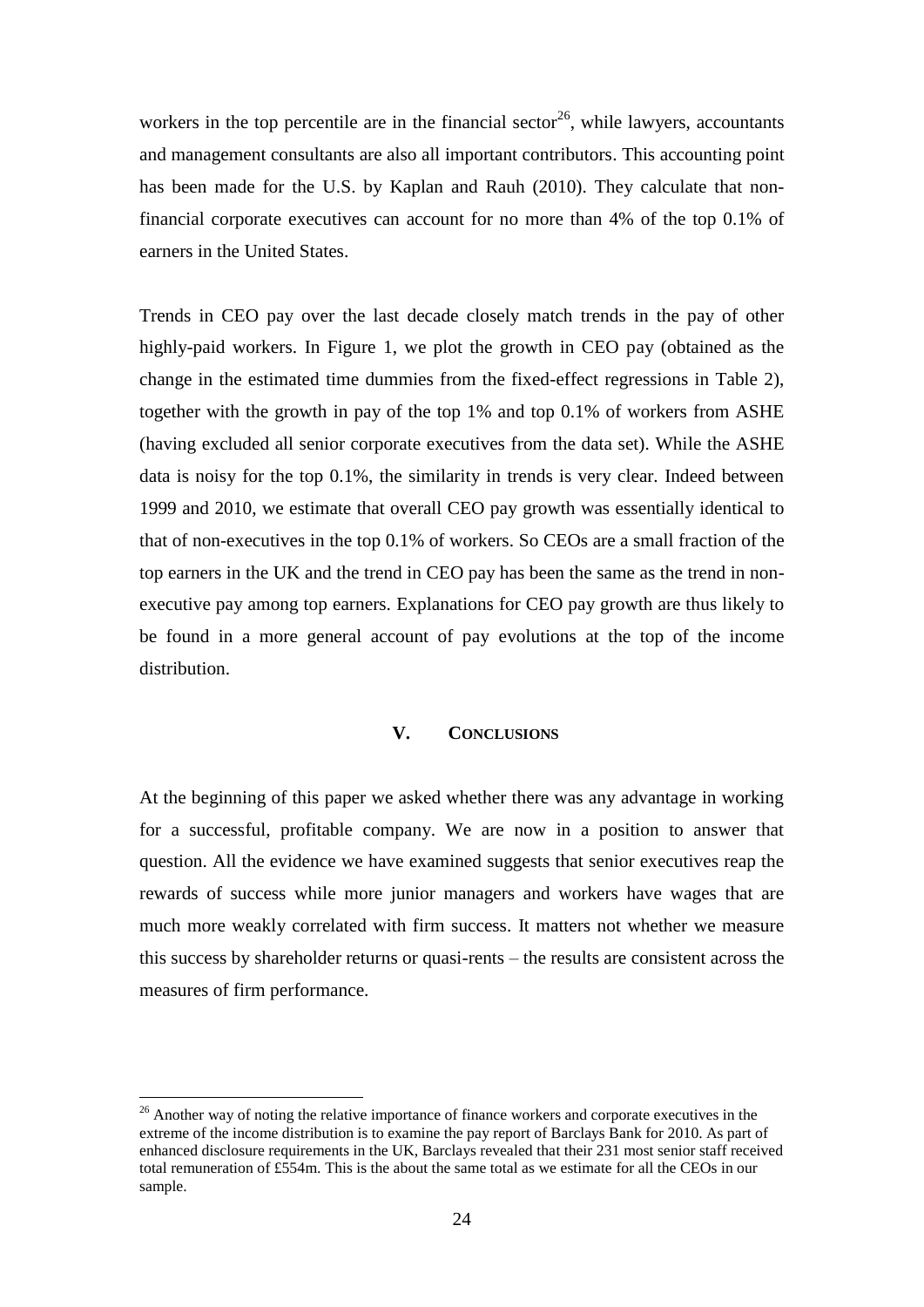Looking at the separate components of pay allows us to understand the mechanism through which improved performance generates higher pay. Base salary tends to be unresponsive to firm performance, while cash bonuses are very responsive. Interestingly the bonus elasticity with respect to performance is strongly positive for all workers, though again larger in magnitude for the more senior members of the hierarchy. So workers do see the fruits of success in their bonus payments. But this effect is not large enough to feed through to a significant effect on total pay since the bonus share of pay is only 5%.

We also show that the responsiveness of pay to performance for senior executives depends in part on the level of institutional ownership in the firm. Those firms that have low institutional ownership do not have a significant link between pay and performance on average. However they appear to reward positive firm performance with wage rises while not penalising poor performance. In contrast, firms with higher levels of institutional ownership have a substantial stronger pay-performance link that appears perfectly symmetric. These findings complement a range of evidence that suggests that external shareholder control matters, at least where it is absent or low.

Why are senior executives treated differently than workers? This is an open question that our data cannot directly address. Two competing explanations are extant. First, senior executive's actions have substantial effects on the performance of their firm and shareholders wish to incentivize executives to take the right actions (e.g. Gabaix and Landier, 2008). Linking pay to performance helps achieve this objective and this is what we observe in the data. A second explanation is that executives exploit their managerial power to capture the rents that exist (e.g. Bebchuk and Fried, 2004).

Why do workers not enjoy the same rewards? It may be that this is the optimal result of an implicit insurance contract between workers and firms, with firms protecting workers from idiosyncratic shocks to the firm (see Guiso, Pistaferri and Schivardi (2005)). After all, performance can go down as well as up. Alternatively, it may be that an increasingly weakened workforce finds it harder to successfully bargain over rents. This latter explanation would be consistent with a declining value of the payperformance elasticity over time.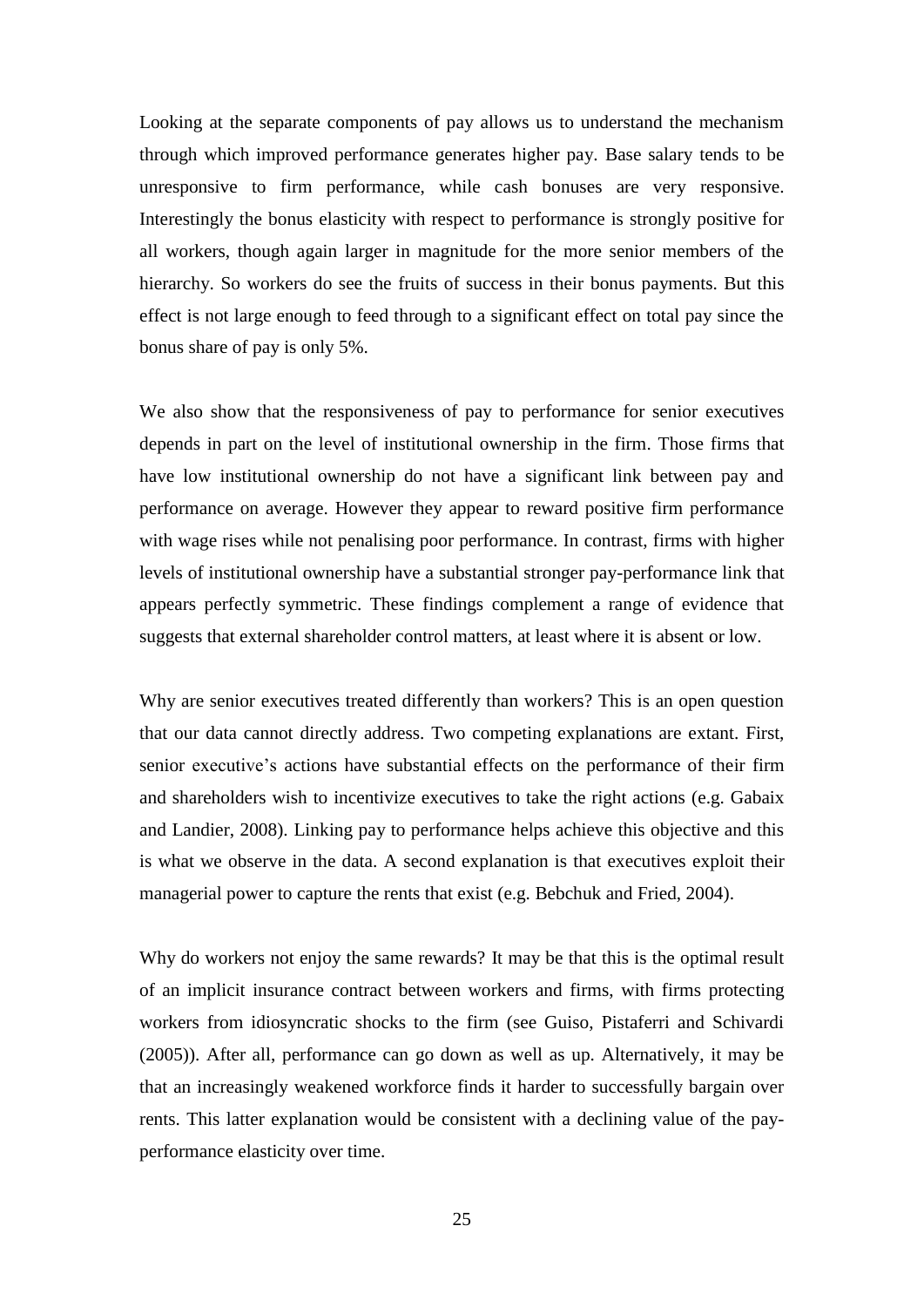#### **REFERENCES**

Abowd, J. M. (1989) "The Effect of Wage Bargains on the Stock Market Value of the Firm", *American Economic Review,* 79(4), 774-800.

Abowd, J. M., Kramarz, F., and Margolis, D. N. (1999) "High Wage Workers and High Wage Firms", *Econometrica,* 67(2), 251-333.

Abowd, J. M., and Lemieux, T. (1993) "The Effects of Product Market Competition on Collective Bargaining Agreements: The Case of Foreign Competition in Canada", *Quarterly Journal of Economics,* 108, 983-1014.

Aghion, P., Van Reenen, J., and Zingales, L. (2009) "Innovation and Institutional Ownership", CEP Discussion Paper No 911.

Arai, M. (2003) "Wages, Profits, and Capital Intensity: Evidence from Matched Worker-Firm Data", *Journal of Labor Economics*, 21(3), 593-618.

Atkinson, A, Piketty, T., and Saez, E. (2011) "Top Incomes in the Long Run of History", *Journal of Economic Literature,* 49(1), 3-71.

Bell, B. and Van Reenen, J. (2010) "Bankers' pay and extreme wage inequality in the UK", CEP Special Report

Bebchuk, L. and Fried, J. (2004) *Pay without Performance: The Unfulfilled Promise of Executive Compensation*, Cambridge: Harvard University Press

Bertrand, M. (2004) "From Invisible hand to the invisible handshake? How import competition changes the employment relationship" Journal of Labor Economics, 22(4) 723-765

Bertrand, M. and Mullainathan, S. (2001) "Are CEOs rewarded for luck? The ones without principals are", *Quarterly Journal of Economics,* 116:901-32

Bertrand, M. (2009) "CEOs", *Annual Review of Economics,* Vol 1, 121-50.

Blanchflower, D., Oswald, A., and Sanfey, P. (1996) "Wages, Profits and Rent Sharing", *Quarterly Journal of Economics*, 111, 227-52.

Bronars, S., and Famulari, M. (2001) "Shareholder Wealth and Wages: Evidence for White-Collar Workers", *Journal of Political Economy*, 109(2), 328-54.

Card, D., Devicienti, F., and Maida, A. (2010) "Rent Sharing, Hold Up and Wages: Evidence of Matched Panel Data", NBER Working Paper No 16192.

Conyon, M., Fernandes, N., Ferreira, M., Matos, P., and Murphy, K. (2011) "The Executive Compensation Controversy: A Transatlantic Analysis", USC *mimeo*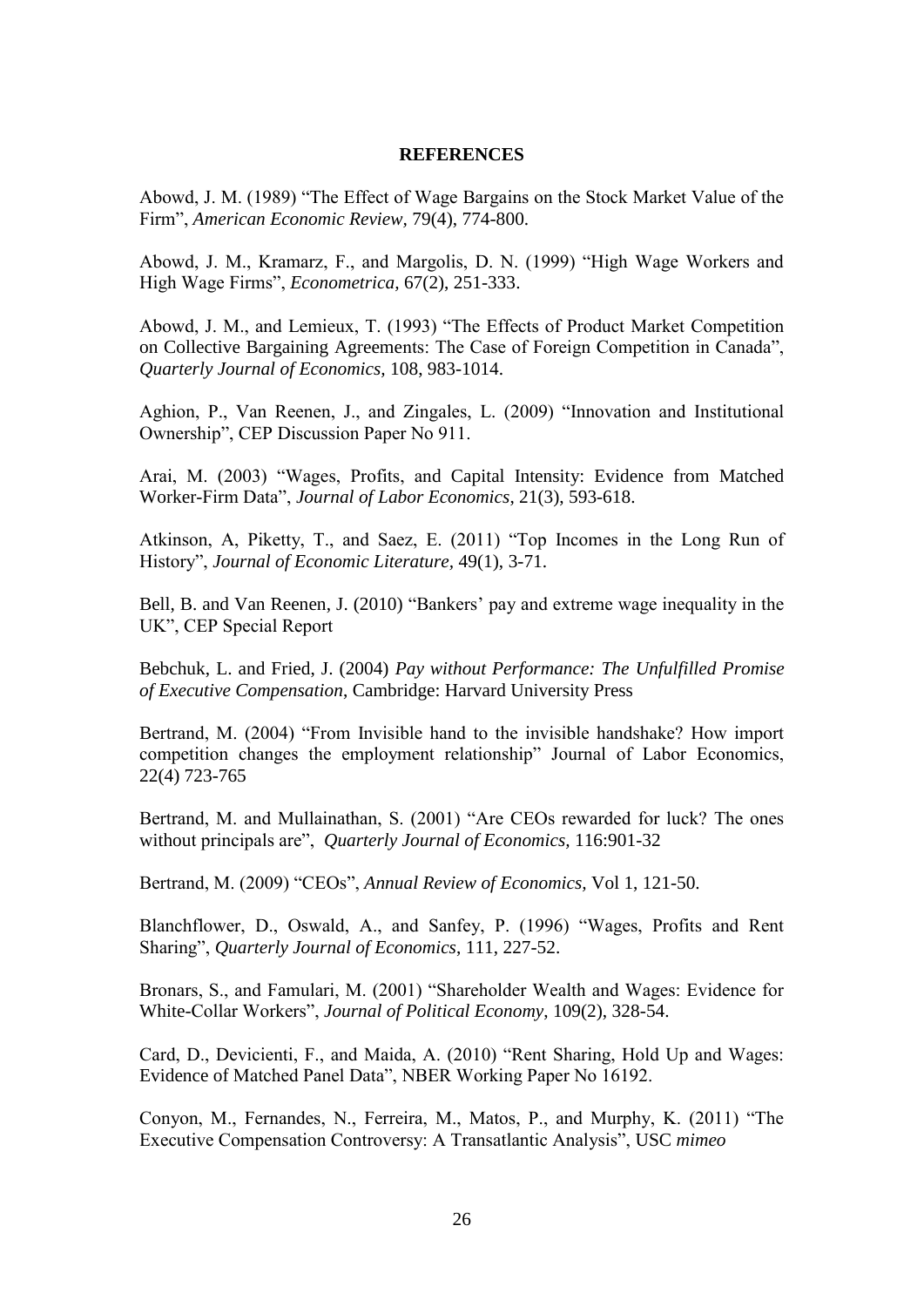Cronqvist, H., Heyman, F., Nilsson, M., Svaleryd, H., and Vlachos, J. (2009) "Do Entrenched Managers pay their workers more?", *Journal of Finance,* 114, 309-39.

Frydman, C., and Jenter, D. (2010) "CEO Compensation", *Annual Review of Financial Economics*, Vol 2, 75-102.

Gabaix, X. and A. Landier (2008) "Why Has CEO Pay increased so much?" *Quarterly Journal of Economics,* 123: 49-100

Gregory-Smith, I., Thompson, S., and Wright, P. W. (2009) "Fired or Retired? A Competing Risks Analysis of Chief Executive Turnover", *The Economic Journal,* 119, 463-81.

Guiso, L., Pistaferri, L., and Schivardi, F. (2005) "Insurance within the Firm", *Journal of Political Economy,* 113(5), 1054-87.

Hall, B. J., and Liebman, J. B. (1998) "Are CEOs Really Paid like Bureaucrats?", *Quarterly Journal of Economics,* 113(3), 653-91.

Helpman, E., Itskhoki, O., and Redding, S. (2010) "Inequality and Unemployment in a Global Economy", *Econometrica,* 78(4), 1239-84.

Huson, M., Parrino, R. And LT. Starks (2001) "Internal Monitoring mechanisms and CEO turnover: a long-term perspective", *Journal of Finance* 55, 2265-97

Jensen, M. C., and Murphy, K. J. (1990) "Performance Pay and Top-Management Incentives", *Journal of Political Economy,* 98, 225-64.

Kaplan, S., and Rauh, J. (2010) "Wall Street and Main Street: What Contributes to the Rise in the Highest Incomes?", *The Review of Financial Studies*, 23(3), 1004-50.

Main, B., O'Reilly, C., and Wade, J. (1993) "Top Executive Pay: Tournament or Teamwork?", *Journal of Labor Economics*, 11(4), 606-28.

Manning, A. (2011) "Imperfect Competition in the Labor Market", in O. Ashenfelter and D. Card (Eds.) *Handbook of Labor Economics Vol 4B*, Amsterdam: North Holland.

Nickell, S., Vainiomaki, J., and Wadhwani, S. (1994) "Wages and Product Market Power", *Economica*, 61, 457-73.

Nickell, S., and Wadhwani, S. (1990) "Insider Forces and Wage Determination", *The Economic Journal,* 100, 496-509.

Office for National Statistics, *Annual Survey of Hours and Earnings, 1997-2009: Secure Data Service Access* [computer file]. Colchester, Essex: UK Data Archive [distributor], March 2011. SN: 6689.

Ozkan, N. (2009) "CEO Compensation and Firm Performance: An Empirical Investigation of UK Panel Data", *European Financial Management*,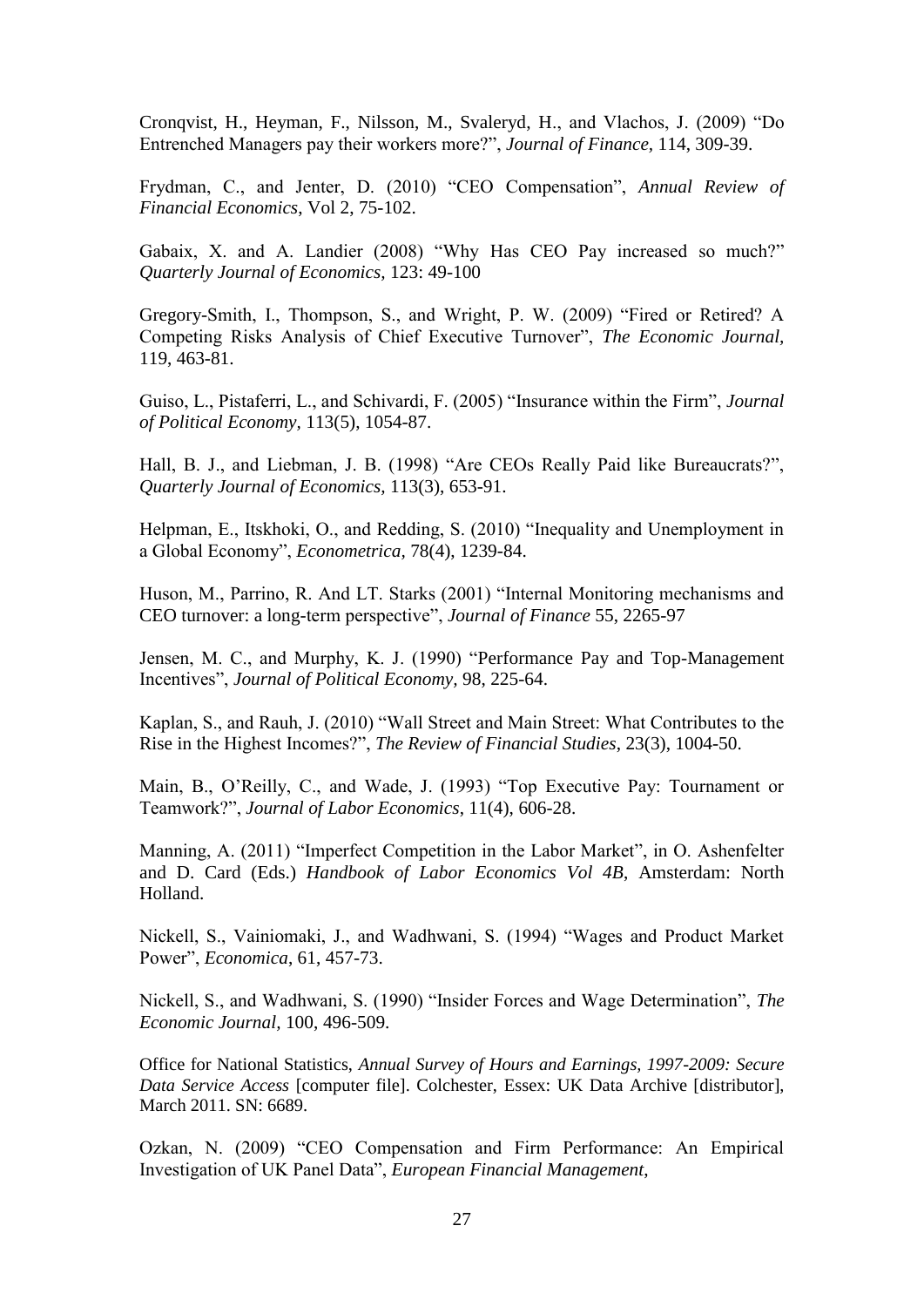Van Reenen, J. (1996) "The Creation and Capture of Rents: Wages and Innovation in a Panel of U.K. Companies", *Quarterly Journal of Economics*, 111, 195-226.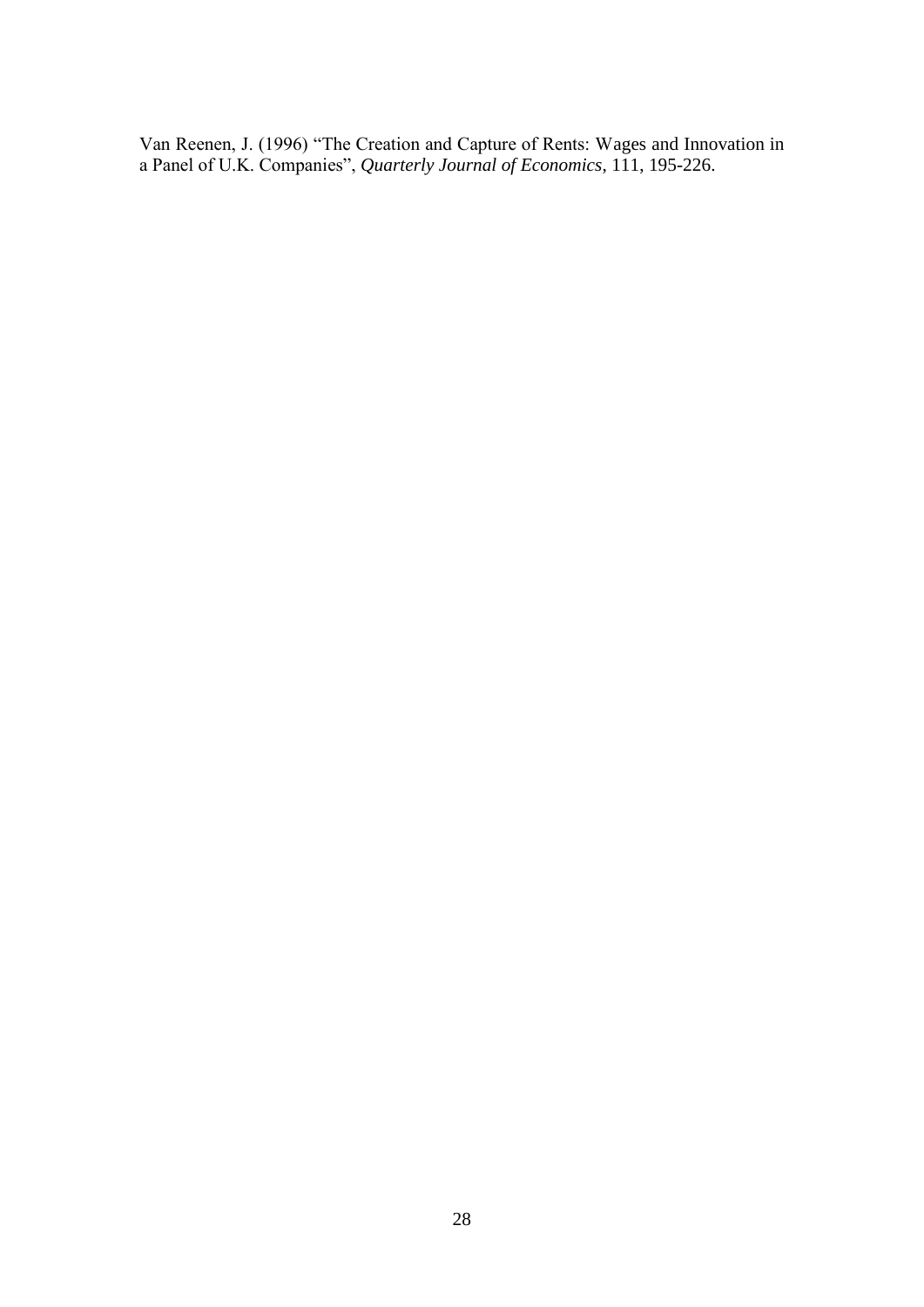## **DATA APPENDIX**

## *Sampling Frame*

The sample of firms is constructed by ranking all UK-domiciled and UK primarylisted companies by market capitalisation at end-December every year from 2000 to 2009. We exclude investment trusts. The top 300 firms are selected and over the whole period this produces a sample of 498 firms. On average, the top 300 firms each year represent 94% of total market capitalization. These firms are then matched to share-price and annual accounts data in Datastream. We are able to match 486 of the firms.

## *The Boardex Sample*

The 486 firms with share-price and accounts data are then matched to executive-level compensation data from Boardex. We have a flat-file from Boardex containing all executives of UK companies over the period 1999-2010. We are able to match all 486 firms, but only 439 have pay data in Boardex. Of the 47 companies with no pay data, 23 were delisted by the end of 2003. The Boardex coverage increased substantially at around this time and has subsequently covered almost all listed UK companies. Across all matched companies, we have 3,242 executives with at least two years of pay data.

## *The TW Sample*

The Towers-Watson (TW) sample comes from the annual Executive Compensation Survey conducted by TW. The data cover up to five "layers" of management. Level 1 are CEOs and Executive Chairmen. Level 2 are all executives who have a direct reporting line to a Level 1 executive. Level 3 executives report directly to Level 2 executives and so on down the hierarchy. The pay data is substantially more detailed than normally provided. All the TW firms used are also in the larger Boardex sample.

To create a panel of executives we need to link job holders over cross-sections. The Survey asks for the initials of the job holder each year but these are not provided to us for confidentiality reasons. Instead a random number generator was used to create a 10-digit number that is unique for any set of worker initials. We match over adjacent cross-sections using this identifier, company name, year of hire and base salary (each survey asks for the prior year base salary of the individual as well as current base salary). In this way we create a panel of senior managers over time within a firm, allowing for promotions/demotions. However we cannot identify any workers who move from one firm to another in this sample.

#### *The ASHE Sample*

For each company in the Boardex sample, we have matched a DUNS number. The DUNS number is issued by Dun and Bradstreet and there can be multiple DUNS numbers within a single listed company. We use the number that matches the legallylisted entity. The ONS Annual Respondent Database (ARD) links DUNS numbers (called egrp\_ref by ONS) to individual firms within the company (identified by the employer reference variable entref). There can be multiple entref's for a given egrp ref. Of the 439 companies in the Boardex sample, we are able to link to 401 in the ARD.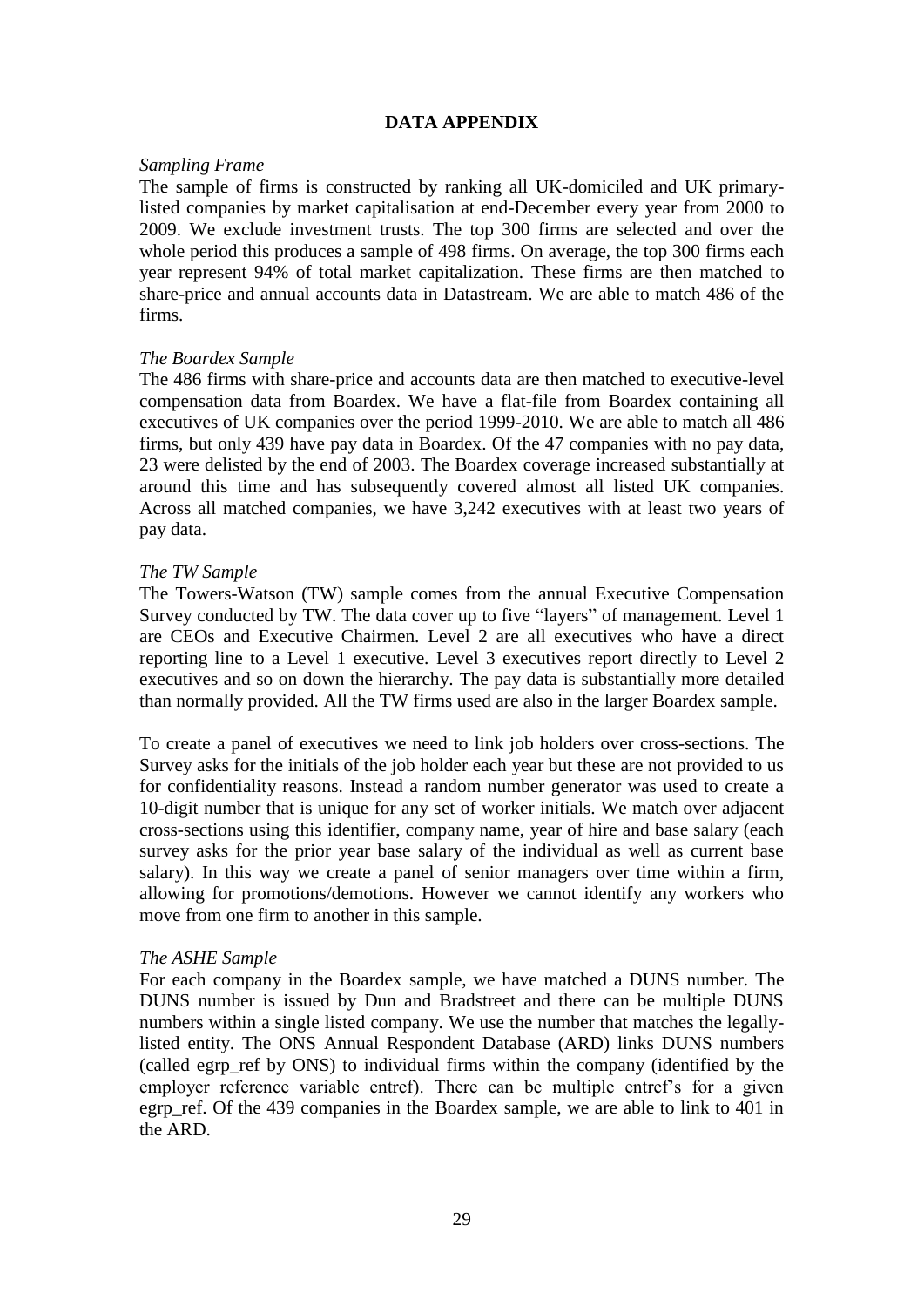From 2002 onward, the Annual Survey of Hours and Earnings contains an enterprise reference number ("entref") for every worker. Thus we are able to link these to the associated DUNS number via the ARD. Of the 401 companies that have a Boardex-ARD match, we are able to link to 376 in ASHE.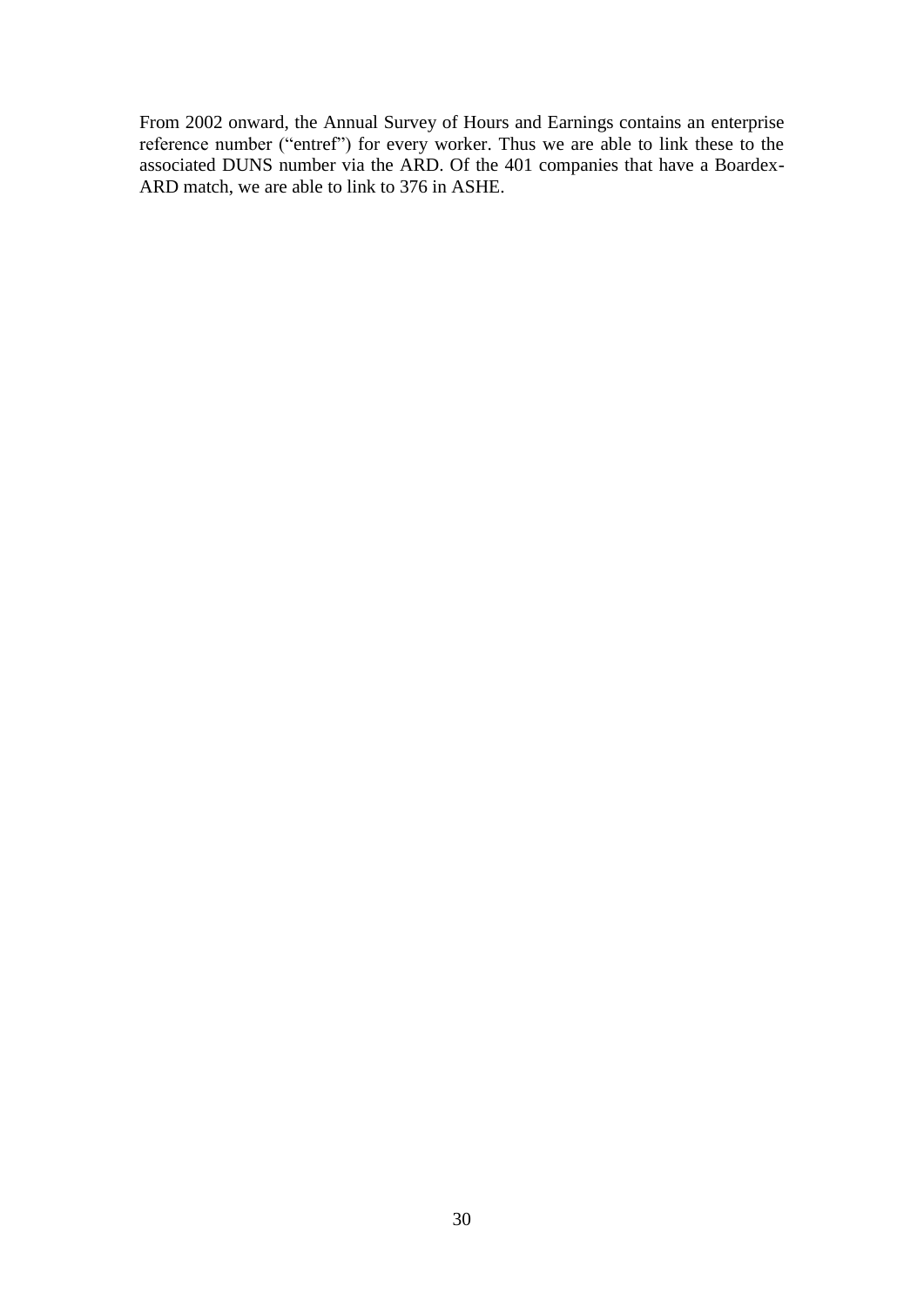

FIGURE 1. ESTIMATED CEO PAY GROWTH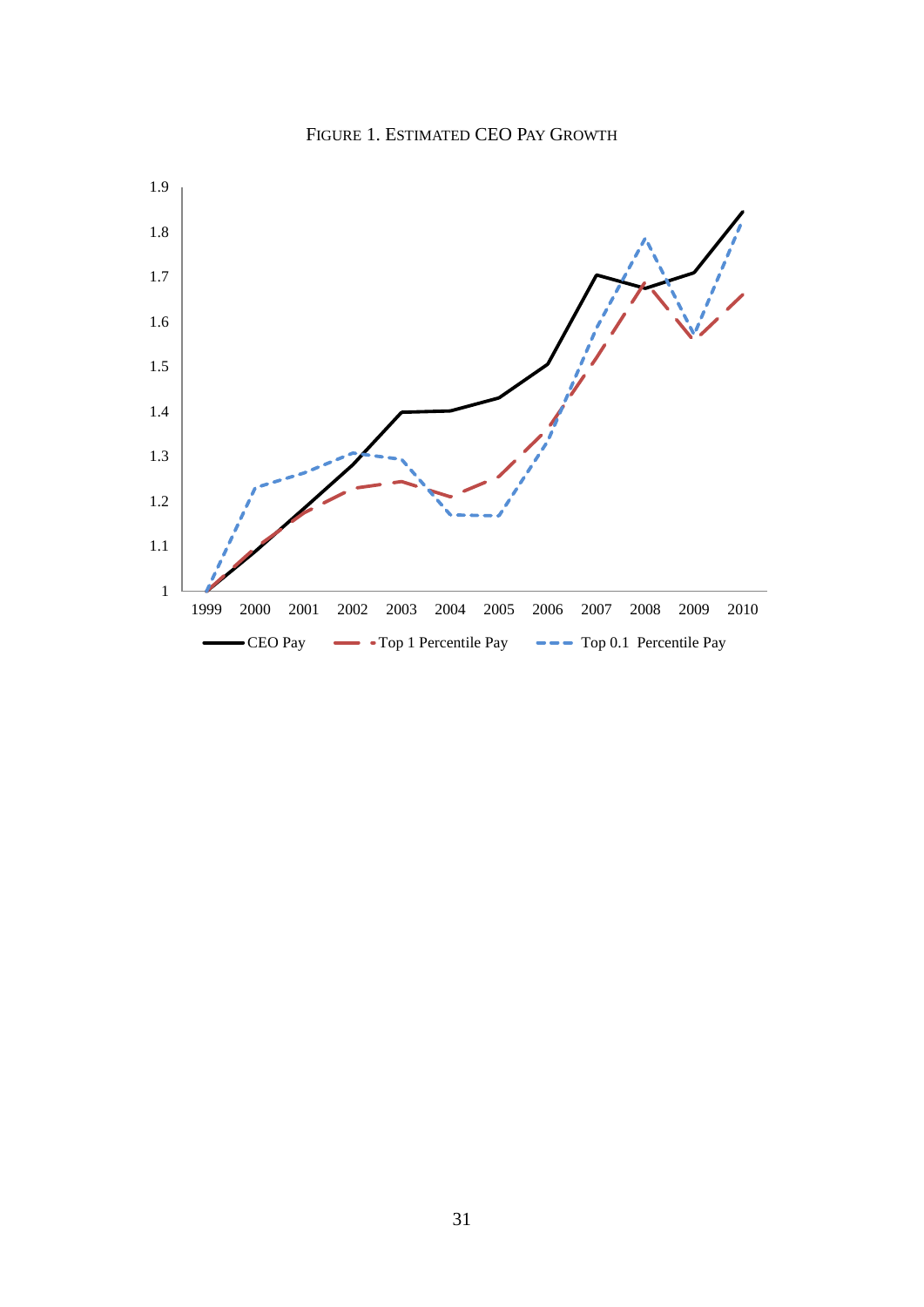|                                  | <b>Total Compensation</b> | Salary | <b>Bonus</b> | <b>LTIP</b> |  |  |  |
|----------------------------------|---------------------------|--------|--------------|-------------|--|--|--|
| <b>Towers Watson (TW) Sample</b> |                           |        |              |             |  |  |  |
| $CEO(n=624)$                     | 2,048                     | 698    | 639          | 712         |  |  |  |
| Level $2(n=3,700)$               | 668                       | 282    | 189          | 197         |  |  |  |
| Level $3(n=8,889)$               | 266                       | 147    | 69           | 51          |  |  |  |
| <b>Boardex Sample</b>            |                           |        |              |             |  |  |  |
| $CEO (n=4,295)$                  | 1,256                     | 420    | 302          | 480         |  |  |  |
| Level 2 $(n=10,496)$             | 702                       | 253    | 177          | 237         |  |  |  |
| <b>ASHE Matched Sample</b>       |                           |        |              |             |  |  |  |
| Managers $(n=21,193)$            | 50                        | 42     | 7            |             |  |  |  |
| Workers $(n=96,319)$             | 21                        | 20     | 1            |             |  |  |  |

## TABLE 1: SUMMARY STATISTICS

*Notes:* All figures are in nominal £ thousands. Data are for 2001-2010 (TW), 2001-2010 (Boardex) and 2002-2009 (ASHE). LTIP=Long-Term Incentive Plans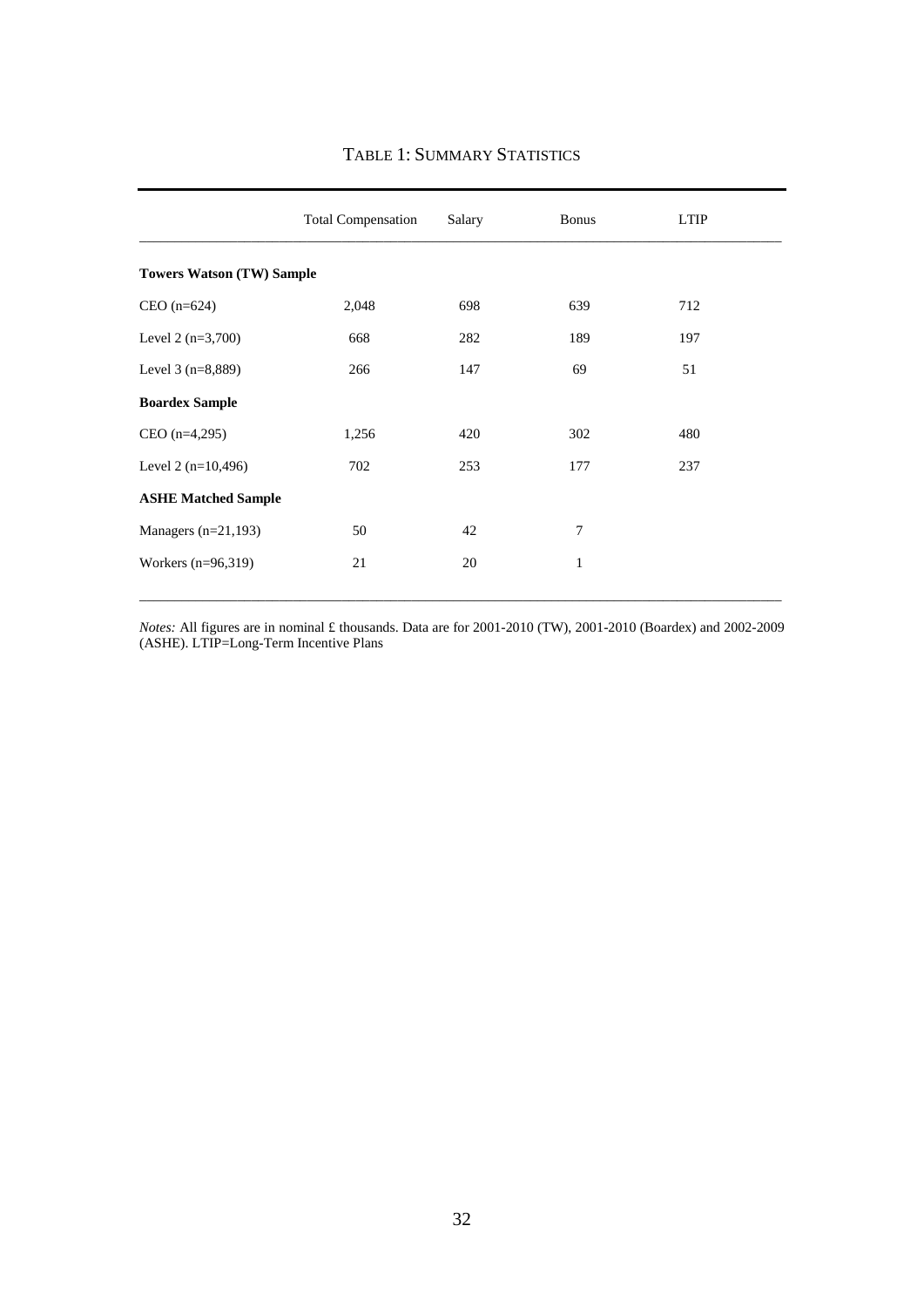|                             | Impact               | Long-Run             | #obs  | #Workers | #Firms |
|-----------------------------|----------------------|----------------------|-------|----------|--------|
|                             |                      |                      |       |          |        |
| <b>Towers Watson Sample</b> |                      |                      |       |          |        |
| <b>CEO</b>                  | $0.248**$<br>(0.055) | $0.295**$<br>(0.061) | 593   | 163      | 124    |
| Level 2                     | $0.173**$<br>(0.042) | $0.151**$<br>(0.040) | 3013  | 918      | 130    |
| Level $3+$                  | $0.121**$<br>(0.026) | $0.116**$<br>(0.033) | 6551  | 2193     | 124    |
| <b>Boardex Sample</b>       |                      |                      |       |          |        |
| <b>CEO</b>                  | $0.222**$<br>(0.030) | $0.152**$<br>(0.031) | 4277  | 897      | 428    |
| Level 2                     | $0.208**$<br>(0.025) | $0.138**$<br>(0.028) | 10464 | 2338     | 433    |
| <b>ASHE Sample</b>          |                      |                      |       |          |        |
| Managers                    | $0.023**$<br>(0.006) | $0.050**$<br>(0.008) | 20445 | 5108     | 299    |
| Workers                     | $0.011**$<br>(0.004) | $0.019**$<br>(0.009) | 94650 | 23738    | 327    |
|                             |                      |                      |       |          |        |

## TABLE 2: REMUNERATION AND TOTAL SHAREHOLDER RETURNS (TSR)

*Notes:* \*\* and \* indicate significance at the 5% and 10% level respectively. Each row reports the results from a separate regression where the dependent variable is the ln(Total Expected Remuneration) of different types of employees from each of our three pay datasets (Towers Watson, Boardex and ASHE). In all specifications ln(TSR=Total Shareholder Return) is the measure of firm performance used and we report the OLS coefficient and standard error clustered by firm in parentheses underneath. The first column is the "impact" effect which includes only contemporaneously dated ln(TSR). Column 2 reports the long-run effect from a regression with both contemporaneous and two lags of ln(TSR). All regressions include worker-firm match fixed-effects, log employment and time dummies. ASHE worker regressions include two-digit industry ln(wages) and two digit occupation ln(wages) controls.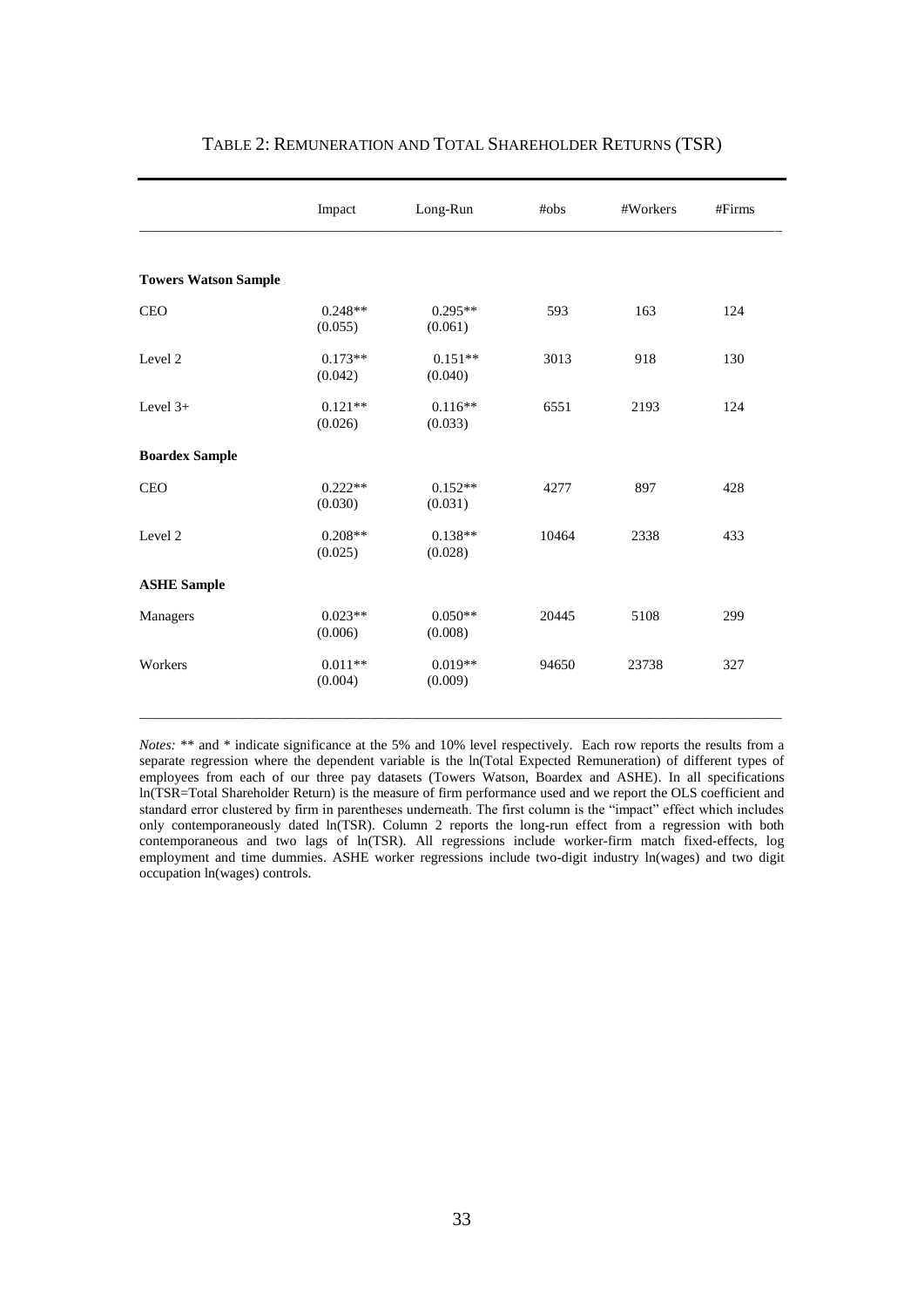|                             | Impact               | Long-Run             | #obs  | #Workers | #Firms |  |
|-----------------------------|----------------------|----------------------|-------|----------|--------|--|
| <b>Towers Watson Sample</b> |                      |                      |       |          |        |  |
| CEO                         | $0.235**$<br>(0.104) | $0.374**$<br>(0.129) | 558   | 154      | 120    |  |
| Level 2                     | $0.168**$<br>(0.085) | $0.219*$<br>(0.129)  | 2796  | 869      | 124    |  |
| Level $3+$                  | 0.028<br>(0.037)     | 0.037<br>(0.073)     | 6137  | 2088     | 118    |  |
| <b>Boardex Sample</b>       |                      |                      |       |          |        |  |
| <b>CEO</b>                  | $0.203**$<br>(0.038) | $0.189**$<br>(0.047) | 4284  | 900      | 430    |  |
| Level 2                     | $0.240**$<br>(0.040) | $0.231**$<br>(0.050) | 10476 | 2342     | 435    |  |
| <b>ASHE Sample</b>          |                      |                      |       |          |        |  |
| Managers                    | $0.037**$<br>(0.018) | $0.047*$<br>(0.026)  | 19455 | 4860     | 291    |  |
| Workers                     | 0.019<br>(0.012)     | 0.021<br>(0.017)     | 88132 | 22153    | 318    |  |

#### TABLE 3: REMUNERATION AND QUASI-RENTS PER EMPLOYEE

*Notes:* \*\* and \* indicate significance at the 5% and 10% level respectively. Each row reports the results from a separate regression where the dependent variable is the ln(Total Expected Remuneration) of different types of employees from each of our three pay datasets (Towers Watson, Boardex and ASHE). In all specifications ln(QRN=Quasi-Rents per worker) is the measure of firm performance used and we report the OLS coefficient and standard error clustered by firm in parentheses underneath. The first column is the "impact" effect which includes only contemporaneously dated ln(QRN). Column 2 reports the long-run effect from a regression with both contemporaneous and two lags of ln(QRN). All regressions include worker-firm match fixed-effects, log employment and time dummies. ASHE worker regressions include two-digit industry ln(wages) and two digit occupation ln(wages) controls.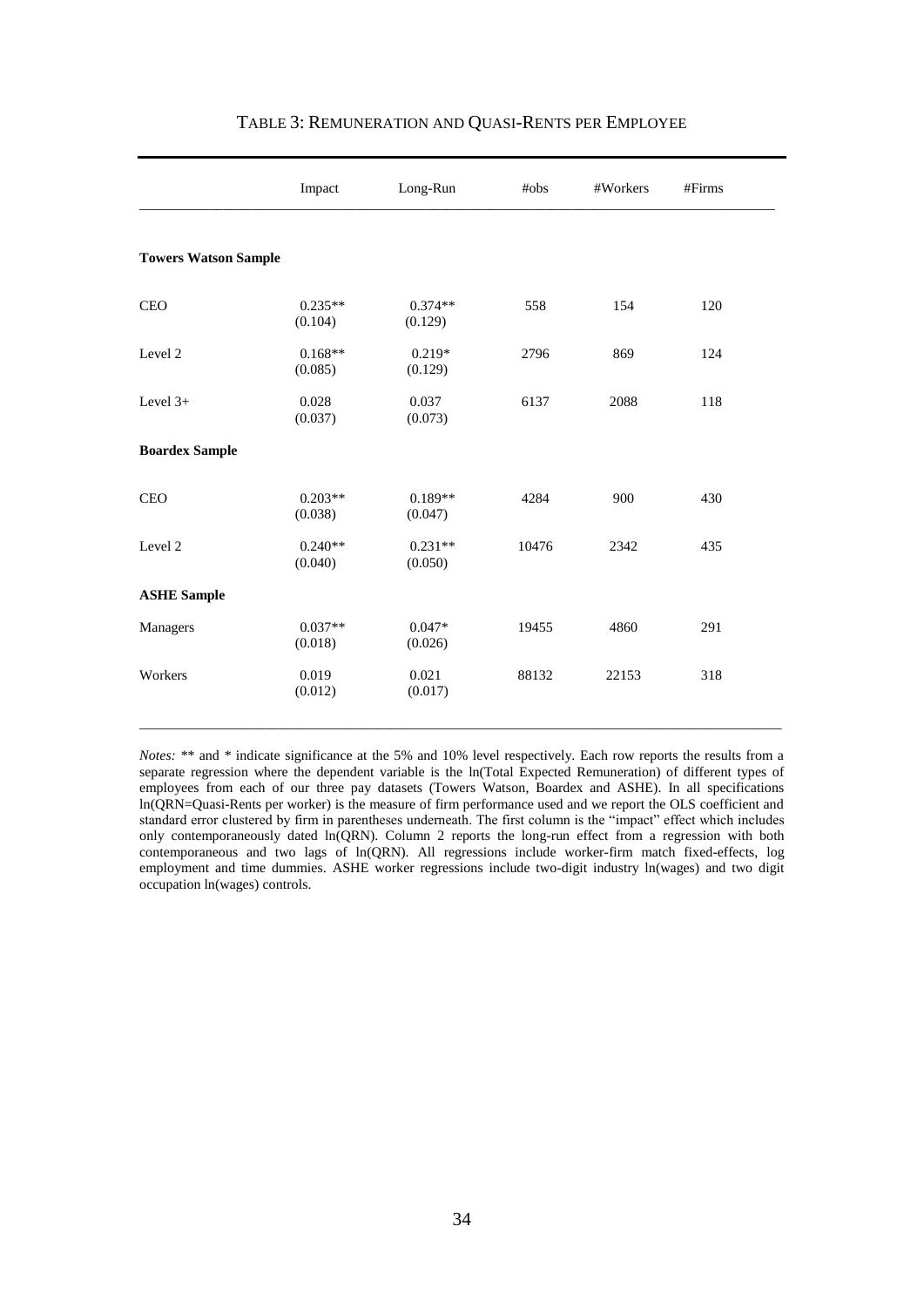|                             | $\Delta \text{TSR}$  | $\Delta$ TSR(+)      | #obs  | #Workers | #Firms |
|-----------------------------|----------------------|----------------------|-------|----------|--------|
|                             |                      |                      |       |          |        |
| <b>Towers Watson Sample</b> |                      |                      |       |          |        |
| <b>CEO</b>                  | $0.199**$<br>(0.053) | $-0.045$<br>(0.103)  | 428   | 163      | 124    |
| Level 2                     | $0.158**$<br>(0.047) | 0.058<br>(0.082)     | 2048  | 918      | 129    |
| Level $3+$                  | $0.093**$<br>(0.029) | $-0.004$<br>(0.064)  | 4239  | 2193     | 123    |
| <b>Boardex Sample</b>       |                      |                      |       |          |        |
| <b>CEO</b>                  | $0.233**$<br>(0.043) | $0.132*$<br>(0.073)  | 3356  | 870      | 424    |
| Level <sub>2</sub>          | $0.175**$<br>(0.041) | $0.263**$<br>(0.072) | 8085  | 2270     | 431    |
| <b>ASHE Sample</b>          |                      |                      |       |          |        |
| Managers                    | $0.041**$<br>(0.016) | $-0.031$<br>(0.028)  | 14786 | 5108     | 295    |
| Workers                     | $0.016**$<br>(0.005) | $-0.007$<br>(0.008)  | 66069 | 23738    | 325    |
|                             |                      |                      |       |          |        |

## TABLE 4: ASYMMETRIES IN PAY-PERFORMANCE ELASTICITIES

*Notes:* \*\* and \* indicate significance at the 5% and 10% level respectively. Each row reports the results from a separate first-difference regression where the dependent variable is the Δln(Total Expected Remuneration) of different types of employees from each of our three pay datasets (Towers Watson, Boardex and ASHE). In all specifications Δln(TSR=Total Shareholder Return) is the measure of firm performance used and an asymmetry is allowed for by including ΔlnTSR when positive as an additional regressor. We report the OLS coefficients and standard error clustered by firm in parentheses underneath. All regressions include the change in log employment and time dummies. ASHE worker regressions include two-digit industry ln(wages) and two digit occupation ln(wages) controls.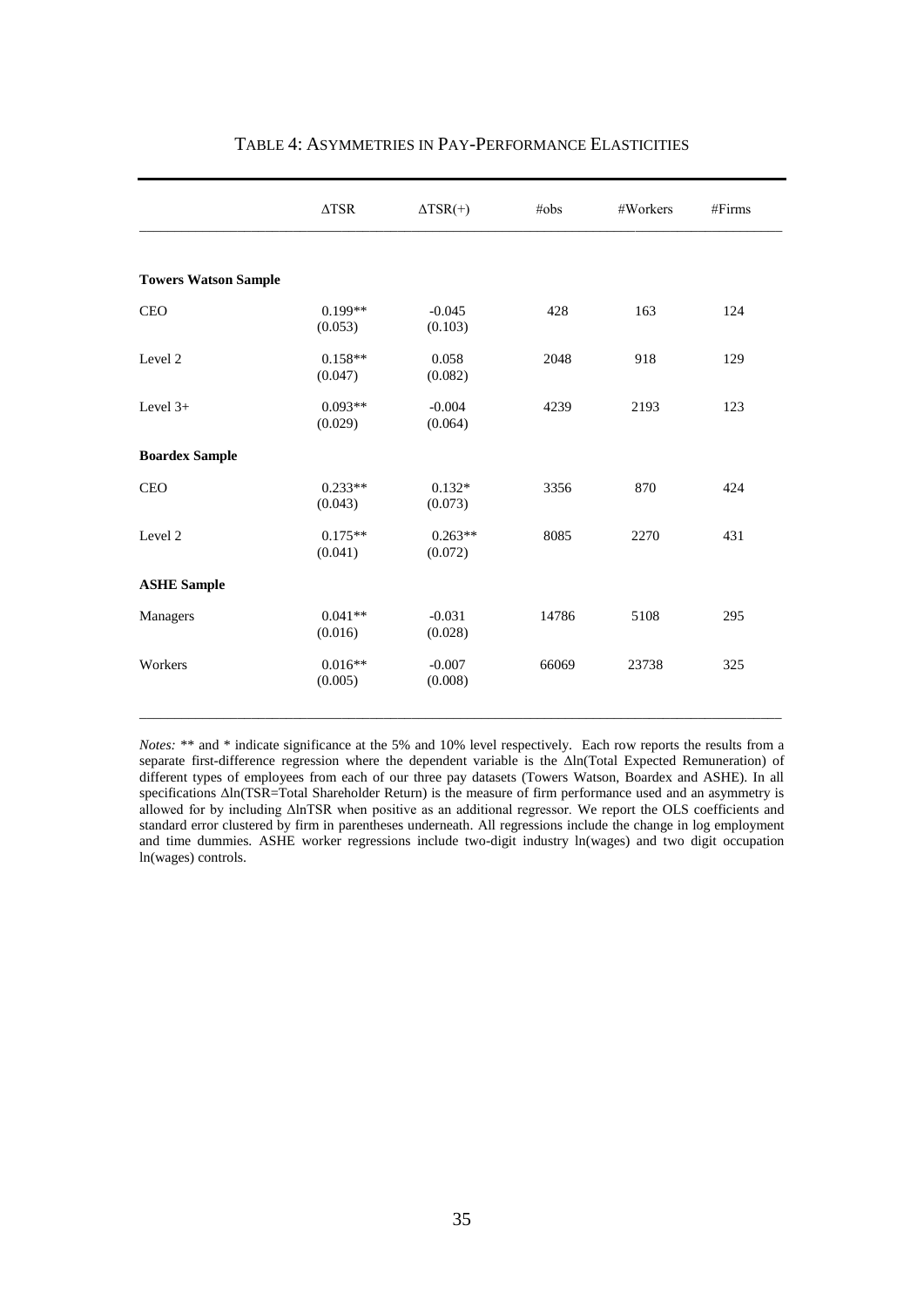|                             | <b>Base Salary</b> | Bonus     | <b>LTIP</b> |
|-----------------------------|--------------------|-----------|-------------|
| <b>Towers Watson Sample</b> |                    |           |             |
|                             |                    |           |             |
| <b>CEO</b>                  | $0.026*$           | $3.786**$ | $0.682**$   |
|                             | (0.014)            | (0.720)   | (0.336)     |
| Level 2                     | 0.019              | $2.287**$ | $0.991**$   |
|                             | (0.014)            | (0.751)   | (0.343)     |
| Level $3+$                  | 0.010              | $1.497**$ | $0.744*$    |
|                             | (0.007)            | (0.485)   | (0.397)     |
| <b>Boardex Sample</b>       |                    |           |             |
| <b>CEO</b>                  | 0.010              | $1.036**$ | $0.489**$   |
|                             | (0.015)            | (0.089)   | (0.102)     |
| Level 2                     | $-0.005$           | $0.918**$ | $0.574**$   |
|                             | (0.014)            | (0.085)   | (0.086)     |
| <b>ASHE Sample</b>          |                    |           |             |
| Managers                    | $-0.012$           | $1.368**$ |             |
|                             | (0.014)            | (0.620)   |             |
| Workers                     | $-0.001$           | $0.762**$ |             |
|                             | (0.009)            | (0.292)   |             |
|                             |                    |           |             |

## TABLE 5: DECOMPOSING THE EFFECT OF TOTAL SHAREHOLDER RETURN ON BASE SALARY, BONUS AND LTIP

*Notes*: \*\* and \* indicate significance at the 5% and 10% level respectively. Each cell reports the results from a separate regression where the dependent variable is the  $ln(Base$  Salary) in column 1,  $ln(1+Bonus)$  in column 2 and ln(1+LTIP) in column 3 where LTIP is the estimated value of the Long-Term Incentive Pay plan. Each row is based on different types of employees from each of our three pay datasets (Towers Watson, Boardex and ASHE). In all specifications  $ln(TSR=Total Shareholder Return)$  is the measure of firm performance used and we report the OLS coefficient and standard error clustered by firm in parentheses underneath. All regressions include workerfirm match fixed-effects, log employment and time dummies. ASHE worker regressions include two-digit industry ln(wages) and two digit occupation ln(wages) controls.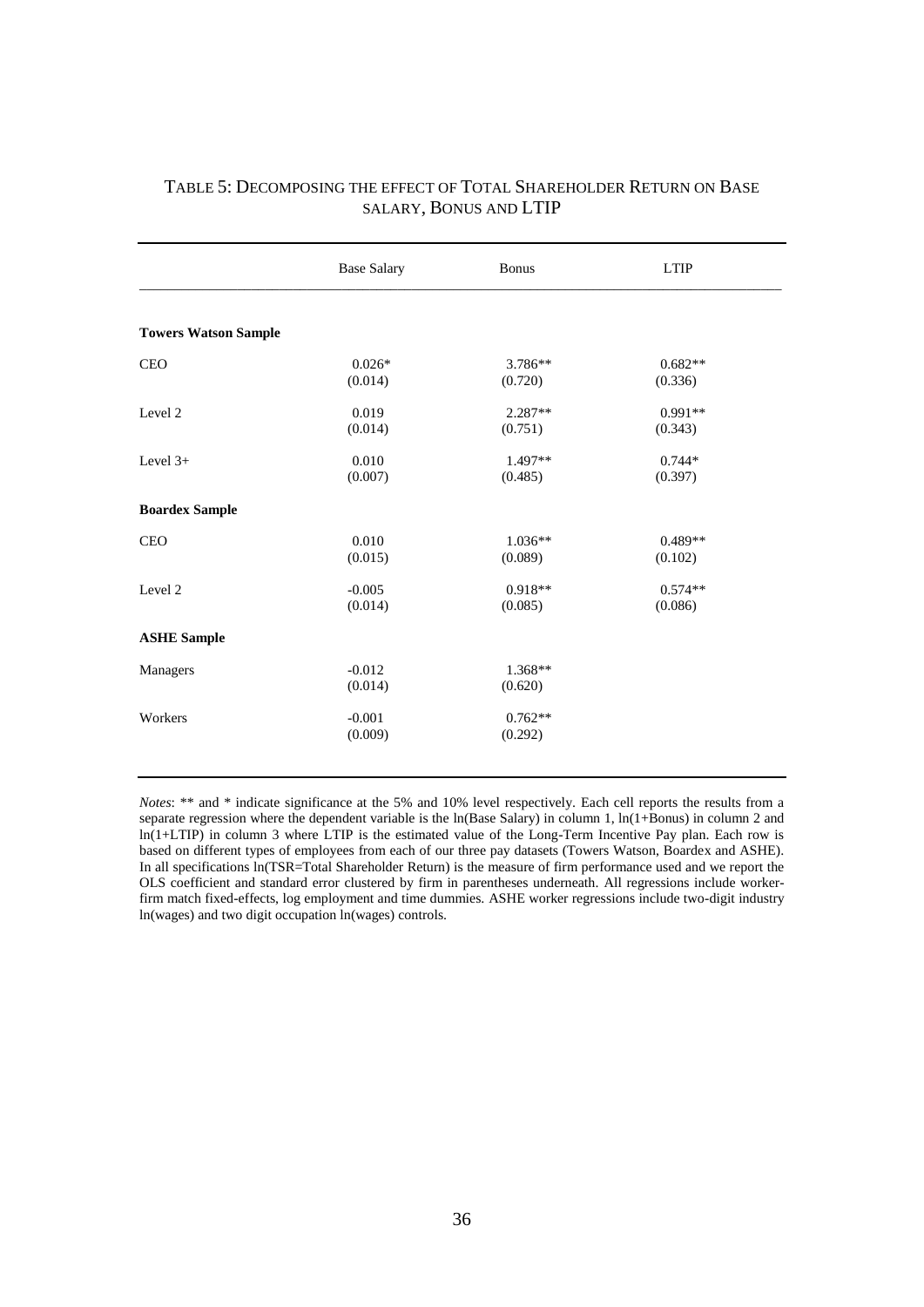## TABLE 6: DECOMPOSING THE EFFECT OF QUASI-RENTS ON BASE SALARY, BONUS AND LTIP

|                             | <b>Base Salary</b>   | <b>Bonus</b>         | Incentive Plan       |
|-----------------------------|----------------------|----------------------|----------------------|
| <b>Towers Watson Sample</b> |                      |                      |                      |
| <b>CEO</b>                  | $0.117**$<br>(0.036) | 1.082<br>(1.099)     | 0.800<br>(0.990)     |
| Level 2                     | 0.047<br>(0.042)     | 0.508<br>(0.779)     | 0.329<br>(0.607)     |
| Level 3                     | 0.020<br>(0.017)     | 0.287<br>(0.622)     | $-0.070$<br>(0.606)  |
| <b>Boardex Sample</b>       |                      |                      |                      |
| <b>CEO</b>                  | $0.097**$<br>(0.024) | $0.738**$<br>(0.165) | 0.194<br>(0.183)     |
| Level <sub>2</sub>          | $0.111**$<br>(0.030) | $0.702**$<br>(0.137) | $0.538**$<br>(0.138) |
| <b>ASHE Sample</b>          |                      |                      |                      |
| Managers                    | 0.009<br>(0.022)     | $2.027**$<br>(1.011) |                      |
| Workers                     | $-0.004$<br>(0.013)  | 1.707**<br>(0.524)   |                      |

*Notes*: \*\* and \* indicate significance at the 5% and 10% level respectively. Each cell reports the results from a separate regression where the dependent variable is the ln(Base Salary) in column 1, ln(1+Bonus) in column 2 and ln(1+LTIP) in column 3 where LTIP is the estimated value of the Long-Term Incentive Pay plan. Each row is based on different types of employees from each of our three pay datasets (Towers Watson, Boardex and ASHE). In all specifications  $ln(QRN=Quasi-Rents per worker)$  is the measure of firm performance used and we report the OLS coefficient and standard error clustered by firm in parentheses underneath. All regressions include workerfirm match fixed-effects, log employment and time dummies. ASHE worker regressions include two-digit industry ln(wages) and two digit occupation ln(wages) controls.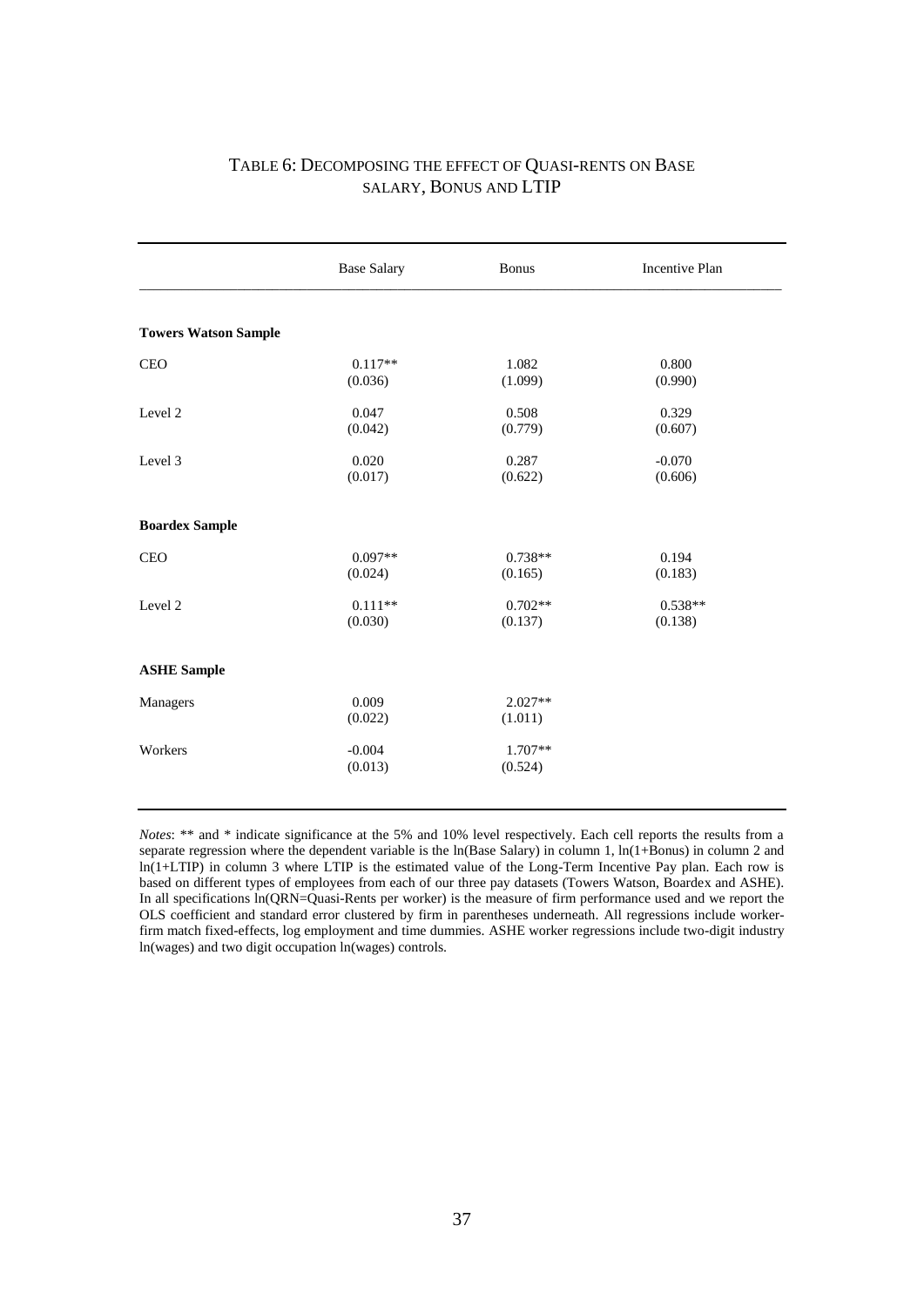|                    | <b>Boardex CEO</b><br>Boardex Level 2 |                       | <b>ASHE Workers</b> |  |
|--------------------|---------------------------------------|-----------------------|---------------------|--|
| $\triangle ln$ TSR | $-0.071**$<br>(0.012)                 | $-0.052**$<br>(0.009) | $-0.029$<br>(0.020) |  |
| # obs              | 3155                                  | 9307                  | 164725              |  |
| # firms            | 419                                   | 420                   | 372                 |  |
| # workers          | 845                                   | 2531                  | 60339               |  |

# TABLE 7: JOB-EXIT MARGINAL PROBABILITIES

*Notes*: \*\* and \* indicate significance at the 1% and 5% level respectively. The coefficients are marginal effects from a probit model of job-exit with time dummies. Standard errors are clustered at the firm level.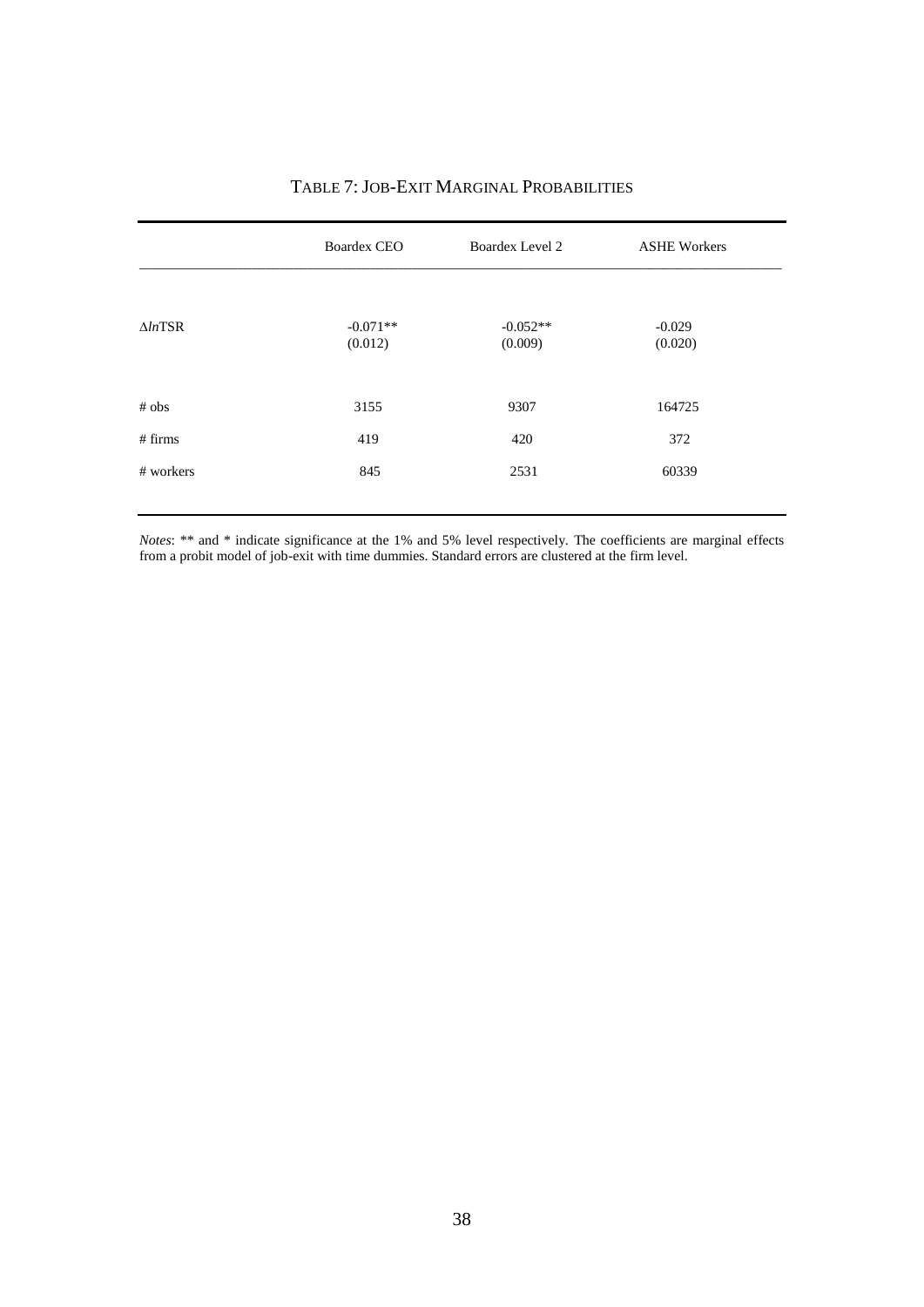|                                                                   | (1)       | (2)                   | (3)                  | (4)                  | (5)                   |
|-------------------------------------------------------------------|-----------|-----------------------|----------------------|----------------------|-----------------------|
| lnTSR                                                             | $0.243**$ | $0.325**$             |                      |                      |                       |
|                                                                   | (0.028)   | (0.027)               |                      |                      |                       |
| $lnTSR * Low II$                                                  |           | $-0.244**$<br>(0.055) |                      |                      |                       |
| $\Delta ln\text{TSR}$                                             |           |                       | $0.308**$<br>(0.033) | $0.251**$<br>(0.041) | $0.343**$<br>(0.037)  |
| $\Delta lnTSR(+)$                                                 |           |                       |                      | $0.140*$<br>(0.073)  | 0.046<br>(0.084)      |
| $\Delta ln \text{TSR} * \text{Low II}$                            |           |                       |                      |                      | $-0.282**$<br>(0.080) |
| $\Delta lnTSR(+)$ * Low II                                        |           |                       |                      |                      | $0.279**$<br>(0.141)  |
| $\ensuremath{\mathsf{FE}}\xspace/\ensuremath{\mathsf{FD}}\xspace$ | FE        | FE                    | <b>FD</b>            | ${\rm FD}$           | <b>FD</b>             |
| $\#$ obs                                                          | 4251      | 4251                  | 3338                 | 3338                 | 3338                  |
| # firms                                                           | 426       | 426                   | 423                  | 423                  | 423                   |

## TABLE 8: INSTITUTIONAL OWNERSHIP EFFECTS FOR CEOS

*Notes:* \*\* and \* indicate significance at the 5% and 10% level respectively. The first two columns are fixed-effect models with the log of total expected pay as the dependent variable. The final three columns report first-difference models allowing for a differential pay-performance elasticity between negative and positive return realisations. Low II firms are those with average institutional investor share ownership in the lowest quartile across all sample firms. All regressions include log employment and time dummies, fully interacted with the Low II dummy in columns  $(2)$ ,  $(4)$  and  $(5)$ .

 $\_$  ,  $\_$  ,  $\_$  ,  $\_$  ,  $\_$  ,  $\_$  ,  $\_$  ,  $\_$  ,  $\_$  ,  $\_$  ,  $\_$  ,  $\_$  ,  $\_$  ,  $\_$  ,  $\_$  ,  $\_$  ,  $\_$  ,  $\_$  ,  $\_$  ,  $\_$  ,  $\_$  ,  $\_$  ,  $\_$  ,  $\_$  ,  $\_$  ,  $\_$  ,  $\_$  ,  $\_$  ,  $\_$  ,  $\_$  ,  $\_$  ,  $\_$  ,  $\_$  ,  $\_$  ,  $\_$  ,  $\_$  ,  $\_$  ,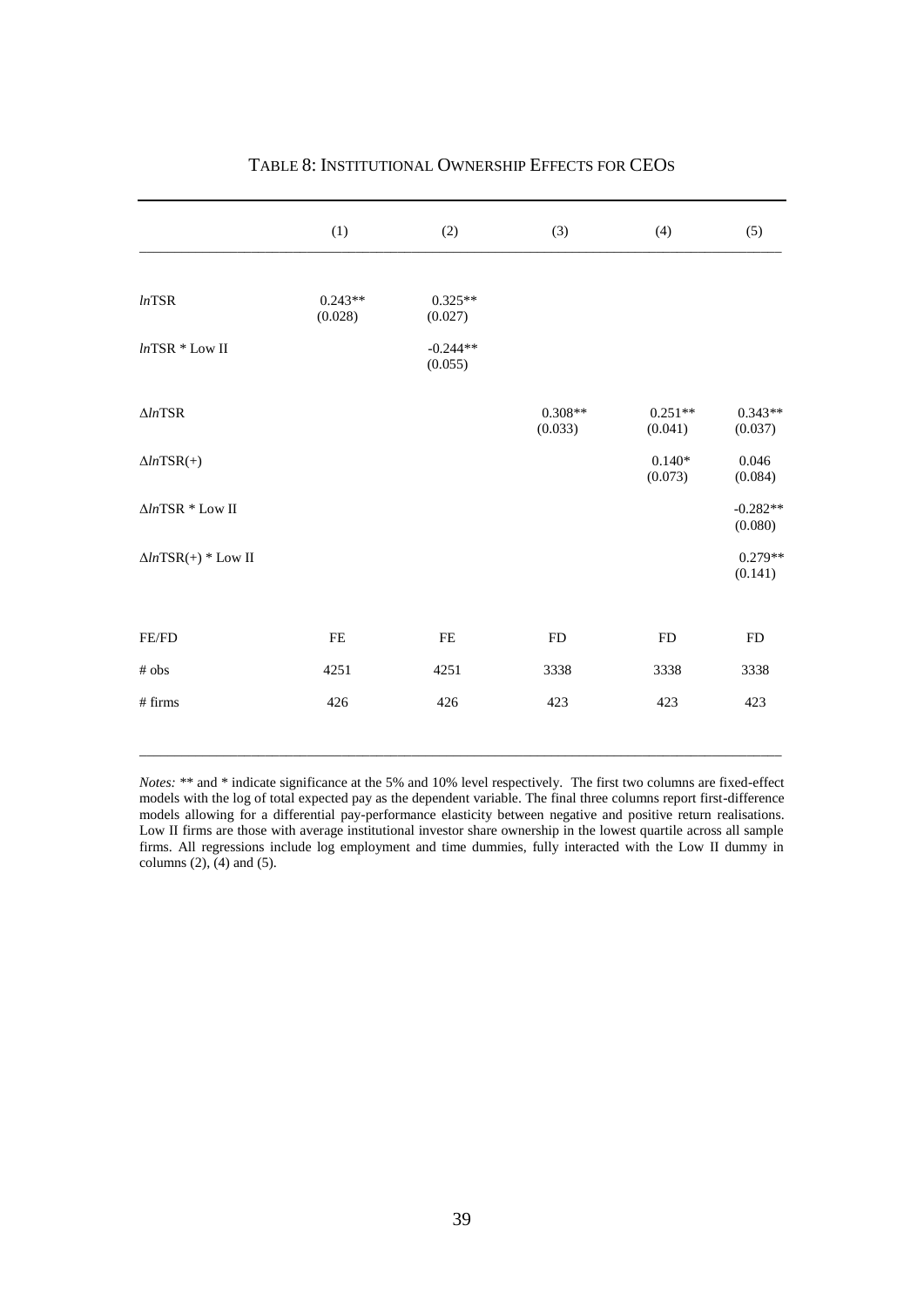|                             | <b>OLS</b>           | IV                   | First-Stage<br>F-Stat | Sample<br>Size |
|-----------------------------|----------------------|----------------------|-----------------------|----------------|
| <b>Towers Watson Sample</b> |                      |                      |                       |                |
| <b>CEO</b>                  | $0.248**$<br>(0.055) | $0.324**$<br>(0.145) | 7.9                   | 593            |
| Level 2                     | $0.173**$<br>(0.042) | $0.212**$<br>(0.107) | 14.0                  | 3013           |
| Level $3+$                  | $0.121**$<br>(0.026) | 0.103<br>(0.074)     | 25.3                  | 6551           |
| <b>Boardex Sample</b>       |                      |                      |                       |                |
| <b>CEO</b>                  | $0.222**$<br>(0.030) | $0.320**$<br>(0.073) | 136.7                 | 4277           |
| Level 2                     | $0.208**$<br>(0.025) | $0.341**$<br>(0.059) | 135.6                 | 10464          |
| <b>ASHE Sample</b>          |                      |                      |                       |                |
| Managers                    | $0.023**$<br>(0.006) | $0.046**$<br>(0.022) | 14.4                  | 20445          |
| Workers                     | $0.011**$<br>(0.004) | 0.004<br>(0.010)     | 19.3                  | 94650          |
|                             |                      |                      |                       |                |

## TABLE 9A: IV ESTIMATES OF SHAREHOLDER RETURN EFFECTS ON PAY

*Notes:* \*\* and \* indicate significance at the 5% and 10% level respectively. The OLS estimates correspond with those reported in Table 2. The IV estimates use ICB sub-sector ex-UK shareholder returns as an instrument for *ln*TSR. All regressions include worker-firm match fixed-effects with time dummies and log of employment, and standard errors are clustered at the firm level.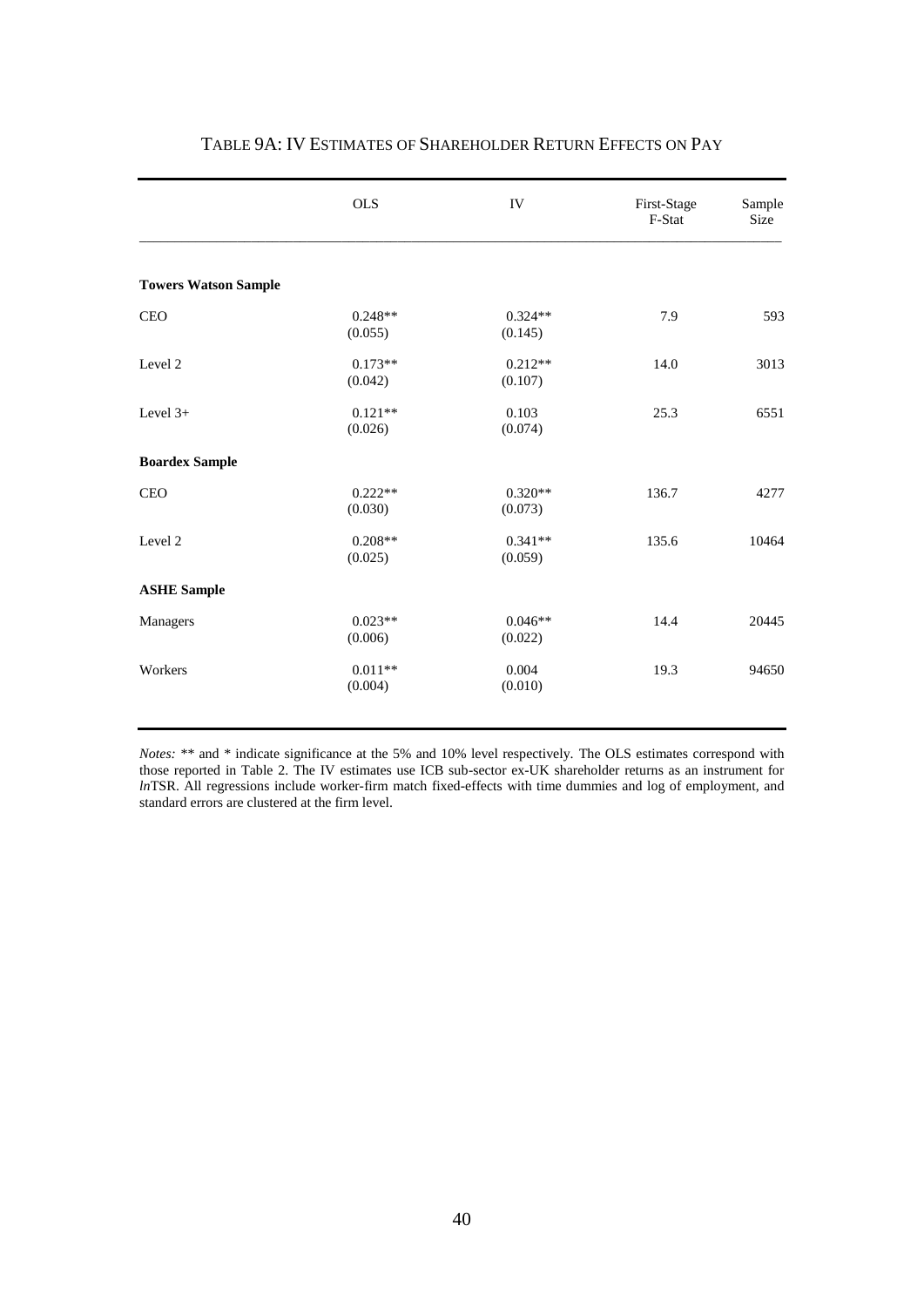|                             | <b>OLS</b>           | IV                   | First-Stage<br>F-Stat | Sample<br>Size |
|-----------------------------|----------------------|----------------------|-----------------------|----------------|
| <b>Towers Watson Sample</b> |                      |                      |                       |                |
| <b>CEO</b>                  | $0.226*$<br>(0.115)  | $0.532*$<br>(0.279)  | 17.9                  | 519            |
| Level 2                     | $0.157*$<br>(0.085)  | $0.553**$<br>(0.272) | 24.9                  | 2664           |
| Level 3+                    | 0.021<br>(0.039)     | $-0.208$<br>(0.256)  | 16.6                  | 5792           |
| <b>Boardex Sample</b>       |                      |                      |                       |                |
| <b>CEO</b>                  | $0.200**$<br>(0.039) | $0.616**$<br>(0.271) | 10.4                  | 4052           |
| Level 2                     | $0.239**$<br>(0.040) | $0.382*$<br>(0.212)  | 8.6                   | 9834           |
| <b>ASHE Sample</b>          |                      |                      |                       |                |
| Managers                    | $0.038**$<br>(0.018) | 0.151<br>(0.104)     | 4.0                   | 18889          |
| Workers                     | 0.017<br>(0.012)     | 0.025<br>(0.066)     | 2.7                   | 85713          |
|                             |                      |                      |                       |                |

## TABLE 9B: IV ESTIMATES OF QUASI-RENT EFFECTS – USING 3-DIGIT INDUSTRY QRN

*Notes*: \*\* and \* indicate significance at the 5% and 10% level respectively. The IV estimates use quasi-rents for all UK-listed firms in the same 3-digit SIC industry (excluding the firm itself) for *ln*QRN. We exclude observations in which the firm accounts for more than 95% of industry sales. All regressions include worker-firm match fixedeffects with time dummies and log of employment, and standard errors are clustered at the firm level.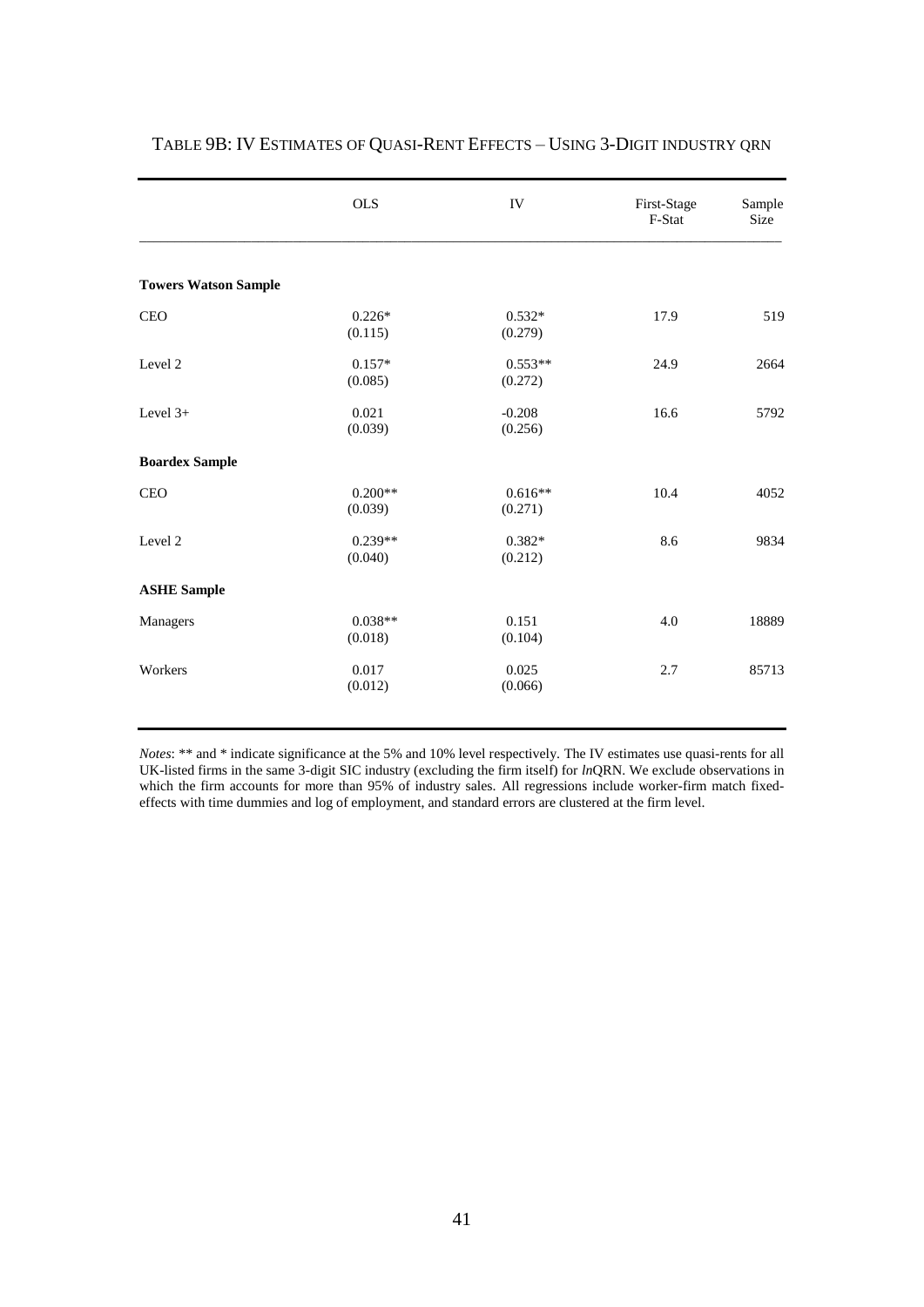|                            | (1)        | (2)        | (3)        | (4)        | (5)         | (6)        |
|----------------------------|------------|------------|------------|------------|-------------|------------|
|                            | 1964-1985  | 1964-1985  | 1986-2005  | 1964-2005  | 1964-1985   | 1986-2005  |
|                            |            |            |            |            |             |            |
| $Log U_t$                  | $-0.0108$  | $-0.0097$  | 0.0005     | $-0.0016*$ | $-0.0036**$ | 0.0009     |
|                            | (0.0120)   | (0.0082)   | (0.0130)   | (0.0010)   | (0.0018)    | (0.0014)   |
| $(\pi/n)_{t-1}$            | $-0.0015$  | 0.0004     | 0.0004     | $0.0014**$ | $0.0023**$  | $0.0011**$ |
|                            | (0.0022)   | (0.0006)   | (0.0006)   | (0.0004)   | (0.0009)    | (0.0005)   |
| $(\pi/n)_{t-2}$            | 0.0031     | $0.0012*$  | 0.0004     | $-0.0006$  | 0.0004      | $-0.0009*$ |
|                            | (0.0025)   | (0.0007)   | (0.0005)   | (0.0006)   | (0.0010)    | (0.0005)   |
| $\left(\pi/n\right)_{t-3}$ | 0.0026     | $0.0013**$ | $-0.0002$  | 0.0004     | $0.0022**$  | $-0.0002$  |
|                            | (0.0021)   | (0.0006)   | (0.0006)   | (0.0004)   | (0.0007)    | (0.0004)   |
| $Log w_{t-1}$              | $0.3979**$ | $0.2845**$ | $0.2117**$ | $0.8102**$ | $0.7602**$  | $0.6584**$ |
|                            | (0.0618)   | (0.0471)   | (0.0529)   | (0.0110)   | (0.0159)    | (0.0147)   |
| Long Run Elasticity        | 0.068      | 0.039      | 0.009      | 0.022      | 0.054       | 0.000      |
| $p\sum(\pi/n)=0$           |            | 0.031      | 0.633      | 0.039      | 0.000       | 0.944      |
| <b>Personal Controls</b>   | Yes        | Yes        | Yes        | No         | No          | No         |
| $\mathbb{R}^2$             | 0.9960     | 0.9962     | 0.9794     | 0.9953     | 0.9934      | 0.9795     |
| N                          | 295        | 348        | 320        | 19201      | 10098       | 9103       |

# TABLE A1: RENT-SHARING IN US MANUFACTURING,1964-2005

Personal control variables in columns 1-3 are experience, years of schooling, marital status dummies, race dummies, private sector dummy, percent female. All unemployment rates *U* and the dependent variable  $w$  (hourly earnings) are in natural logarithms. Profit-per-employee,  $\pi/n$ , is in levels. All variables, including the dependent variable, are measured as the mean of the observation in a year/industry cell. All regressions include year dummies. Standard errors, clustered by industry, are in parentheses.

*Source:* CPS March Files, NBER Productivity Database. Column (1) is from Table IV of Blanchflower, Oswald and Sanfey (1996).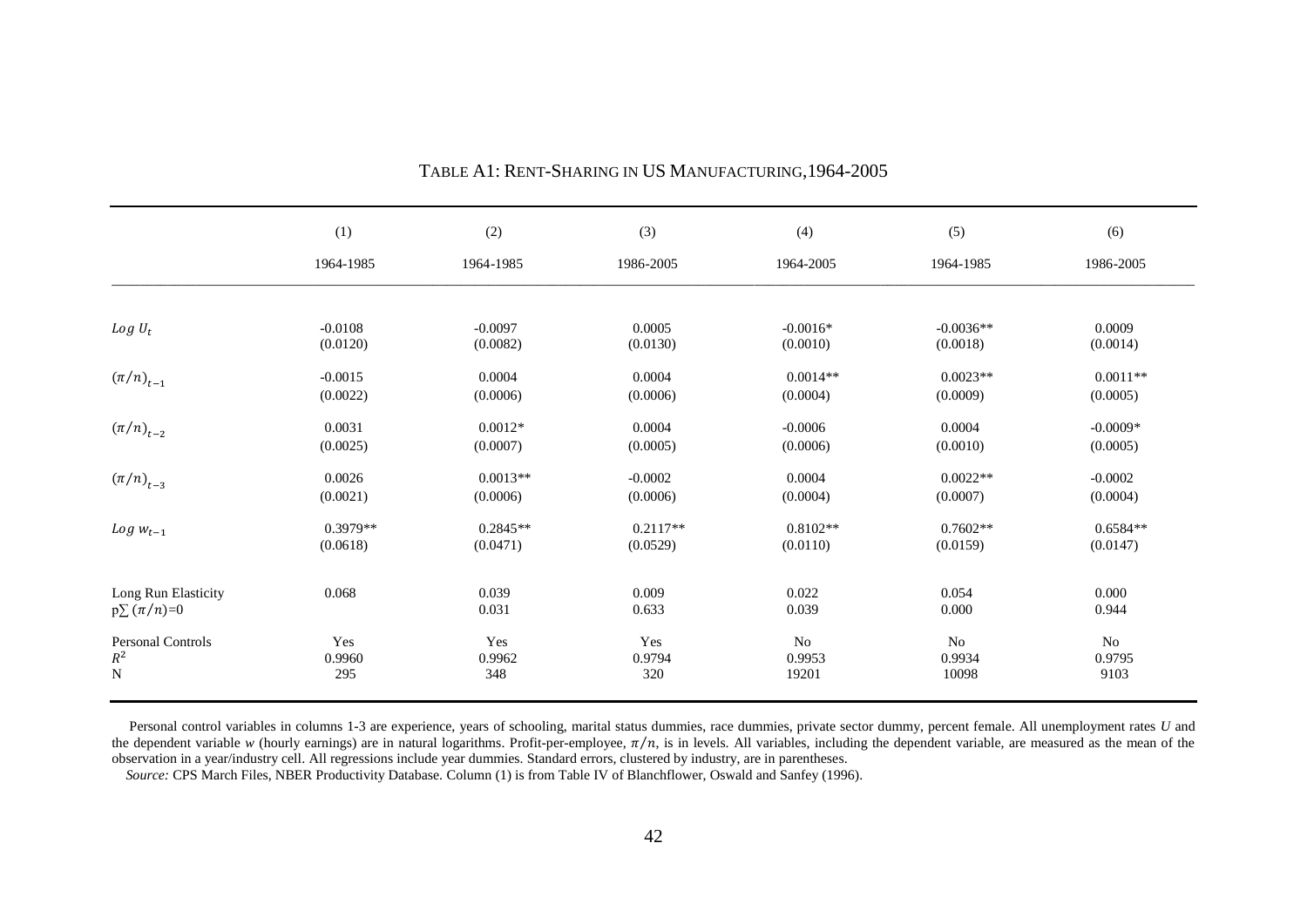|                             | <b>OLS</b>           | IV                   | First-Stage<br>F-Stat | Sample<br>Size |
|-----------------------------|----------------------|----------------------|-----------------------|----------------|
| <b>ASHE Complete Sample</b> |                      |                      |                       |                |
| All Workers                 | $0.007**$<br>(0.001) | $0.032*$<br>(0.017)  | 15.8                  | 498682         |
| Non-Managerial              | $0.005**$<br>(0.001) | $0.039**$<br>(0.019) | 12.8                  | 419037         |
| Managerial                  | $0.015**$<br>(0.004) | 0.019<br>(0.026)     | 23.5                  | 74697          |
| $Firms \leq 50$ workers     | $0.045**$<br>(0.003) | $0.109**$<br>(0.044) | 49.8                  | 91453          |
| $Firms > 50$ workers        | 0.002<br>(0.001)     | 0.024<br>(0.016)     | 15.5                  | 403529         |
| $Firms > 500$ workers       | 0.001<br>(0.002)     | $0.026*$<br>(0.015)  | 16.2                  | 316057         |
| $Firms > 5000$ workers      | $-0.001$<br>(0.004)  | 0.027<br>(0.021)     | 14.7                  | 195210         |
| Manufacturing Firms         | $0.017**$<br>(0.004) | 0.114<br>(0.096)     | 1.8                   | 88251          |
| Non-Manufacturing Firms     | $0.006**$<br>(0.001) | $0.036*$<br>(0.020)  | 11.4                  | 404271         |
| <b>ASHE Boardex Sample</b>  |                      |                      |                       |                |
| Using Global Accounts QRN   | 0.009<br>(0.012)     | $-0.011$<br>(0.086)  | 2.3                   | 78859          |
| Using UK ARD QRN            | 0.006<br>(0.003)     | $-0.031$<br>(0.049)  | 1.3                   | 78859          |

# TABLE A2: RENT-SHARING ACROSS THE ENTIRE WORKFORCE

Notes: The results in this table are for all workers in ASHE that can be matched to an enterprise group in the ARD. They include workers in both publicly-quoted and private companies. The IV estimates use quasi-rents for all firms in the same 4-digit SIC industry (excluding the firm itself) for *ln*QRN. We exclude observations in which the firm accounts for more than 95% of industry sales All regressions include worker-firm match fixed-effects, time dummies and lnEmp, with standard errors clustered at the firm level. The sample period is 2002-2008. \*\* and \* indicate significance at the 5% and 10% level respectively.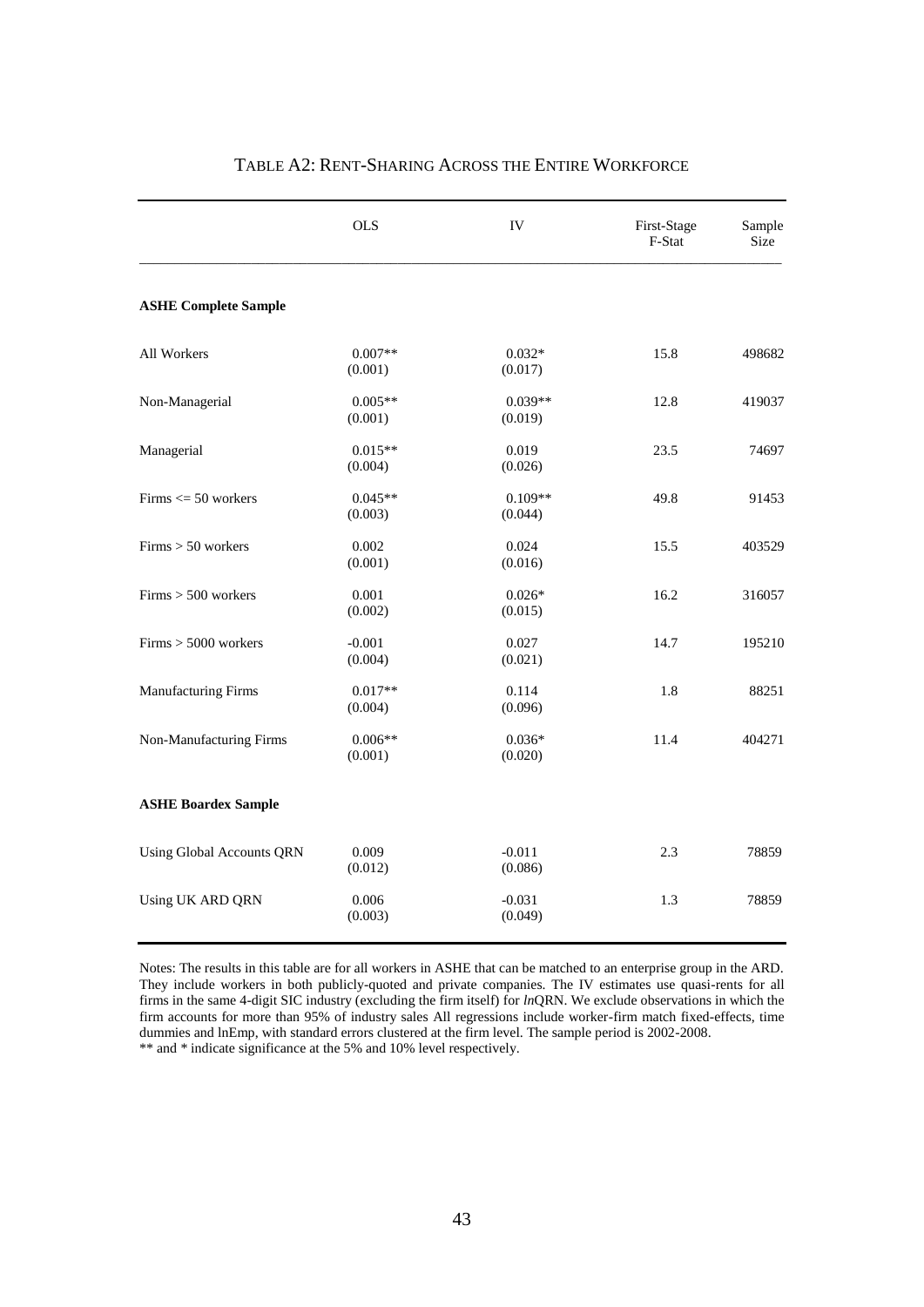|                             | <b>Base Salary Share</b> | <b>Bonus Share</b>   | <b>Incentive Plan Share</b> |
|-----------------------------|--------------------------|----------------------|-----------------------------|
|                             |                          |                      |                             |
| <b>Towers Watson Sample</b> |                          |                      |                             |
| <b>CEO</b>                  | $-0.102**$<br>(0.023)    | $0.116**$<br>(0.029) | $-0.014$<br>(0.019)         |
| Level 2                     | $-0.085**$<br>(0.020)    | $0.062**$<br>(0.019) | $0.023*$<br>(0.014)         |
| Level $3+$                  | $-0.071**$<br>(0.015)    | $0.047**$<br>(0.014) | 0.024<br>(0.011)            |
| <b>Boardex Sample</b>       |                          |                      |                             |
| <b>CEO</b>                  | $-0.094**$<br>(0.009)    | $0.052**$<br>(0.006) | $0.042**$<br>(0.009)        |
| Level 2                     | $-0.095**$<br>(0.008)    | $0.051**$<br>(0.006) | $0.044**$<br>(0.008)        |
| <b>ASHE Sample</b>          |                          |                      |                             |
| Managers                    | $-0.030**$<br>(0.013)    | $0.030**$<br>(0.013) |                             |
| Workers                     | $-0.010*$<br>(0.005)     | $0.010*$<br>(0.005)  |                             |
|                             |                          |                      |                             |

## TABLE A3: COMPONENTS OF TOTAL SHAREHOLDER RETURN EFFECTS – IN SHARES

Notes: The total pay-performance elasticity is decomposed into base salary, cash bonus and incentive plan. The dependent variables are the shares of each component in total pay. The ASHE data only records base salary and cash bonus. All regressions include worker-firm match fixed effects, log employment and time dummies. Robust standard errors are clustered at the firm level.

\*\* and \* indicate significance at the 5% and 10% level respectively.